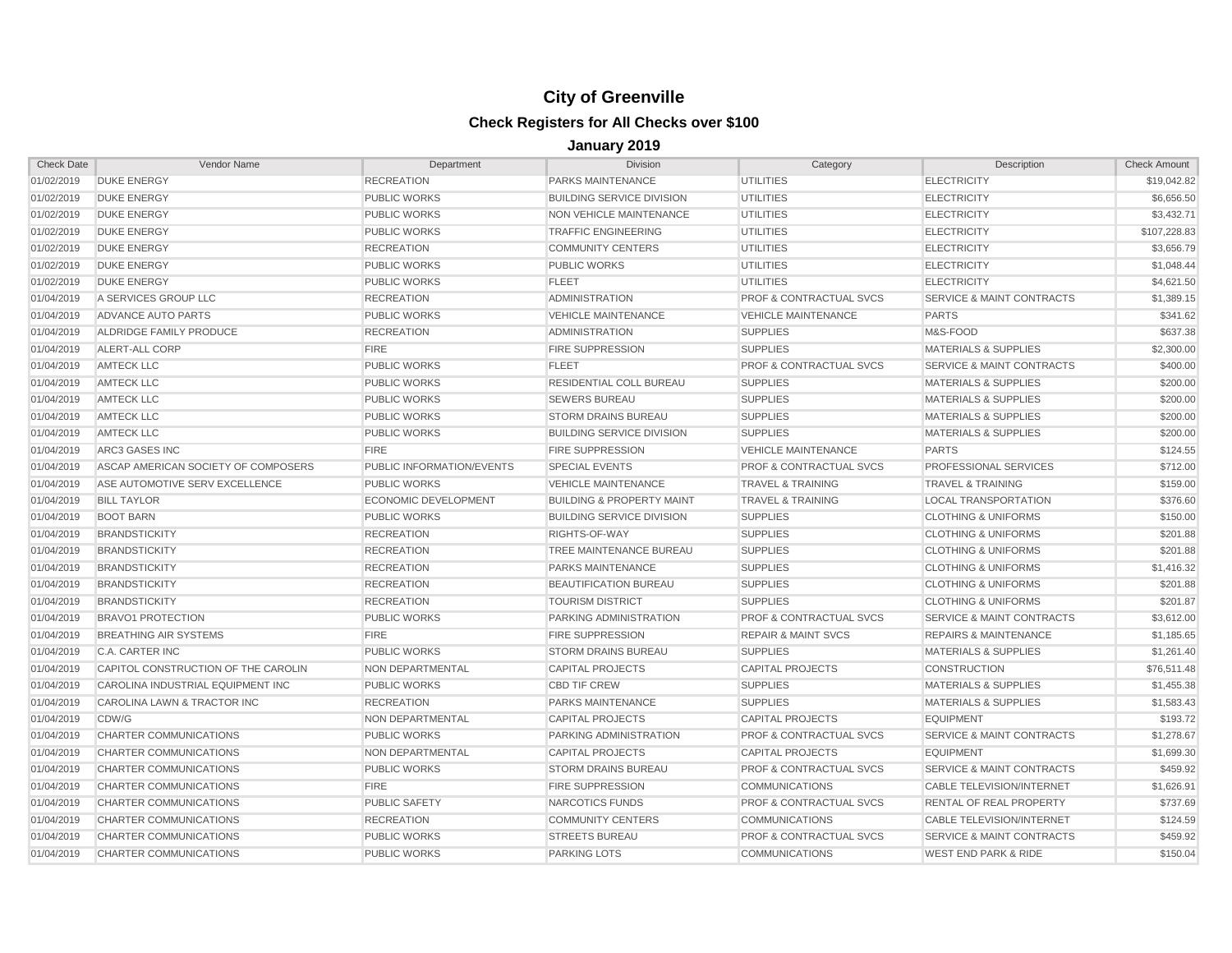| <b>Check Date</b> | Vendor Name                          | Department                         | <b>Division</b>                      | Category                           | Description                          | <b>Check Amount</b> |
|-------------------|--------------------------------------|------------------------------------|--------------------------------------|------------------------------------|--------------------------------------|---------------------|
| 01/04/2019        | CHARTER COMMUNICATIONS               | <b>PUBLIC WORKS</b>                | <b>SEWERS BUREAU</b>                 | <b>PROF &amp; CONTRACTUAL SVCS</b> | MAINTENANCE CONTRACTS                | \$459.92            |
| 01/04/2019        | CHARTER COMMUNICATIONS               | <b>PUBLIC WORKS</b>                | <b>FLEET</b>                         | <b>PROF &amp; CONTRACTUAL SVCS</b> | SERVICE & MAINT CONTRACTS            | \$459.92            |
| 01/04/2019        | CHARTER COMMUNICATIONS               | <b>OFFICE OF MGMT &amp; BUDGET</b> | <b>INFORMATION TECHNOLOGY</b>        | <b>COMMUNICATIONS</b>              | TELECOMMUNICATIONS/WIRELE            | \$9,073.07          |
| 01/04/2019        | CHARTER COMMUNICATIONS               | PUBLIC WORKS                       | <b>PARKING LOTS</b>                  | <b>COMMUNICATIONS</b>              | <b>BSWA</b>                          | \$124.59            |
| 01/04/2019        | <b>CHARTER COMMUNICATIONS</b>        | PUBLIC WORKS                       | RESIDENTIAL COLL BUREAU              | <b>PROF &amp; CONTRACTUAL SVCS</b> | <b>MAINTENANCE CONTRACTS</b>         | \$459.92            |
| 01/04/2019        | CHEMSTATION OF SC                    | <b>PUBLIC WORKS</b>                | <b>VEHICLE MAINTENANCE</b>           | <b>SUPPLIES</b>                    | <b>BUS WASHING SUPPLIES</b>          | \$1,143.45          |
| 01/04/2019        | <b>CHRISTOPHER SALTERS</b>           | ECONOMIC DEVELOPMENT               | <b>BUILDING &amp; PROPERTY MAINT</b> | <b>TRAVEL &amp; TRAINING</b>       | LOCAL TRANSPORTATION                 | \$288.31            |
| 01/04/2019        | <b>CINCINNATI SYSTEMS INC</b>        | <b>PUBLIC WORKS</b>                | <b>ONE GARAGE</b>                    | <b>REPAIR &amp; MAINT SVCS</b>     | <b>REPAIRS &amp; MAINTENANCE</b>     | \$180.00            |
| 01/04/2019        | <b>CINCINNATI SYSTEMS INC</b>        | PUBLIC WORKS                       | S. SPRING STREET GARAGE              | <b>REPAIR &amp; MAINT SVCS</b>     | <b>REPAIRS &amp; MAINTENANCE</b>     | \$180.00            |
| 01/04/2019        | <b>CINCINNATI SYSTEMS INC</b>        | <b>PUBLIC WORKS</b>                | <b>BROAD STREET GARAGE</b>           | <b>REPAIR &amp; MAINT SVCS</b>     | <b>REPAIRS &amp; MAINTENANCE</b>     | \$315.00            |
| 01/04/2019        | <b>CINCINNATI SYSTEMS INC.</b>       | <b>PUBLIC WORKS</b>                | POINSETT GARAGE                      | <b>REPAIR &amp; MAINT SVCS</b>     | <b>REPAIRS &amp; MAINTENANCE</b>     | \$135.00            |
| 01/04/2019        | <b>CINTAS</b>                        | <b>PUBLIC WORKS</b>                | <b>FLEET</b>                         | <b>SUPPLIES</b>                    | <b>MATERIALS &amp; SUPPLIES</b>      | \$153.56            |
| 01/04/2019        | <b>CONTINENTAL ENGINES</b>           | <b>PUBLIC WORKS</b>                | <b>BUILDING SERVICE DIVISION</b>     | <b>REPAIR &amp; MAINT SVCS</b>     | <b>REPAIRS &amp; MAINTENANCE</b>     | \$675.58            |
| 01/04/2019        | <b>CREGGER COMPANY</b>               | <b>RECREATION</b>                  | <b>ADMINISTRATION</b>                | <b>REPAIR &amp; MAINT SVCS</b>     | <b>REPAIRS &amp; MAINTENANCE</b>     | \$111.67            |
| 01/04/2019        | <b>CROMER'S P-NUTS LLC</b>           | <b>RECREATION</b>                  | <b>PUBLIC SERVICES</b>               | <b>SUPPLIES</b>                    | <b>SALE CONCESSIONS</b>              | \$624.68            |
| 01/04/2019        | <b>DISYS SOLUTIONS INC</b>           | NON DEPARTMENTAL                   | <b>CAPITAL PROJECTS</b>              | <b>CAPITAL PROJECTS</b>            | <b>EQUIPMENT</b>                     | \$977.53            |
| 01/04/2019        | DIVERSIFIED ELECTRONICS INC          | <b>PUBLIC SAFETY</b>               | <b>POLICE-PATROL SVS</b>             | <b>REPAIR &amp; MAINT SVCS</b>     | <b>REPAIRS &amp; MAINTENANCE</b>     | \$1,155.00          |
| 01/04/2019        | DIVERSIFIED ELECTRONICS INC          | <b>FIRE</b>                        | <b>FIRE SERVICES</b>                 | <b>REPAIR &amp; MAINT SVCS</b>     | <b>RADIO MAINTENANCE</b>             | \$1,040.00          |
| 01/04/2019        | DRS IMAGING SERVICES LLC             | OFFICE OF MGMT & BUDGET            | <b>PURCHASING</b>                    | <b>PROF &amp; CONTRACTUAL SVCS</b> | PROFESSIONAL SERVICES                | \$2,364.93          |
| 01/04/2019        | DUKE ENERGY CORP                     | NON DEPARTMENTAL                   | <b>CAPITAL PROJECTS</b>              | <b>CAPITAL PROJECTS</b>            | <b>CONSTRUCTION</b>                  | \$13,350.93         |
| 01/04/2019        | ECHOLS OIL COMPANY INC               | <b>PUBLIC WORKS</b>                | <b>FLEET</b>                         | <b>VEHICLE MAINTENANCE</b>         | <b>FUEL</b>                          | \$15,496.18         |
| 01/04/2019        | <b>EDGE</b>                          | OFFICE OF MGMT & BUDGET            | <b>REVENUE</b>                       | <b>BUSINESS LICENSE(HOLDING)</b>   | <b>REFUND</b>                        | \$696.57            |
| 01/04/2019        | <b>ELECTION COMMISSION</b>           | <b>MUNICIPAL COURT</b>             | MUNICIPAL COURT                      | <b>SUNDRY</b>                      | <b>MISCELLANEOUS</b>                 | \$235.00            |
| 01/04/2019        | ENVIRO-MASTER SERVICES OF GREENVILL  | <b>RECREATION</b>                  | <b>ADMINISTRATION</b>                | <b>PROF &amp; CONTRACTUAL SVCS</b> | <b>SERVICE &amp; MAINT CONTRACTS</b> | \$198.00            |
| 01/04/2019        | <b>FGP INTERNATIONAL</b>             | OFFICE OF MGMT & BUDGET            | <b>REVENUE</b>                       | <b>PROF &amp; CONTRACTUAL SVCS</b> | <b>TEMP PERSONNEL SVCS</b>           | \$391.19            |
| 01/04/2019        | <b>FGP INTERNATIONAL</b>             | <b>FIRE</b>                        | <b>FIRE PREVENTION</b>               | <b>PROF &amp; CONTRACTUAL SVCS</b> | <b>TEMP PERSONNEL SVCS</b>           | \$838.47            |
| 01/04/2019        | <b>FGP INTERNATIONAL</b>             | <b>ECONOMIC DEVELOPMENT</b>        | PLANNING AND ZONING                  | <b>PROF &amp; CONTRACTUAL SVCS</b> | <b>TEMP PERSONNEL SVCS</b>           | \$832.72            |
| 01/04/2019        | <b>FOOTHILLS VETERINARY HOSPITAL</b> | PUBLIC SAFETY                      | POLICE-PATROL SVS                    | <b>SUNDRY</b>                      | <b>MISCELLANEOUS</b>                 | \$187.71            |
| 01/04/2019        | <b>FROG 911</b>                      | <b>FIRE</b>                        | FIRE SUPPRESSION                     | <b>VEHICLE MAINTENANCE</b>         | <b>PARTS</b>                         | \$477.00            |
| 01/04/2019        | <b>GALLS LLC</b>                     | <b>FIRE</b>                        | <b>FIRE SUPPRESSION</b>              | <b>SUPPLIES</b>                    | <b>CLOTHING &amp; UNIFORMS</b>       | \$251.07            |
| 01/04/2019        | <b>GEORGE COLEMAN FORD INC</b>       | <b>PUBLIC WORKS</b>                | <b>VEHICLE MAINTENANCE</b>           | <b>VEHICLE MAINTENANCE</b>         | <b>OUTSIDE REPAIRS</b>               | \$1,141.83          |
| 01/04/2019        | <b>GILLIG LLC</b>                    | <b>PUBLIC WORKS</b>                | <b>VEHICLE MAINTENANCE</b>           | <b>VEHICLE MAINTENANCE</b>         | <b>PARTS</b>                         | \$490.04            |
| 01/04/2019        | <b>GILLIG LLC</b>                    | <b>PUBLIC WORKS</b>                | <b>VEHICLE MAINTENANCE</b>           | <b>VEHICLE MAINTENANCE</b>         | <b>SMALL PARTS</b>                   | \$162.12            |
| 01/04/2019        | GIMME-A-SIGN CO INC                  | <b>RECREATION</b>                  | <b>PARKS MAINTENANCE</b>             | <b>SUPPLIES</b>                    | <b>MATERIALS &amp; SUPPLIES</b>      | \$188.68            |
| 01/04/2019        | GIMME-A-SIGN CO INC                  | <b>PUBLIC WORKS</b>                | <b>RIVER STREET GARAGE</b>           | <b>SUPPLIES</b>                    | <b>MATERIALS &amp; SUPPLIES</b>      | \$457.92            |
| 01/04/2019        | GIMME-A-SIGN CO INC                  | <b>PUBLIC WORKS</b>                | N LAURENS ST GARAGE                  | <b>SUPPLIES</b>                    | <b>MATERIALS &amp; SUPPLIES</b>      | \$457.92            |
| 01/04/2019        | GIMME-A-SIGN CO INC                  | <b>PUBLIC WORKS</b>                | <b>COMMONS GARAGE</b>                | <b>SUPPLIES</b>                    | <b>MATERIALS &amp; SUPPLIES</b>      | \$457.92            |
| 01/04/2019        | GIMME-A-SIGN CO INC                  | <b>PUBLIC WORKS</b>                | <b>BROAD STREET GARAGE</b>           | <b>SUPPLIES</b>                    | <b>MATERIALS &amp; SUPPLIES</b>      | \$457.92            |
| 01/04/2019        | GIMME-A-SIGN CO INC                  | <b>PUBLIC WORKS</b>                | <b>CHURCH STREET GARAGE</b>          | <b>SUPPLIES</b>                    | <b>MATERIALS &amp; SUPPLIES</b>      | \$457.92            |
| 01/04/2019        | <b>GOODYEAR COMMERCIAL TIRE</b>      | <b>FIRE</b>                        | <b>FIRE SUPPRESSION</b>              | <b>VEHICLE MAINTENANCE</b>         | <b>PARTS</b>                         | \$3,760.79          |
| 01/04/2019        | GRAINGER 803858935                   | <b>PUBLIC WORKS</b>                | <b>MAINTENANCE</b>                   | <b>SUPPLIES</b>                    | <b>MATERIALS &amp; SUPPLIES</b>      | \$112.16            |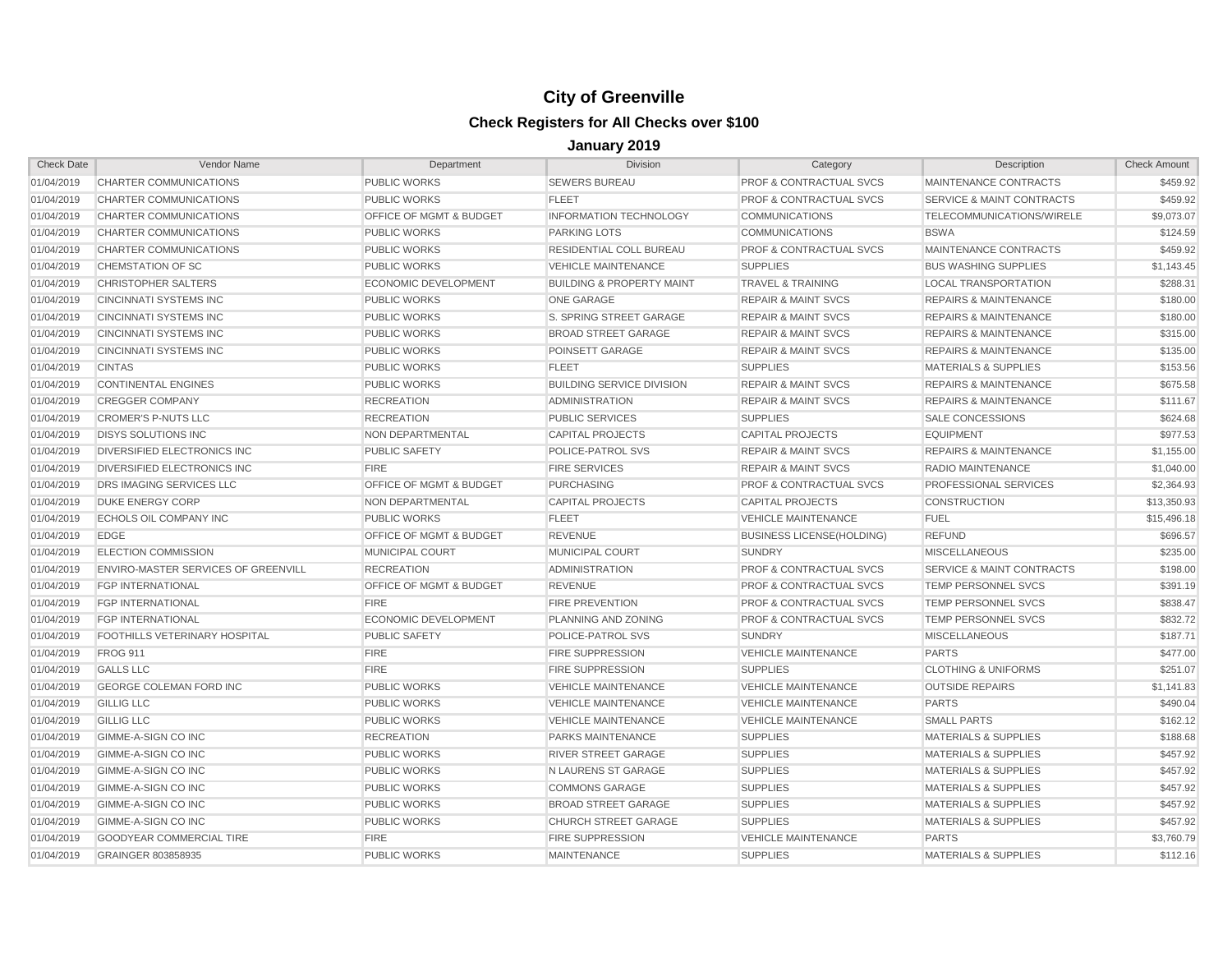| <b>Check Date</b> | Vendor Name                            | Department                  | <b>Division</b>                      | Category                           | Description                          | <b>Check Amount</b> |
|-------------------|----------------------------------------|-----------------------------|--------------------------------------|------------------------------------|--------------------------------------|---------------------|
| 01/04/2019        | GRAINGER 803858935                     | <b>FIRE</b>                 | <b>FIRE SUPPRESSION</b>              | <b>SUPPLIES</b>                    | <b>MATERIALS &amp; SUPPLIES</b>      | \$188.47            |
| 01/04/2019        | <b>GREENVILLE COUNTY SOLID WASTE</b>   | PUBLIC WORKS                | <b>GARBAGE DISPOSAL BUREAU</b>       | <b>PROF &amp; CONTRACTUAL SVCS</b> | <b>DISPOSAL CHARGES</b>              | \$18,533.05         |
| 01/04/2019        | <b>GREENVILLE COUNTY TAX COLLECTOR</b> | <b>RECREATION</b>           | PARKS AND RECREATION                 | <b>SUNDRY</b>                      | <b>TAXES</b>                         | \$10,896.00         |
| 01/04/2019        | <b>GREENVILLE OFFICE SUPPLY CO INC</b> | <b>MUNICIPAL COURT</b>      | <b>MUNICIPAL COURT</b>               | <b>SUPPLIES</b>                    | <b>MATERIALS &amp; SUPPLIES</b>      | \$190.56            |
| 01/04/2019        | GREENVILLE OFFICE SUPPLY CO INC        | <b>ECONOMIC DEVELOPMENT</b> | <b>ECONOMIC DEVELOPMENT</b>          | <b>SUPPLIES</b>                    | <b>MATERIALS &amp; SUPPLIES</b>      | \$112.54            |
| 01/04/2019        | <b>HANDI CLEAN PRODUCTS</b>            | <b>FIRE</b>                 | <b>FIRE SUPPRESSION</b>              | <b>SUPPLIES</b>                    | <b>JANITORIAL SUPPLIES</b>           | \$172.73            |
| 01/04/2019        | HOME DEPOT CREDIT SERVICE 0978         | <b>PUBLIC WORKS</b>         | NON VEHICLE MAINTENANCE              | <b>SUPPLIES</b>                    | <b>MATERIALS &amp; SUPPLIES</b>      | \$103.57            |
| 01/04/2019        | HOME DEPOT CREDIT SERVICE 5898         | <b>FIRE</b>                 | <b>FIRE SUPPRESSION</b>              | <b>SUPPLIES</b>                    | <b>MATERIALS &amp; SUPPLIES</b>      | \$120.52            |
| 01/04/2019        | HOME DEPOT CREDIT SERVICE 5906         | <b>PUBLIC WORKS</b>         | <b>BUILDING SERVICE DIVISION</b>     | <b>SUPPLIES</b>                    | <b>MATERIALS &amp; SUPPLIES</b>      | \$221.52            |
| 01/04/2019        | HOME DEPOT CREDIT SERVICE 5914         | <b>RECREATION</b>           | <b>ADMINISTRATION</b>                | <b>SUPPLIES</b>                    | M&S-MAINTENANCE                      | \$353.10            |
| 01/04/2019        | <b>HOMETOWN TROLLEY</b>                | <b>PUBLIC WORKS</b>         | <b>TROLLEY</b>                       | <b>VEHICLE MAINTENANCE</b>         | <b>PARTS</b>                         | \$152.62            |
| 01/04/2019        | I/O SOLUTIONS INC                      | <b>HUMAN RESOURCES</b>      | <b>HUMAN RESOURCES</b>               | <b>PROF &amp; CONTRACTUAL SVCS</b> | PROFESSIONAL SERVICES                | \$378.00            |
| 01/04/2019        | <b>IRON MOUNTAIN 27128</b>             | <b>MUNICIPAL COURT</b>      | MUNICIPAL COURT                      | <b>PROF &amp; CONTRACTUAL SVCS</b> | PROFESSIONAL SERVICES                | \$220.48            |
| 01/04/2019        | <b>IVEY COMMUNICATIONS INC</b>         | NON DEPARTMENTAL            | <b>CAPITAL PROJECTS</b>              | <b>CAPITAL PROJECTS</b>            | <b>EQUIPMENT</b>                     | \$144.00            |
| 01/04/2019        | <b>J J KELLER &amp; ASSOCIATES INC</b> | <b>PUBLIC WORKS</b>         | <b>RESIDENTIAL COLL BUREAU</b>       | <b>SUPPLIES</b>                    | <b>MATERIALS &amp; SUPPLIES</b>      | \$190.53            |
| 01/04/2019        | <b>J J KELLER &amp; ASSOCIATES INC</b> | PUBLIC WORKS                | <b>SEWERS BUREAU</b>                 | <b>SUPPLIES</b>                    | <b>MATERIALS &amp; SUPPLIES</b>      | \$190.55            |
| 01/04/2019        | <b>J J KELLER &amp; ASSOCIATES INC</b> | <b>PUBLIC WORKS</b>         | <b>STORM DRAINS BUREAU</b>           | <b>SUPPLIES</b>                    | <b>MATERIALS &amp; SUPPLIES</b>      | \$190.55            |
| 01/04/2019        | JENNINGS ENVIRONMENTAL LLC             | NON DEPARTMENTAL            | <b>CAPITAL PROJECTS</b>              | <b>CAPITAL PROJECTS</b>            | PLANNING/DESIGN                      | \$2,370.00          |
| 01/04/2019        | <b>JOEL PATTERSON</b>                  | <b>ECONOMIC DEVELOPMENT</b> | <b>BUILDING &amp; PROPERTY MAINT</b> | <b>TRAVEL &amp; TRAINING</b>       | <b>LOCAL TRANSPORTATION</b>          | \$463.80            |
| 01/04/2019        | <b>JOHN SMITH</b>                      | <b>PUBLIC WORKS</b>         | <b>VEHICLE MAINTENANCE</b>           | <b>TRAVEL &amp; TRAINING</b>       | <b>TRAVEL &amp; TRAINING</b>         | \$246.07            |
| 01/04/2019        | JOHNSON CONTROLS SECURITY SOLUTIONS    | <b>RECREATION</b>           | <b>PARKS MAINTENANCE</b>             | <b>PROF &amp; CONTRACTUAL SVCS</b> | <b>SERVICE &amp; MAINT CONTRACTS</b> | \$165.95            |
| 01/04/2019        | JOSEPHINE CURETON TRUST                | <b>PUBLIC WORKS</b>         | <b>PARKING LOTS</b>                  | <b>PROF &amp; CONTRACTUAL SVCS</b> | PARKING-LEASES                       | \$1,049.41          |
| 01/04/2019        | <b>JULIE HORTON</b>                    | <b>CITY MANAGER</b>         | <b>CITY MANAGER</b>                  | <b>COMMUNICATIONS</b>              | <b>OTHER</b>                         | \$120.00            |
| 01/04/2019        | L & B LANDSCAPING SERVICE INC          | <b>RECREATION</b>           | <b>BEAUTIFICATION BUREAU</b>         | <b>PROF &amp; CONTRACTUAL SVCS</b> | <b>SERVICE &amp; MAINT CONTRACTS</b> | \$990.00            |
| 01/04/2019        | LANDS' END BUSINESS OUTFITTERS         | <b>RECREATION</b>           | <b>PUBLIC SERVICES</b>               | <b>SUPPLIES</b>                    | <b>CLOTHING &amp; UNIFORMS</b>       | \$125.24            |
| 01/04/2019        | LANGUAGE HOUSE, THE                    | <b>HUMAN RESOURCES</b>      | <b>HUMAN RESOURCES</b>               | <b>PROF &amp; CONTRACTUAL SVCS</b> | <b>PROFESSIONAL SERVICES</b>         | \$120.00            |
| 01/04/2019        | LAWN & ORDER LLC                       | <b>PUBLIC WORKS</b>         | PARKING ADMINISTRATION               | <b>PROF &amp; CONTRACTUAL SVCS</b> | <b>SERVICE &amp; MAINT CONTRACTS</b> | \$325.00            |
| 01/04/2019        | <b>MARATHON STAFFING INC</b>           | <b>PUBLIC SAFETY</b>        | POLICE-DISPATCH BUREAU               | <b>PROF &amp; CONTRACTUAL SVCS</b> | TEMP PERSONNEL SVCS                  | \$1,290.53          |
| 01/04/2019        | <b>MARATHON STAFFING INC</b>           | PUBLIC INFORMATION/EVENTS   | <b>EVENTS MANAGEMENT</b>             | <b>PROF &amp; CONTRACTUAL SVCS</b> | <b>TEMP PERSONNEL SVCS</b>           | \$3,632.05          |
| 01/04/2019        | MIKE'S BODY SHOP & TOWING INC          | PUBLIC WORKS                | <b>FLEET</b>                         | <b>VEHICLE MAINTENANCE</b>         | <b>OUTSIDE REPAIRS</b>               | \$975.24            |
| 01/04/2019        | <b>MST CONCRETE PRODUCTS</b>           | <b>PUBLIC WORKS</b>         | <b>STORM DRAINS BUREAU</b>           | <b>SUPPLIES</b>                    | <b>MATERIALS &amp; SUPPLIES</b>      | \$1,679.90          |
| 01/04/2019        | NAPA AUTO PARTS                        | <b>FIRE</b>                 | <b>FIRE SUPPRESSION</b>              | <b>VEHICLE MAINTENANCE</b>         | <b>PARTS</b>                         | \$2,041.51          |
| 01/04/2019        | NAPA AUTO PARTS                        | <b>FIRE</b>                 | <b>FIRE SUPPRESSION</b>              | <b>SUPPLIES</b>                    | MATERIALS & SUPPLIES                 | \$416.58            |
| 01/04/2019        | NATIONAL BUSINESS INSTITUTE            | <b>CITY ATTORNEY</b>        | <b>CITY ATTORNEY</b>                 | <b>TRAVEL &amp; TRAINING</b>       | <b>TRAVEL &amp; TRAINING</b>         | \$349.00            |
| 01/04/2019        | <b>NFPA</b>                            | <b>FIRE</b>                 | <b>FIRE SERVICES</b>                 | <b>PROF &amp; CONTRACTUAL SVCS</b> | <b>SERVICE &amp; MAINT CONTRACTS</b> | \$2,990.00          |
| 01/04/2019        | O J'S DINER                            | <b>RECREATION</b>           | PARKS MAINTENANCE                    | <b>PROF &amp; CONTRACTUAL SVCS</b> | TEMP PERSONNEL SVCS                  | \$1,017.90          |
| 01/04/2019        | OGLETREE DEAKINS NASH SMOAK & STEWA    | <b>HUMAN RESOURCES</b>      | <b>HUMAN RESOURCES</b>               | <b>PROF &amp; CONTRACTUAL SVCS</b> | PROFESSIONAL SERVICES                | \$400.00            |
| 01/04/2019        | <b>OMNILINK SYSTEMS INC</b>            | <b>PUBLIC SAFETY</b>        | POLICE-PATROL SVS                    | <b>PROF &amp; CONTRACTUAL SVCS</b> | <b>SERVICE &amp; MAINT CONTRACTS</b> | \$3,825.25          |
| 01/04/2019        | OZONE COLLISION CENTER LLC             | <b>PUBLIC WORKS</b>         | <b>FLEET</b>                         | <b>VEHICLE MAINTENANCE</b>         | <b>OUTSIDE REPAIRS</b>               | \$2,059.20          |
| 01/04/2019        | PALMETTO BUS SALES LLC                 | <b>PUBLIC WORKS</b>         | <b>VEHICLE MAINTENANCE</b>           | <b>VEHICLE MAINTENANCE</b>         | <b>PARTS</b>                         | \$126.57            |
| 01/04/2019        | PIEDMONT NATURAL GAS CO INC            | <b>FIRE</b>                 | <b>FIRE SERVICES</b>                 | <b>UTILITIES</b>                   | GAS                                  | \$908.69            |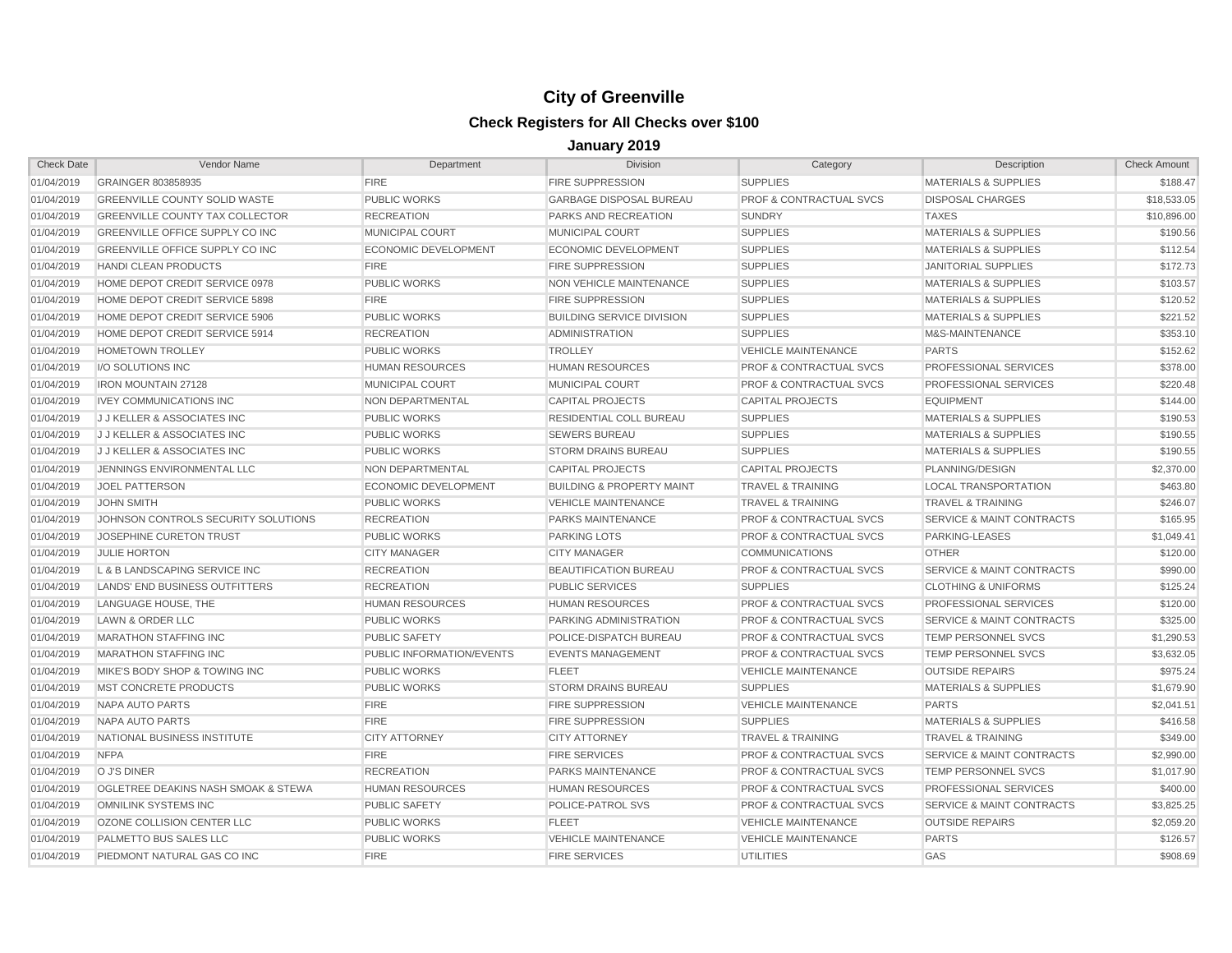| <b>Check Date</b> | Vendor Name                                | Department                         | <b>Division</b>                  | Category                           | Description                          | <b>Check Amount</b> |
|-------------------|--------------------------------------------|------------------------------------|----------------------------------|------------------------------------|--------------------------------------|---------------------|
| 01/04/2019        | PLAYGROUND SAFETY SERVICES INC             | NON DEPARTMENTAL                   | <b>CAPITAL PROJECTS</b>          | <b>CAPITAL PROJECTS</b>            | <b>CONSTRUCTION</b>                  | \$9,820.00          |
| 01/04/2019        | PORTER HOLDINGS LLC                        | NON DEPARTMENTAL                   | <b>CAPITAL PROJECTS</b>          | <b>CAPITAL PROJECTS</b>            | <b>CONSTRUCTION</b>                  | \$10,000.00         |
| 01/04/2019        | <b>PRESORT PLUS INC</b>                    | <b>OFFICE OF MGMT &amp; BUDGET</b> | <b>PURCHASING</b>                | <b>COMMUNICATIONS</b>              | <b>POSTAGE</b>                       | \$112.05            |
| 01/04/2019        | PRESORT PLUS INC                           | <b>RECREATION</b>                  | <b>PUBLIC SERVICES</b>           | <b>PRINTING</b>                    | PRINTING & BINDING                   | \$1,971.60          |
| 01/04/2019        | PRESORT PLUS INC                           | PUBLIC INFORMATION/EVENTS          | PUBLIC INFORMATION               | <b>PRINTING</b>                    | PRINTING & BINDING                   | \$293.09            |
| 01/04/2019        | <b>PRINTTEK INC</b>                        | <b>PUBLIC WORKS</b>                | <b>RECYCLING</b>                 | <b>PROF &amp; CONTRACTUAL SVCS</b> | ADVERTISING EXPENSE                  | \$1,484.00          |
| 01/04/2019        | R J THOMAS MFG CO INC                      | NON DEPARTMENTAL                   | <b>CAPITAL PROJECTS</b>          | <b>CAPITAL PROJECTS</b>            | <b>CONSTRUCTION</b>                  | \$6,506.60          |
| 01/04/2019        | RAY BRACKEN NURSERY INC                    | <b>RECREATION</b>                  | TREE MAINTENANCE BUREAU          | <b>SUPPLIES</b>                    | <b>MATERIALS &amp; SUPPLIES</b>      | \$150.00            |
| 01/04/2019        | <b>RED WING BUSINESS ADVANTAGE ACCOUNT</b> | <b>FIRE</b>                        | <b>FIRE SUPPRESSION</b>          | <b>SUPPLIES</b>                    | <b>CLOTHING &amp; UNIFORMS</b>       | \$140.00            |
| 01/04/2019        | <b>REPUBLIC SERVICES</b>                   | <b>PUBLIC WORKS</b>                | <b>GARBAGE DISPOSAL BUREAU</b>   | <b>PROF &amp; CONTRACTUAL SVCS</b> | <b>HAULING COSTS</b>                 | \$66,464.69         |
| 01/04/2019        | <b>ROBBINS TIRE SERVICE</b>                | <b>PUBLIC WORKS</b>                | <b>FIXED ROUTE</b>               | <b>VEHICLE MAINTENANCE</b>         | <b>TIRES AND TUBES</b>               | \$463.64            |
| 01/04/2019        | RR DONNELLEY & SONS COMPANY                | PUBLIC SAFETY                      | POLICE-PATROL SVS                | <b>PRINTING</b>                    | PRINTING & BINDING                   | \$418.70            |
| 01/04/2019        | <b>S C FIRE ACADEMY</b>                    | <b>FIRE</b>                        | <b>FIRE SUPPRESSION</b>          | <b>TRAVEL &amp; TRAINING</b>       | <b>TRAVEL &amp; TRAINING</b>         | \$960.00            |
| 01/04/2019        | <b>S C STATE FIREFIGHTERS ASSOCIATION</b>  | <b>FIRE</b>                        | <b>FIRE SUPPRESSION</b>          | <b>TRAVEL &amp; TRAINING</b>       | <b>TRAVEL &amp; TRAINING</b>         | \$100.00            |
| 01/04/2019        | <b>SAFETY PRODUCTS INC</b>                 | <b>PUBLIC WORKS</b>                | <b>FIXED ROUTE</b>               | <b>SUPPLIES</b>                    | <b>CLOTHING &amp; UNIFORMS</b>       | \$380.90            |
| 01/04/2019        | SAFETY PRODUCTS INC                        | PUBLIC WORKS                       | <b>STREETS BUREAU</b>            | <b>SUPPLIES</b>                    | <b>MATERIALS &amp; SUPPLIES</b>      | \$374.30            |
| 01/04/2019        | <b>SAFETY PRODUCTS INC</b>                 | <b>PUBLIC WORKS</b>                | <b>SEWERS BUREAU</b>             | <b>SUPPLIES</b>                    | <b>MATERIALS &amp; SUPPLIES</b>      | \$374.30            |
| 01/04/2019        | SAFETY PRODUCTS INC                        | <b>PUBLIC WORKS</b>                | <b>STORM DRAINS BUREAU</b>       | <b>SUPPLIES</b>                    | <b>MATERIALS &amp; SUPPLIES</b>      | \$374.30            |
| 01/04/2019        | SAF-GARD SAFETY SHOE COMPANY               | <b>FIRE</b>                        | <b>FIRE SUPPRESSION</b>          | <b>SUPPLIES</b>                    | <b>CLOTHING &amp; UNIFORMS</b>       | \$2,480.65          |
| 01/04/2019        | SANDRA TEMPLETON PETTY CASH                | <b>CITY ATTORNEY</b>               | <b>CITY ATTORNEY</b>             | <b>SUNDRY</b>                      | <b>COURT COSTS</b>                   | \$177.00            |
| 01/04/2019        | <b>SCEDA</b>                               | ECONOMIC DEVELOPMENT               | ECONOMIC DEVELOPMENT             | TRAVEL & TRAINING                  | <b>TRAVEL &amp; TRAINING</b>         | \$1,200.00          |
| 01/04/2019        | <b>SESAC INC</b>                           | PUBLIC INFORMATION/EVENTS          | <b>SPECIAL EVENTS</b>            | <b>PROF &amp; CONTRACTUAL SVCS</b> | PROFESSIONAL SERVICES                | \$1,425.00          |
| 01/04/2019        | SIMPLIFIED OFFICE SYSTEMS                  | <b>PUBLIC WORKS</b>                | STORMWATER MANAGEMENT            | <b>SUPPLIES</b>                    | <b>OFFICE SUPPLIES&amp;MATERIALS</b> | \$104.34            |
| 01/04/2019        | SIMPLIFIED OFFICE SYSTEMS                  | <b>PUBLIC WORKS</b>                | <b>ENGINEERING</b>               | <b>SUPPLIES</b>                    | <b>OFFICE SUPPLIES&amp;MATERIALS</b> | \$104.33            |
| 01/04/2019        | SITEONE LANDSCAPE SUPPLY LLC               | <b>RECREATION</b>                  | BEAUTIFICATION BUREAU            | <b>REPAIR &amp; MAINT SVCS</b>     | <b>REPAIRS &amp; MAINTENANCE</b>     | \$1,545.08          |
| 01/04/2019        | SLEEP NUMBER BY SELECT COMFORT             | <b>OFFICE OF MGMT &amp; BUDGET</b> | <b>REVENUE</b>                   | <b>BUSINESS LICENSE(HOLDING)</b>   | <b>REFUND</b>                        | \$136.51            |
| 01/04/2019        | <b>SMG</b>                                 | NON DEPARTMENTAL                   | NON DEPARTMENTAL                 | <b>PROF &amp; CONTRACTUAL SVCS</b> | <b>MANAGEMENT FEES</b>               | \$13,438.66         |
| 01/04/2019        | SNIDER FLEET SOLUTIONS                     | <b>PUBLIC WORKS</b>                | <b>FLEET</b>                     | <b>VEHICLE MAINTENANCE</b>         | <b>OUTSIDE REPAIRS</b>               | \$1,202.50          |
| 01/04/2019        | <b>SODFATHER INC</b>                       | <b>PUBLIC WORKS</b>                | <b>FLEET</b>                     | <b>PROF &amp; CONTRACTUAL SVCS</b> | <b>SERVICE &amp; MAINT CONTRACTS</b> | \$777.17            |
| 01/04/2019        | <b>SODFATHER INC</b>                       | PUBLIC WORKS                       | <b>SEWERS BUREAU</b>             | <b>PROF &amp; CONTRACTUAL SVCS</b> | MAINTENANCE CONTRACTS                | \$777.18            |
| 01/04/2019        | SODFATHER INC                              | <b>PUBLIC WORKS</b>                | <b>STORM DRAINS BUREAU</b>       | <b>PROF &amp; CONTRACTUAL SVCS</b> | <b>SERVICE &amp; MAINT CONTRACTS</b> | \$777.17            |
| 01/04/2019        | <b>SODFATHER INC</b>                       | <b>PUBLIC WORKS</b>                | <b>STREETS BUREAU</b>            | <b>PROF &amp; CONTRACTUAL SVCS</b> | SERVICE & MAINT CONTRACTS            | \$777.18            |
| 01/04/2019        | <b>SODFATHER INC</b>                       | PUBLIC WORKS                       | RESIDENTIAL COLL BUREAU          | <b>PROF &amp; CONTRACTUAL SVCS</b> | MAINTENANCE CONTRACTS                | \$777.17            |
| 01/04/2019        | SODFATHER INC                              | <b>RECREATION</b>                  | PARKS MAINTENANCE                | <b>PROF &amp; CONTRACTUAL SVCS</b> | <b>SERVICE &amp; MAINT CONTRACTS</b> | \$1,520.34          |
| 01/04/2019        | SPARTAN FIRE & EMERGENCY APPARATUS         | <b>FIRE</b>                        | <b>FIRE SUPPRESSION</b>          | <b>VEHICLE MAINTENANCE</b>         | <b>PARTS</b>                         | \$482.34            |
| 01/04/2019        | <b>SPRUCE: SERVICES &amp; SOLUTIONS</b>    | PUBLIC INFORMATION/EVENTS          | <b>SPECIAL EVENTS</b>            | <b>SUPPLIES</b>                    | <b>MATERIALS &amp; SUPPLIES</b>      | \$16,833.00         |
| 01/04/2019        | <b>SPX GENFARE</b>                         | PUBLIC WORKS                       | <b>VEHICLE MAINTENANCE</b>       | <b>VEHICLE MAINTENANCE</b>         | <b>PARTS</b>                         | \$112.44            |
| 01/04/2019        | <b>STATE CHEMICAL SOLUTIONS</b>            | <b>PUBLIC WORKS</b>                | <b>BUILDING SERVICE DIVISION</b> | <b>SUPPLIES</b>                    | <b>MATERIALS &amp; SUPPLIES</b>      | \$268.17            |
| 01/04/2019        | <b>SUPERION LLC</b>                        | <b>OFFICE OF MGMT &amp; BUDGET</b> | <b>INFORMATION TECHNOLOGY</b>    | <b>PROF &amp; CONTRACTUAL SVCS</b> | SERVICE & MAINT CONTRACTS            | \$159.00            |
| 01/04/2019        | <b>SUPERION LLC</b>                        | <b>OFFICE OF MGMT &amp; BUDGET</b> | <b>ADMINISTRATION</b>            | <b>PROF &amp; CONTRACTUAL SVCS</b> | PROFESSIONAL SERVICES                | \$640.00            |
| 01/04/2019        | <b>T2 SYSTEMS CANADA INC</b>               | PUBLIC WORKS                       | <b>ENFORCEMENT</b>               | PROF & CONTRACTUAL SVCS            | SERVICE & MAINT CONTRACTS            | \$106.00            |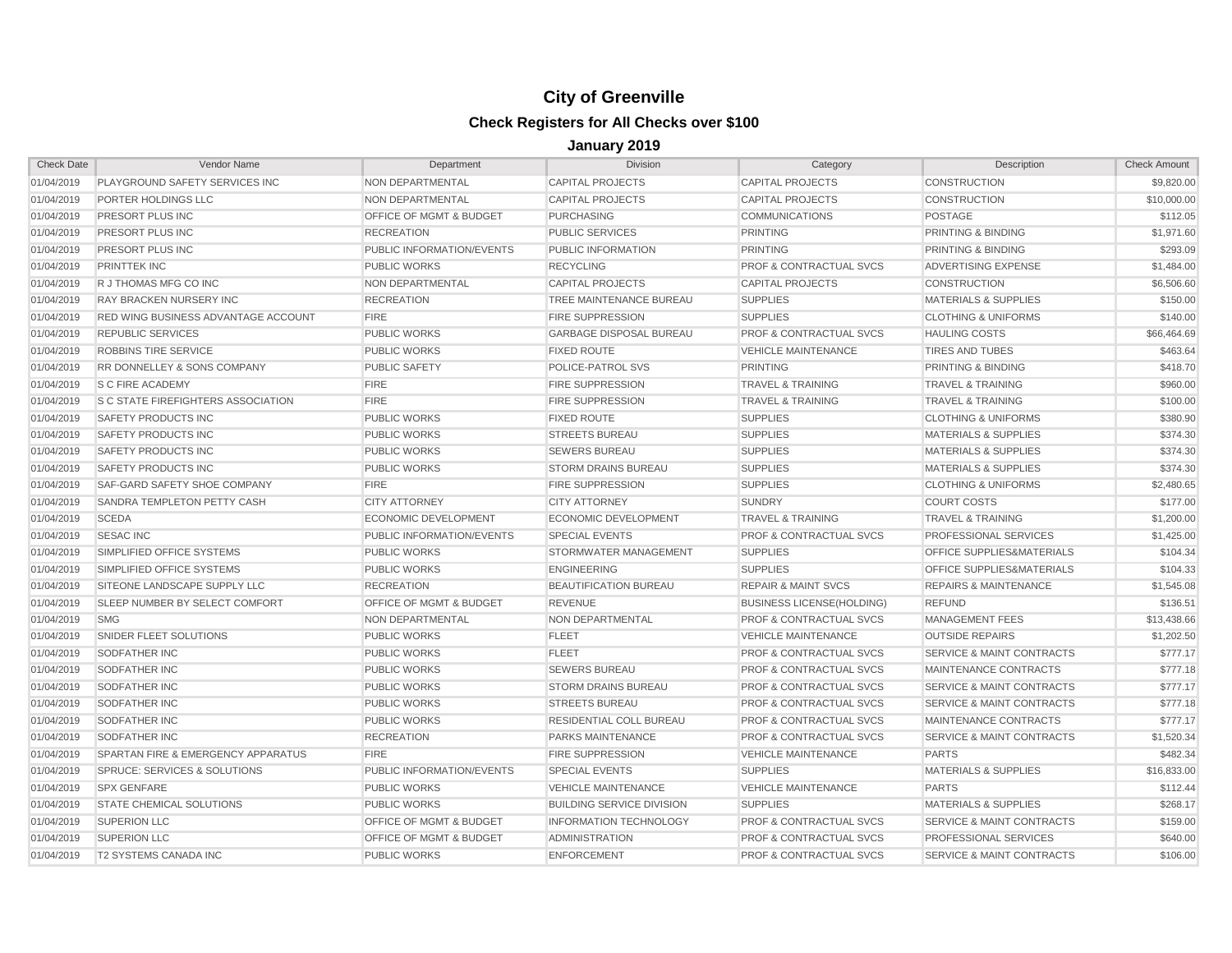| <b>Check Date</b> | Vendor Name                        | Department                         | Division                             | Category                           | Description                          | <b>Check Amount</b> |
|-------------------|------------------------------------|------------------------------------|--------------------------------------|------------------------------------|--------------------------------------|---------------------|
| 01/04/2019        | TALENT MANAGEMENT SOLUTIONS        | PUBLIC WORKS                       | <b>STORM DRAINS BUREAU</b>           | <b>PROF &amp; CONTRACTUAL SVCS</b> | TEMP PERSONNEL SVCS                  | \$1,778.40          |
| 01/04/2019        | <b>TALENT MANAGEMENT SOLUTIONS</b> | <b>HUMAN RESOURCES</b>             | <b>HUMAN RESOURCES</b>               | <b>PROF &amp; CONTRACTUAL SVCS</b> | <b>TEMP PERSONNEL SVCS</b>           | \$272.25            |
| 01/04/2019        | <b>TALENT MANAGEMENT SOLUTIONS</b> | <b>RECREATION</b>                  | <b>COMMUNITY CENTERS</b>             | <b>PROF &amp; CONTRACTUAL SVCS</b> | <b>TEMP PERSONNEL SVCS</b>           | \$797.04            |
| 01/04/2019        | TALENT MANAGEMENT SOLUTIONS        | <b>PUBLIC WORKS</b>                | STORMWATER MANAGEMENT                | <b>PROF &amp; CONTRACTUAL SVCS</b> | <b>TEMP PERSONNEL SVCS</b>           | \$1,023.36          |
| 01/04/2019        | <b>TALENT MANAGEMENT SOLUTIONS</b> | <b>PUBLIC WORKS</b>                | <b>FIXED ROUTE</b>                   | <b>PROF &amp; CONTRACTUAL SVCS</b> | <b>TEMP PERSONNEL SVCS</b>           | \$4,873.94          |
| 01/04/2019        | TALENT MANAGEMENT SOLUTIONS        | <b>PUBLIC WORKS</b>                | RESIDENTIAL COLL BUREAU              | <b>PROF &amp; CONTRACTUAL SVCS</b> | TEMP PERSONNEL SVCS                  | \$2,178.28          |
| 01/04/2019        | TALENT MANAGEMENT SOLUTIONS        | <b>PUBLIC WORKS</b>                | <b>STREETS BUREAU</b>                | <b>PROF &amp; CONTRACTUAL SVCS</b> | <b>TEMP PERSONNEL SVCS</b>           | \$2,651.68          |
| 01/04/2019        | TALENT MANAGEMENT SOLUTIONS        | <b>RECREATION</b>                  | <b>TOURISM DISTRICT</b>              | <b>PROF &amp; CONTRACTUAL SVCS</b> | <b>TEMP PERSONNEL SVCS</b>           | \$679.60            |
| 01/04/2019        | TALENT MANAGEMENT SOLUTIONS        | <b>PUBLIC SAFETY</b>               | POLICE-DISPATCH BUREAU               | <b>PROF &amp; CONTRACTUAL SVCS</b> | TEMP PERSONNEL SVCS                  | \$811.38            |
| 01/04/2019        | <b>TAPCO</b>                       | NON DEPARTMENTAL                   | <b>CAPITAL PROJECTS</b>              | <b>CAPITAL PROJECTS</b>            | <b>EQUIPMENT</b>                     | \$183,713.00        |
| 01/04/2019        | TERRACON CONSULTANTS INC           | NON DEPARTMENTAL                   | <b>MISC GRANTS</b>                   | <b>CAPITAL PROJECTS</b>            | <b>PROJECT EXPENSE</b>               | \$1,700.00          |
| 01/04/2019        | <b>TIM COGGINS</b>                 | ECONOMIC DEVELOPMENT               | <b>BUILDING &amp; PROPERTY MAINT</b> | <b>TRAVEL &amp; TRAINING</b>       | <b>LOCAL TRANSPORTATION</b>          | \$388.04            |
| 01/04/2019        | TOLEDO TICKET COMPANY              | <b>PUBLIC WORKS</b>                | PARKING ADMINISTRATION               | <b>SUPPLIES</b>                    | <b>MATERIALS &amp; SUPPLIES</b>      | \$1,104.00          |
| 01/04/2019        | <b>TRUCKPRO LLC</b>                | <b>PUBLIC WORKS</b>                | <b>VEHICLE MAINTENANCE</b>           | <b>VEHICLE MAINTENANCE</b>         | <b>PARTS</b>                         | \$1,298.66          |
| 01/04/2019        | U S AUTO SALES INC                 | OFFICE OF MGMT & BUDGET            | <b>REVENUE</b>                       | <b>BUSINESS LICENSE(HOLDING)</b>   | <b>REFUND</b>                        | \$6,109.60          |
| 01/04/2019        | U S BANK                           | <b>PUBLIC WORKS</b>                | STORMWATER MANAGEMENT                | <b>FISCAL AGENT</b>                | <b>FISCAL AGENT FEES</b>             | \$2,370.50          |
| 01/04/2019        | <b>U S BANK</b>                    | NON DEPARTMENTAL                   | <b>HOSPITALITY TAX</b>               | <b>FISCAL AGENT</b>                | <b>FISCAL AGENT FEES</b>             | \$2,262.75          |
| 01/04/2019        | <b>UNIFIRST</b>                    | <b>PUBLIC WORKS</b>                | <b>VEHICLE MAINTENANCE</b>           | <b>SUPPLIES</b>                    | <b>CLOTHING &amp; UNIFORMS</b>       | \$286.36            |
| 01/04/2019        | UNITED CHEMICAL & SUPPLY CO INC    | <b>FIRE</b>                        | <b>FIRE SUPPRESSION</b>              | <b>SUPPLIES</b>                    | <b>JANITORIAL SUPPLIES</b>           | \$662.51            |
| 01/04/2019        | <b>VERIZON WIRELESS</b>            | <b>PUBLIC SAFETY</b>               | POLICE-PATROL SVS                    | <b>COMMUNICATIONS</b>              | <b>OTHER</b>                         | \$190.05            |
| 01/04/2019        | W N WATSON-WEST TIRE & AUTOMOTIVE  | <b>FIRE</b>                        | <b>FIRE SUPPRESSION</b>              | <b>VEHICLE MAINTENANCE</b>         | <b>OUTSIDE REPAIRS</b>               | \$238.78            |
| 01/04/2019        | WALMART COMMUNITY/RFCSLLC          | <b>PUBLIC SAFETY</b>               | POLICE-PATROL SVS                    | <b>SUPPLIES</b>                    | <b>MATERIALS &amp; SUPPLIES</b>      | \$953.89            |
| 01/04/2019        | WHITE HORSE PACKAGING CO           | <b>PUBLIC WORKS</b>                | <b>ENFORCEMENT</b>                   | <b>SUPPLIES</b>                    | OFFICE SUPPLIES&MATERIALS            | \$984.63            |
| 01/04/2019        | <b>WILLIAM ALBERT</b>              | <b>PUBLIC SAFETY</b>               | POLICE-PATROL SVS                    | <b>SUNDRY</b>                      | <b>MISCELLANEOUS</b>                 | \$122.04            |
| 01/04/2019        | <b>WILLIAM BOWEN</b>               | <b>ECONOMIC DEVELOPMENT</b>        | <b>BUILDING &amp; PROPERTY MAINT</b> | <b>TRAVEL &amp; TRAINING</b>       | <b>LOCAL TRANSPORTATION</b>          | \$219.09            |
| 01/04/2019        | <b>WILLIAMS FIRE APPARATUS</b>     | <b>FIRE</b>                        | <b>FIRE SUPPRESSION</b>              | <b>VEHICLE MAINTENANCE</b>         | <b>PARTS</b>                         | \$228.04            |
| 01/04/2019        | <b>WP LAW INC</b>                  | <b>RECREATION</b>                  | <b>TOURISM DISTRICT</b>              | PROF & CONTRACTUAL SVCS            | SERVICE & MAINT CONTRACTS            | \$24,990.00         |
| 01/08/2019        | <b>HUBBELL LIGHTING INC</b>        | <b>NON DEPARTMENTAL</b>            | <b>CAPITAL PROJECTS</b>              | <b>CAPITAL PROJECTS</b>            | <b>CONSTRUCTION</b>                  | \$65,573,55         |
| 01/11/2019        | A SERVICES GROUP LLC               | <b>RECREATION</b>                  | <b>ADMINISTRATION</b>                | <b>PROF &amp; CONTRACTUAL SVCS</b> | <b>SERVICE &amp; MAINT CONTRACTS</b> | \$1,541.39          |
| 01/11/2019        | ABC LOCKSMITH LLC                  | <b>PUBLIC WORKS</b>                | <b>FLEET</b>                         | <b>VEHICLE MAINTENANCE</b>         | <b>OUTSIDE REPAIRS</b>               | \$135.10            |
| 01/11/2019        | <b>ADT SECURITY SERVICES</b>       | <b>RECREATION</b>                  | <b>COMMUNITY CENTERS</b>             | <b>PROF &amp; CONTRACTUAL SVCS</b> | PROFESSIONAL SERVICES                | \$549.48            |
| 01/11/2019        | ALDRIDGE FAMILY PRODUCE            | <b>RECREATION</b>                  | <b>ADMINISTRATION</b>                | <b>SUPPLIES</b>                    | M&S-FOOD                             | \$966.41            |
| 01/11/2019        | AMANDA HAWKINS WORKING CASH        | PARKING ADMINISTRATION             | <b>PARKING LOTS</b>                  | MISCELLANEOUS REVENUE              | <b>WORKING CASH</b>                  | \$500.00            |
| 01/11/2019        | <b>AMANDA TAYLOR</b>               | MUNICIPAL COURT                    | MUNICIPAL COURT                      | <b>COURT LIABILITY</b>             | <b>COURT-RESTITUTION</b>             | \$900.00            |
| 01/11/2019        | <b>ANNIE HARLEY</b>                | <b>RECREATION</b>                  | <b>COMMUNITY CENTERS</b>             | <b>COMMUNITY CENTERS</b>           | <b>REFUND</b>                        | \$130.00            |
| 01/11/2019        | ANSWERLIVE LLC GREENVILLE          | <b>PUBLIC WORKS</b>                | PARKING ADMINISTRATION               | <b>PROF &amp; CONTRACTUAL SVCS</b> | <b>SERVICE &amp; MAINT CONTRACTS</b> | \$269.47            |
| 01/11/2019        | AXON ENTERPRISE INC                | <b>PUBLIC SAFETY</b>               | POLICE-PATROL SVS                    | <b>VEHICLE MAINTENANCE</b>         | POLICE CAR UPFITS                    | \$2,957.40          |
| 01/11/2019        | <b>BLACKBAUD INC</b>               | <b>RECREATION</b>                  | <b>ADMINISTRATION</b>                | <b>SUNDRY</b>                      | <b>BANK CHARGES</b>                  | \$101.50            |
| 01/11/2019        | <b>BLANCHARD MACHINERY CO</b>      | <b>PUBLIC WORKS</b>                | <b>STORM DRAINS BUREAU</b>           | <b>PROF &amp; CONTRACTUAL SVCS</b> | <b>EQUIPMENT RENTAL</b>              | \$1,383.30          |
| 01/11/2019        | <b>BLOCK ADVISORS</b>              | <b>OFFICE OF MGMT &amp; BUDGET</b> | <b>REVENUE</b>                       | <b>BUSINESS LICENSE (HOLDING)</b>  | <b>REFUND</b>                        | \$872.10            |
| 01/11/2019        | BLUEBERRY FROG C/O KYLIE PACE      | <b>MUNICIPAL COURT</b>             | <b>MUNICIPAL COURT</b>               | <b>COURT LIABILITY</b>             | COURT-RESTITUTION                    | \$200.00            |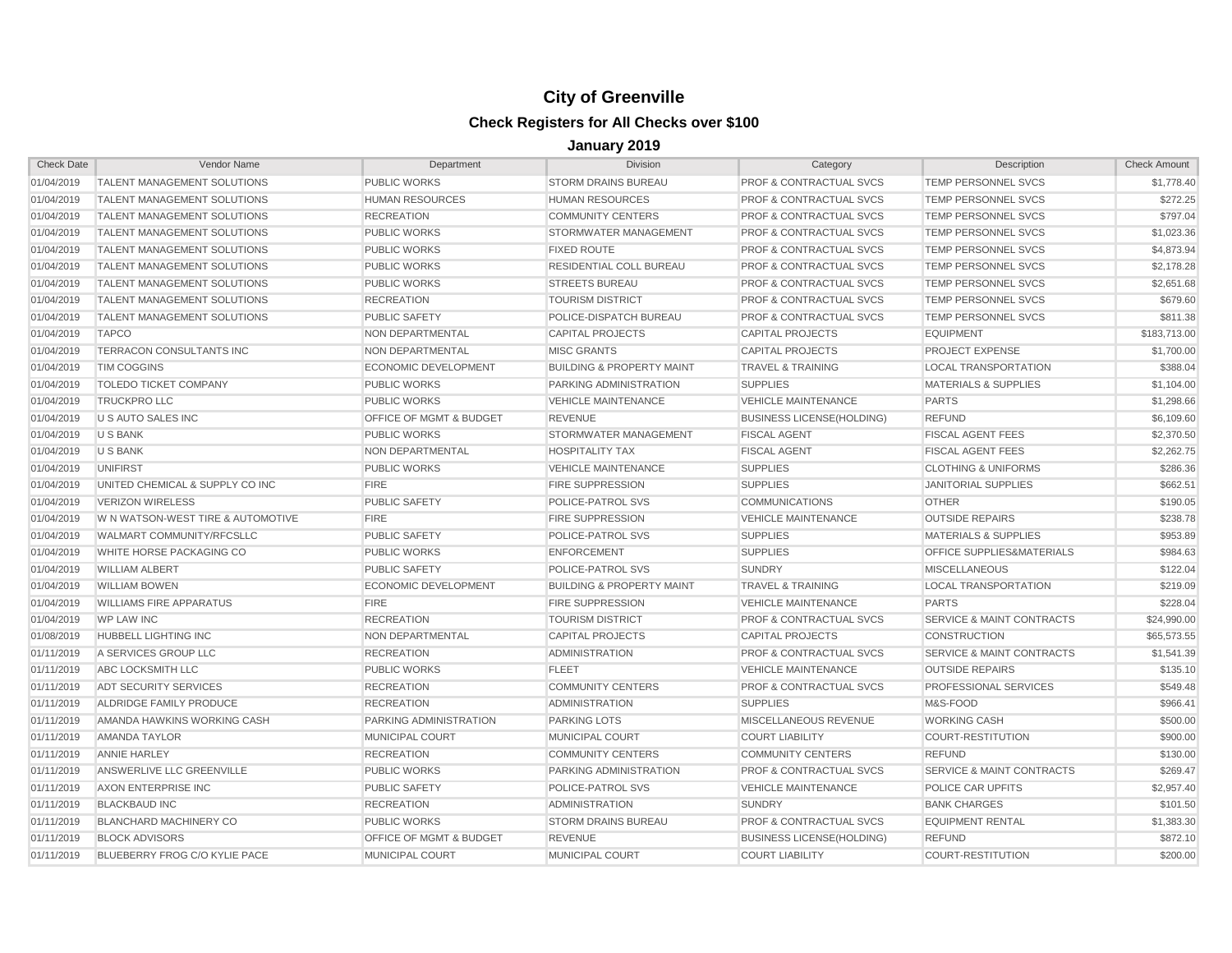| <b>Check Date</b> | Vendor Name                         | Department                         | <b>Division</b>                      | Category                           | Description                          | <b>Check Amount</b> |
|-------------------|-------------------------------------|------------------------------------|--------------------------------------|------------------------------------|--------------------------------------|---------------------|
| 01/11/2019        | BORDER STATES INDUSTRIES INC        | <b>PUBLIC WORKS</b>                | <b>TRAFFIC ENGINEERING</b>           | <b>SUPPLIES</b>                    | M&S-SIGNALS                          | \$246.28            |
| 01/11/2019        | BRAGG WASTE SERVICES INC            | <b>RECREATION</b>                  | <b>PARKS MAINTENANCE</b>             | <b>PROF &amp; CONTRACTUAL SVCS</b> | SERVICE & MAINT CONTRACTS            | \$992.55            |
| 01/11/2019        | <b>BRANDSTICKITY</b>                | <b>RECREATION</b>                  | RIGHTS-OF-WAY                        | <b>SUPPLIES</b>                    | <b>CLOTHING &amp; UNIFORMS</b>       | \$187.06            |
| 01/11/2019        | <b>BRAVO1 PROTECTION</b>            | <b>PUBLIC WORKS</b>                | PARKING ADMINISTRATION               | <b>PROF &amp; CONTRACTUAL SVCS</b> | SERVICE & MAINT CONTRACTS            | \$1,806.00          |
| 01/11/2019        | <b>BRITTANY MICHELLE HALL</b>       | MUNICIPAL COURT                    | MUNICIPAL COURT                      | <b>COURT LIABILITY</b>             | <b>COURT-REFUNDS</b>                 | \$440.00            |
| 01/11/2019        | <b>BURL WALKER MARKETING LLC</b>    | <b>RECREATION</b>                  | <b>COMMUNITY CENTERS</b>             | <b>RECREATION DEPOSITS</b>         | <b>SPECIAL EVENTS</b>                | \$1,276.80          |
| 01/11/2019        | <b>CAMPBELL-BROWN INC</b>           | <b>PUBLIC SAFETY</b>               | POLICE-PATROL SVS                    | <b>VEHICLE MAINTENANCE</b>         | POLICE CAR UPFITS                    | \$29.713.47         |
| 01/11/2019        | CAPITOL CONSTRUCTION OF THE CAROLIN | NON DEPARTMENTAL                   | <b>CAPITAL PROJECTS</b>              | <b>CAPITAL PROJECTS</b>            | <b>CONSTRUCTION</b>                  | \$67,838.32         |
| 01/11/2019        | CAROLINA LAWN & TRACTOR INC         | <b>RECREATION</b>                  | <b>PARKS MAINTENANCE</b>             | <b>REPAIR &amp; MAINT SVCS</b>     | <b>REPAIRS &amp; MAINTENANCE</b>     | \$783.41            |
| 01/11/2019        | CAROLINA LAWN & TRACTOR INC         | <b>RECREATION</b>                  | RIGHTS-OF-WAY                        | <b>SUPPLIES</b>                    | <b>MATERIALS &amp; SUPPLIES</b>      | \$1,288.41          |
| 01/11/2019        | CAROLINA LAWN & TRACTOR INC         | <b>RECREATION</b>                  | <b>PARKS MAINTENANCE</b>             | <b>SUPPLIES</b>                    | <b>MATERIALS &amp; SUPPLIES</b>      | \$983.98            |
| 01/11/2019        | CAROLINA MASONRY COMPANY, INC.      | <b>RECREATION</b>                  | <b>TOURISM DISTRICT</b>              | <b>REPAIR &amp; MAINT SVCS</b>     | <b>REPAIRS &amp; MAINTENANCE</b>     | \$1,307.62          |
| 01/11/2019        | CAVIAR & BANANAS C/O KATT REN       | MUNICIPAL COURT                    | MUNICIPAL COURT                      | <b>COURT LIABILITY</b>             | COURT-RESTITUTION                    | \$110.52            |
| 01/11/2019        | <b>CCT INC</b>                      | <b>PUBLIC SAFETY</b>               | POLICE-PATROL SVS                    | <b>TRAVEL &amp; TRAINING</b>       | <b>TRAVEL &amp; TRAINING</b>         | \$790.00            |
| 01/11/2019        | <b>CENTERPLATE</b>                  | <b>CITY MANAGER</b>                | <b>CITY MANAGER</b>                  | <b>SUNDRY</b>                      | <b>MISCELLANEOUS</b>                 | \$238.46            |
| 01/11/2019        | <b>CINCINNATI SYSTEMS INC</b>       | <b>PUBLIC WORKS</b>                | <b>COMMONS GARAGE</b>                | <b>REPAIR &amp; MAINT SVCS</b>     | <b>REPAIRS &amp; MAINTENANCE</b>     | \$483.75            |
| 01/11/2019        | <b>CINCINNATI SYSTEMS INC</b>       | <b>PUBLIC WORKS</b>                | <b>PARKING LOTS</b>                  | <b>PROF &amp; CONTRACTUAL SVCS</b> | SERVICE & MAINT CONTRACTS            | \$180.00            |
| 01/11/2019        | CINCINNATI SYSTEMS INC              | <b>PUBLIC WORKS</b>                | RICHARDSON STREET GARAGE             | <b>REPAIR &amp; MAINT SVCS</b>     | <b>REPAIRS &amp; MAINTENANCE</b>     | \$180.00            |
| 01/11/2019        | CINCINNATI SYSTEMS INC              | <b>PUBLIC WORKS</b>                | POINSETT GARAGE                      | <b>REPAIR &amp; MAINT SVCS</b>     | <b>REPAIRS &amp; MAINTENANCE</b>     | \$348.75            |
| 01/11/2019        | <b>CINCINNATI SYSTEMS INC</b>       | <b>PUBLIC WORKS</b>                | <b>BROAD STREET GARAGE</b>           | <b>REPAIR &amp; MAINT SVCS</b>     | <b>REPAIRS &amp; MAINTENANCE</b>     | \$180.00            |
| 01/11/2019        | <b>CINCINNATI SYSTEMS INC</b>       | <b>PUBLIC WORKS</b>                | LIBERTY SQUARE GARAGE                | <b>PROF &amp; CONTRACTUAL SVCS</b> | SERVICE & MAINT CONTRACTS            | \$1,778.34          |
| 01/11/2019        | <b>CINTAS</b>                       | <b>RECREATION</b>                  | PARKS MAINTENANCE                    | <b>PROF &amp; CONTRACTUAL SVCS</b> | <b>SERVICE &amp; MAINT CONTRACTS</b> | \$101.56            |
| 01/11/2019        | <b>CINTAS</b>                       | <b>PUBLIC WORKS</b>                | <b>FLEET</b>                         | <b>SUPPLIES</b>                    | <b>CLOTHING &amp; UNIFORMS</b>       | \$153.56            |
| 01/11/2019        | <b>CITY NURSERY FARM INC</b>        | NON DEPARTMENTAL                   | <b>CAPITAL PROJECTS</b>              | <b>CAPITAL PROJECTS</b>            | <b>CONSTRUCTION</b>                  | \$979.98            |
| 01/11/2019        | <b>CLERK OF COURT ANDERSON</b>      | <b>OFFICE OF MGMT &amp; BUDGET</b> | NON-DEPARTMENTAL                     | PR-WH                              | <b>GARNISHMENTS</b>                  | \$365.40            |
| 01/11/2019        | CLERK OF COURT PICKENS COUNTY       | OFFICE OF MGMT & BUDGET            | NON-DEPARTMENTAL                     | PR-WH                              | <b>GARNISHMENTS</b>                  | \$304.34            |
| 01/11/2019        | CLERK OF COURT ROCK HILL            | <b>OFFICE OF MGMT &amp; BUDGET</b> | NON-DEPARTMENTAL                     | PR-WH                              | <b>GARNISHMENTS</b>                  | \$211.05            |
| 01/11/2019        | <b>CLERK OF COURT SPARTANBURG</b>   | <b>OFFICE OF MGMT &amp; BUDGET</b> | NON-DEPARTMENTAL                     | PR-WH                              | <b>GARNISHMENTS</b>                  | \$457.80            |
| 01/11/2019        | COMMUNICATION SERVICE CENTER INC    | <b>RECREATION</b>                  | <b>ADMINISTRATION</b>                | <b>PROF &amp; CONTRACTUAL SVCS</b> | <b>PROFESSIONAL SERVICES</b>         | \$276.94            |
| 01/11/2019        | COMMUNICATION SERVICE CENTER INC    | <b>PUBLIC WORKS</b>                | <b>CONSTRUCTION &amp; INSPECTION</b> | <b>PROF &amp; CONTRACTUAL SVCS</b> | <b>SERVICE &amp; MAINT CONTRACTS</b> | \$222.60            |
| 01/11/2019        | COMMUNICATION SERVICE CENTER INC    | <b>PUBLIC WORKS</b>                | <b>RESIDENTIAL COLL BUREAU</b>       | <b>PROF &amp; CONTRACTUAL SVCS</b> | MAINTENANCE CONTRACTS                | \$1,023.96          |
| 01/11/2019        | COMMUNICATION SERVICE CENTER INC    | <b>PUBLIC WORKS</b>                | <b>STORM DRAINS BUREAU</b>           | PROF & CONTRACTUAL SVCS            | <b>SERVICE &amp; MAINT CONTRACTS</b> | \$605.28            |
| 01/11/2019        | COMMUNICATION SERVICE CENTER INC    | <b>PUBLIC WORKS</b>                | PARKING ADMINISTRATION               | <b>PROF &amp; CONTRACTUAL SVCS</b> | SERVICE & MAINT CONTRACTS            | \$311.64            |
| 01/11/2019        | COMMUNICATION SERVICE CENTER INC    | <b>PUBLIC WORKS</b>                | <b>STREETS BUREAU</b>                | <b>PROF &amp; CONTRACTUAL SVCS</b> | <b>SERVICE &amp; MAINT CONTRACTS</b> | \$801.36            |
| 01/11/2019        | COMMUNICATION SERVICE CENTER INC    | <b>PUBLIC WORKS</b>                | <b>SEWERS BUREAU</b>                 | <b>PROF &amp; CONTRACTUAL SVCS</b> | MAINTENANCE CONTRACTS                | \$596.76            |
| 01/11/2019        | <b>COMMUNITY JOURNALS.LLC</b>       | <b>RECREATION</b>                  | <b>PUBLIC SERVICES</b>               | <b>SUPPLIES</b>                    | <b>SUPPLIES PROMOTIONS</b>           | \$1,007.00          |
| 01/11/2019        | CORBIN TURF & ORNAMENTAL SUPPLY INC | <b>RECREATION</b>                  | PARKS MAINTENANCE                    | <b>SUPPLIES</b>                    | <b>MATERIALS &amp; SUPPLIES</b>      | \$895.70            |
| 01/11/2019        | <b>CROMER'S P-NUTS LLC</b>          | <b>RECREATION</b>                  | <b>PUBLIC SERVICES</b>               | <b>SUPPLIES</b>                    | SALE CONCESSIONS                     | \$210.00            |
| 01/11/2019        | <b>CUMMINS ATLANTIC</b>             | <b>PUBLIC WORKS</b>                | <b>FLEET</b>                         | <b>VEHICLE MAINTENANCE</b>         | <b>OUTSIDE REPAIRS</b>               | \$208.20            |
| 01/11/2019        | DEBORAH K LEPOROWSKI PSY. D. LLC    | <b>HUMAN RESOURCES</b>             | <b>HUMAN RESOURCES</b>               | <b>PROF &amp; CONTRACTUAL SVCS</b> | <b>PROFESSIONAL SERVICES</b>         | \$1,275.00          |
| 01/11/2019        | <b>DESIGN DEVELOPMENT LLC</b>       | <b>RECREATION</b>                  | <b>COMMUNITY CENTERS</b>             | <b>PROF &amp; CONTRACTUAL SVCS</b> | RENTAL OF REAL PROPERTY              | \$3,539.48          |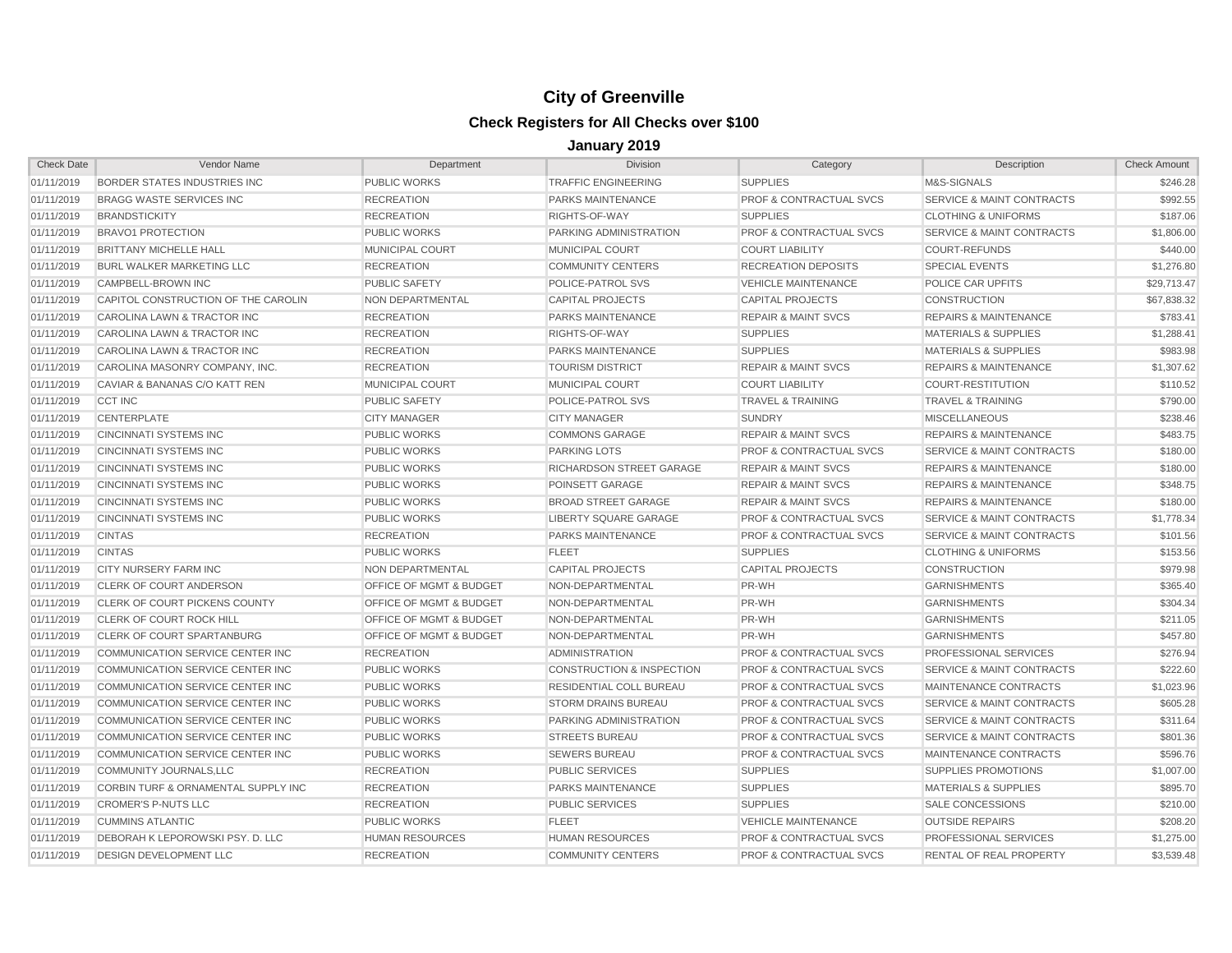| <b>Check Date</b> | Vendor Name                              | Department                         | <b>Division</b>                  | Category                           | Description                      | <b>Check Amount</b> |
|-------------------|------------------------------------------|------------------------------------|----------------------------------|------------------------------------|----------------------------------|---------------------|
| 01/11/2019        | <b>DESIGNLAB INC</b>                     | <b>PUBLIC SAFETY</b>               | POLICE-PATROL SVS                | <b>SUPPLIES</b>                    | <b>CLOTHING &amp; UNIFORMS</b>   | \$2,562.23          |
| 01/11/2019        | <b>DESIGNLAB INC</b>                     | <b>PUBLIC SAFETY</b>               | POLICE-PATROL SVS                | <b>SUPPLIES</b>                    | <b>MATERIALS &amp; SUPPLIES</b>  | \$2,342.28          |
| 01/11/2019        | <b>DIANA LEMUS ANDERSON</b>              | MUNICIPAL COURT                    | MUNICIPAL COURT                  | <b>COURT LIABILITY</b>             | COURT-RESTITUTION                | \$500.00            |
| 01/11/2019        | DIXIE RUBBER & PLASTICS INC              | <b>FIRE</b>                        | <b>FIRE SUPPRESSION</b>          | <b>VEHICLE MAINTENANCE</b>         | <b>PARTS</b>                     | \$511.28            |
| 01/11/2019        | <b>DOWNTOWN YOGA GREENVILLE</b>          | <b>HUMAN RESOURCES</b>             | <b>HEALTH CARE</b>               | <b>SUNDRY</b>                      | <b>WELLNESS ACTIVITIES</b>       | \$500.00            |
| 01/11/2019        | <b>DP3 ARCHITECTS LTD</b>                | NON DEPARTMENTAL                   | <b>CAPITAL PROJECTS</b>          | <b>CAPITAL PROJECTS</b>            | PLANNING/DESIGN                  | \$6,435.66          |
| 01/11/2019        | <b>DUKE ENERGY</b>                       | C. D. DIVISION                     | <b>CDBG PROJECTS</b>             | <b>CD PROJECTS</b>                 | PUBLIC SERVICES (GENERAL)        | \$113.54            |
| 01/11/2019        | <b>DUKE ENERGY</b>                       | <b>RECREATION</b>                  | <b>PARKS MAINTENANCE</b>         | <b>UTILITIES</b>                   | <b>ELECTRICITY</b>               | \$7,652.12          |
| 01/11/2019        | <b>DUKE ENERGY</b>                       | <b>PUBLIC WORKS</b>                | <b>CHURCH STREET GARAGE</b>      | <b>UTILITIES</b>                   | <b>ELECTRICITY</b>               | \$2,466.13          |
| 01/11/2019        | <b>DUKE ENERGY</b>                       | <b>RECREATION</b>                  | <b>ADMINISTRATION</b>            | <b>UTILITIES</b>                   | <b>ELECTRICITY</b>               | \$6,089.43          |
| 01/11/2019        | <b>DUKE ENERGY</b>                       | <b>RECREATION</b>                  | <b>COMMUNITY CENTERS</b>         | <b>UTILITIES</b>                   | <b>ELECTRICITY</b>               | \$3,647.13          |
| 01/11/2019        | <b>DUKE ENERGY</b>                       | PUBLIC SAFETY                      | POLICE-PATROL SVS                | <b>UTILITIES</b>                   | <b>ELECTRICITY</b>               | \$438.12            |
| 01/11/2019        | <b>DUKE ENERGY</b>                       | <b>FIRE</b>                        | <b>FIRE SERVICES</b>             | <b>UTILITIES</b>                   | <b>ELECTRICITY</b>               | \$2,992.82          |
| 01/11/2019        | <b>DUKE ENERGY</b>                       | <b>PUBLIC WORKS</b>                | <b>BUILDING SERVICE DIVISION</b> | <b>UTILITIES</b>                   | <b>ELECTRICITY</b>               | \$16,904.91         |
| 01/11/2019        | <b>DUKE ENERGY</b>                       | <b>PUBLIC WORKS</b>                | RIVERPLACE GARAGE                | <b>UTILITIES</b>                   | <b>ELECTRICITY</b>               | \$4,270.01          |
| 01/11/2019        | <b>DUKE ENERGY</b>                       | <b>PUBLIC WORKS</b>                | <b>TRAFFIC ENGINEERING</b>       | <b>UTILITIES</b>                   | <b>ELECTRICITY</b>               | \$947.51            |
| 01/11/2019        | <b>DUKE ENERGY</b>                       | <b>PUBLIC WORKS</b>                | <b>SEWERS BUREAU</b>             | <b>UTILITIES</b>                   | <b>ELECTRICITY</b>               | \$327.53            |
| 01/11/2019        | E SMITH HEATING AND AIR CONDIT           | OFFICE OF MGMT & BUDGET            | <b>REVENUE</b>                   | <b>BUSINESS LICENSE(HOLDING)</b>   | <b>REFUND</b>                    | \$840.00            |
| 01/11/2019        | <b>EARTH DESIGN INC</b>                  | <b>RECREATION</b>                  | PARKS AND RECREATION             | <b>PROF &amp; CONTRACTUAL SVCS</b> | PROFESSIONAL SERVICES            | \$1,368.76          |
| 01/11/2019        | <b>EARTH PRODUCTS LLC-EASLEY SC</b>      | NON DEPARTMENTAL                   | <b>CAPITAL PROJECTS</b>          | <b>CAPITAL PROJECTS</b>            | <b>CONSTRUCTION</b>              | \$848.00            |
| 01/11/2019        | ECHOLS OIL COMPANY INC                   | <b>PUBLIC WORKS</b>                | <b>ADMINISTRATION</b>            | <b>VEHICLE MAINTENANCE</b>         | <b>FUEL</b>                      | \$15,771.01         |
| 01/11/2019        | ECHOLS OIL COMPANY INC                   | <b>PUBLIC WORKS</b>                | <b>FIXED ROUTE</b>               | <b>VEHICLE MAINTENANCE</b>         | <b>LUBRICANTS</b>                | \$273.86            |
| 01/11/2019        | ECHOLS OIL COMPANY INC                   | <b>PUBLIC WORKS</b>                | <b>FLEET</b>                     | <b>VEHICLE MAINTENANCE</b>         | <b>FUEL</b>                      | \$15,176.60         |
| 01/11/2019        | <b>EMELIE HEGARTY</b>                    | ECONOMIC DEVELOPMENT               | <b>ECONOMIC DEVELOPMENT</b>      | <b>TRAVEL &amp; TRAINING</b>       | <b>TRAVEL &amp; TRAINING</b>     | \$392.65            |
| 01/11/2019        | <b>EMPLOYMENT SCREENING RESOURCES</b>    | <b>HUMAN RESOURCES</b>             | <b>HUMAN RESOURCES</b>           | <b>PROF &amp; CONTRACTUAL SVCS</b> | PROFESSIONAL SERVICES            | \$461.00            |
| 01/11/2019        | <b>ERIC K ENGLEHARDT</b>                 | <b>MUNICIPAL COURT</b>             | <b>MUNICIPAL COURT</b>           | <b>COURT LIABILITY</b>             | <b>COURT-RESTITUTION</b>         | \$180.00            |
| 01/11/2019        | <b>EXTRA SPACE STORAGE #1743</b>         | OFFICE OF MGMT & BUDGET            | <b>REVENUE</b>                   | <b>BUSINESS LICENSE(HOLDING)</b>   | <b>REFUND</b>                    | \$1,532.24          |
| 01/11/2019        | <b>FAIRWAY FORD INC</b>                  | <b>FIRE</b>                        | <b>FIRE SUPPRESSION</b>          | <b>VEHICLE MAINTENANCE</b>         | <b>PARTS</b>                     | \$283.43            |
| 01/11/2019        | <b>FALLS PARK DENTISTRY</b>              | <b>CITY MANAGER</b>                | <b>DONATIONS</b>                 | CONTRIBUTIONS/DONATIONS            | <b>HOLIDAY DECORATIONS</b>       | \$1,000.00          |
| 01/11/2019        | FAMILY CT OF THE 13TH CIRCUIT            | OFFICE OF MGMT & BUDGET            | NON-DEPARTMENTAL                 | PR-WH                              | <b>GARNISHMENTS</b>              | \$3,512.05          |
| 01/11/2019        | <b>FAMILY SUPPORT REGISTRY</b>           | OFFICE OF MGMT & BUDGET            | NON-DEPARTMENTAL                 | PR-WH                              | <b>GARNISHMENTS</b>              | \$223.84            |
| 01/11/2019        | <b>FGP INTERNATIONAL</b>                 | <b>FIRE</b>                        | <b>FIRE PREVENTION</b>           | <b>PROF &amp; CONTRACTUAL SVCS</b> | <b>TEMP PERSONNEL SVCS</b>       | \$512.69            |
| 01/11/2019        | <b>FGP INTERNATIONAL</b>                 | OFFICE OF MGMT & BUDGET            | <b>REVENUE</b>                   | <b>PROF &amp; CONTRACTUAL SVCS</b> | <b>TEMP PERSONNEL SVCS</b>       | \$234.72            |
| 01/11/2019        | <b>FGP INTERNATIONAL</b>                 | ECONOMIC DEVELOPMENT               | PLANNING AND ZONING              | <b>PROF &amp; CONTRACTUAL SVCS</b> | <b>TEMP PERSONNEL SVCS</b>       | \$555.15            |
| 01/11/2019        | <b>FIRST SUN EAP</b>                     | <b>HUMAN RESOURCES</b>             | <b>OCCUPATIONAL HEALTH</b>       | <b>PROF &amp; CONTRACTUAL SVCS</b> | <b>PROFESSIONAL SERVICES</b>     | \$1,554.00          |
| 01/11/2019        | <b>FORTILINE</b>                         | <b>PUBLIC WORKS</b>                | <b>STORM DRAINS BUREAU</b>       | <b>SUPPLIES</b>                    | <b>CONSTRUCTION &amp; REPAIR</b> | \$1,252.60          |
| 01/11/2019        | FUN EXPRESS LLC                          | <b>RECREATION</b>                  | <b>COMMUNITY CENTERS</b>         | <b>SUPPLIES</b>                    | <b>MATERIALS &amp; SUPPLIES</b>  | \$298.38            |
| 01/11/2019        | <b>GAVEL &amp; DORN ENGINEERING PLLC</b> | <b>PUBLIC WORKS</b>                | <b>SEWERS BUREAU</b>             | PROF & CONTRACTUAL SVCS            | <b>PROFESSIONAL SERVICES</b>     | \$4,961.00          |
| 01/11/2019        | <b>GEORGIA BARK COMPANY</b>              | <b>RECREATION</b>                  | PARKS MAINTENANCE                | <b>SUPPLIES</b>                    | <b>MATERIALS &amp; SUPPLIES</b>  | \$1,431.00          |
| 01/11/2019        | <b>GFOASC</b>                            | <b>OFFICE OF MGMT &amp; BUDGET</b> | <b>ADMINISTRATION</b>            | <b>SUNDRY</b>                      | DUES.SUBSCRIPTN.PUBLICATN        | \$100.00            |
| 01/11/2019        | <b>GHS LIFE CENTER</b>                   | <b>HUMAN RESOURCES</b>             | <b>HEALTH CARE</b>               | <b>SUNDRY</b>                      | <b>WELLNESS ACTIVITIES</b>       | \$375.00            |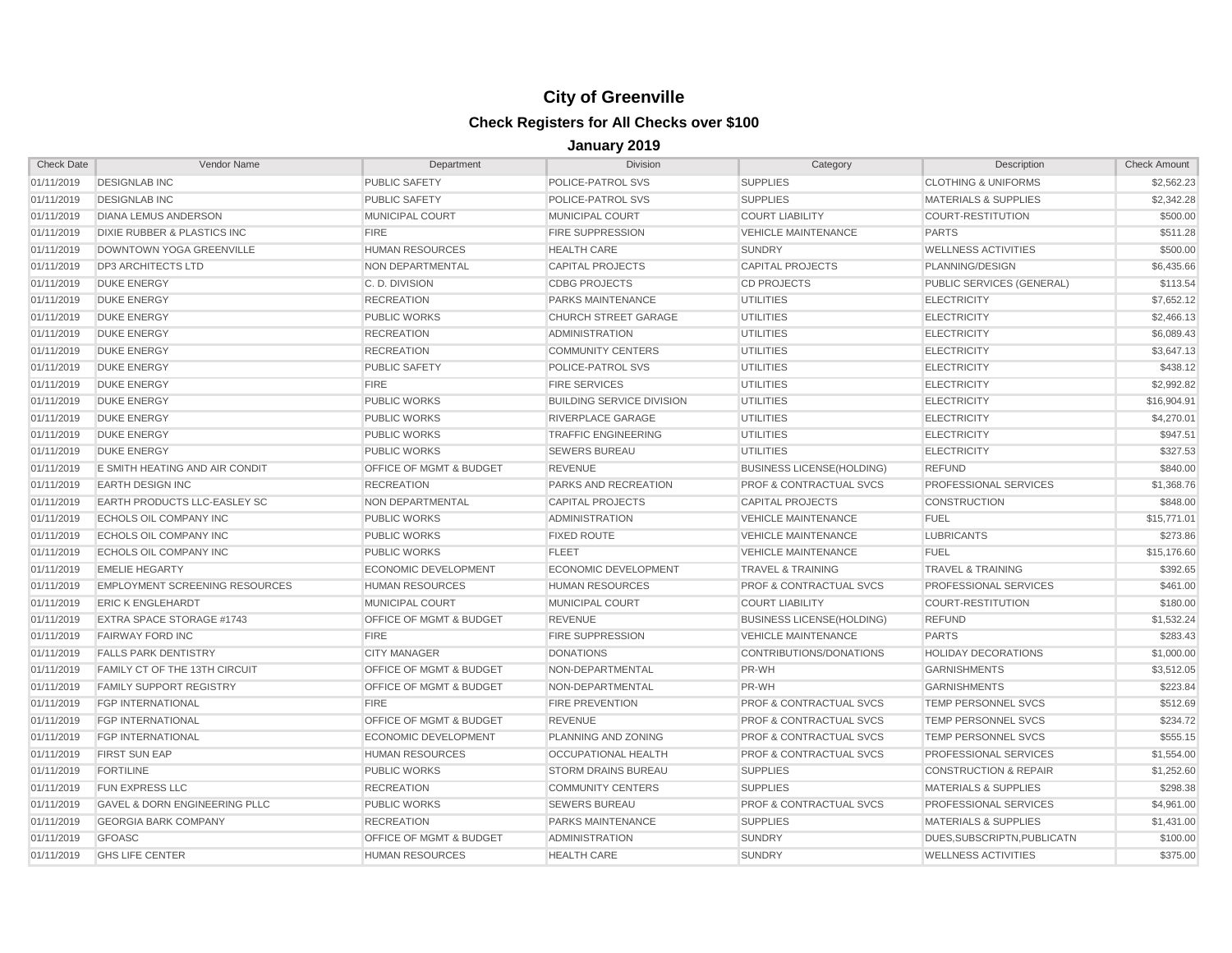| <b>Check Date</b> | Vendor Name                                | Department                         | <b>Division</b>                  | Category                           | Description                          | <b>Check Amount</b> |
|-------------------|--------------------------------------------|------------------------------------|----------------------------------|------------------------------------|--------------------------------------|---------------------|
| 01/11/2019        | <b>GILLIG LLC</b>                          | PUBLIC WORKS                       | <b>VEHICLE MAINTENANCE</b>       | <b>VEHICLE MAINTENANCE</b>         | <b>PARTS</b>                         | \$278.76            |
| 01/11/2019        | <b>GIMME-A-SIGN CO INC</b>                 | <b>PUBLIC WORKS</b>                | PARKING ADMINISTRATION           | PRINTING                           | <b>OTHER</b>                         | \$203.52            |
| 01/11/2019        | <b>GLOBAL PUBLIC SAFETY LLC</b>            | <b>PUBLIC SAFETY</b>               | POLICE-PATROL SVS                | <b>VEHICLE MAINTENANCE</b>         | <b>POLICE CAR UPFITS</b>             | \$1,188.08          |
| 01/11/2019        | <b>GLOBAL PUBLIC SAFETY LLC</b>            | <b>PUBLIC WORKS</b>                | <b>FLEET</b>                     | <b>VEHICLE MAINTENANCE</b>         | <b>OUTSIDE REPAIRS</b>               | \$506.09            |
| 01/11/2019        | <b>GLOW LYRIC THEATRE GREENVILLE LIGHT</b> | PUBLIC INFORMATION/EVENTS          | <b>SPECIAL EVENTS</b>            | <b>SPECIAL EVENTS</b>              | <b>SPECIAL EVENTS</b>                | \$2.000.00          |
| 01/11/2019        | GRAINGER 803858935                         | <b>FIRE</b>                        | <b>FIRE SUPPRESSION</b>          | VEHICLE MAINTENANCE                | <b>PARTS</b>                         | \$108.37            |
| 01/11/2019        | GRAINGER 803858935                         | <b>PUBLIC WORKS</b>                | <b>CBD TIF CREW</b>              | <b>SUPPLIES</b>                    | MATERIALS & SUPPLIES                 | \$1,480.09          |
| 01/11/2019        | GRAINGER 803858935                         | <b>PUBLIC WORKS</b>                | <b>FLEET</b>                     | <b>SUPPLIES</b>                    | <b>MATERIALS &amp; SUPPLIES</b>      | \$331.10            |
| 01/11/2019        | GRAINGER 803858935                         | <b>PUBLIC WORKS</b>                | <b>SEWERS BUREAU</b>             | <b>SUPPLIES</b>                    | <b>MATERIALS &amp; SUPPLIES</b>      | \$969.29            |
| 01/11/2019        | <b>GREATER GREENVILLE SCOTTISH GAMES</b>   | OFFICE OF MGMT & BUDGET            | NON-DEPARTMENTAL                 | ACCOUNTS PAYABLE(MANUAL)           | A-TAX                                | \$30,000.00         |
| 01/11/2019        | <b>GREENVILLE ARENA DISTRICT</b>           | <b>PUBLIC WORKS</b>                | <b>PARKING LOTS</b>              | <b>LIAB-BI-LO ARENA PARKING</b>    | <b>PARKING LEASES</b>                | \$14,685.66         |
| 01/11/2019        | <b>GREENVILLE ARENA DISTRICT</b>           | <b>PUBLIC WORKS</b>                | <b>PARKING LOTS</b>              | <b>LIAB-BSWA PARKING</b>           | <b>PARKING LEASES</b>                | \$2,719.49          |
| 01/11/2019        | <b>GREENVILLE CHAMBER OF COMMERCE</b>      | <b>RECREATION</b>                  | <b>ADMINISTRATION</b>            | <b>SUNDRY</b>                      | DUES.SUBSCRIPTN.PUBLICATN            | \$500.00            |
| 01/11/2019        | <b>GREENVILLE COUNTY TAX COLLECTOR</b>     | <b>CITY MANAGER</b>                | NON-DEPARTMENTAL                 | <b>SUNDRY</b>                      | <b>TAXES</b>                         | \$372.46            |
| 01/11/2019        | <b>GREENVILLE FENCE SALES INC</b>          | <b>RECREATION</b>                  | PARKS MAINTENANCE                | <b>SUPPLIES</b>                    | <b>MATERIALS &amp; SUPPLIES</b>      | \$199.53            |
| 01/11/2019        | <b>GREENVILLE HEALTH SYSTEM</b>            | <b>RECREATION</b>                  | <b>ADMINISTRATION</b>            | <b>PROF &amp; CONTRACTUAL SVCS</b> | PROFESSIONAL SERVICES                | \$347.40            |
| 01/11/2019        | <b>GREENVILLE HOUSING AUTHORITY</b>        | <b>MUNICIPAL COURT</b>             | <b>MUNICIPAL COURT</b>           | <b>COURT LIABILITY</b>             | <b>COURT-RESTITUTION</b>             | \$150.00            |
| 01/11/2019        | <b>GREENVILLE INDUSTRIAL RUBBER &amp;</b>  | <b>PUBLIC WORKS</b>                | <b>STREETS BUREAU</b>            | <b>SUPPLIES</b>                    | <b>MATERIALS &amp; SUPPLIES</b>      | \$144.69            |
| 01/11/2019        | <b>GREENVILLE INDUSTRIAL RUBBER &amp;</b>  | <b>FIRE</b>                        | <b>FIRE SUPPRESSION</b>          | <b>VEHICLE MAINTENANCE</b>         | <b>PARTS</b>                         | \$1,128.74          |
| 01/11/2019        | <b>GREENVILLE OFFICE SUPPLY CO INC</b>     | C. D. DIVISION                     | <b>CDBG PROJECTS</b>             | <b>SUPPLIES</b>                    | <b>MATERIALS &amp; SUPPLIES</b>      | \$277.68            |
| 01/11/2019        | GREENVILLE OFFICE SUPPLY CO INC            | <b>RECREATION</b>                  | PARKS MAINTENANCE                | <b>SUPPLIES</b>                    | <b>MATERIALS &amp; SUPPLIES</b>      | \$142.30            |
| 01/11/2019        | <b>GREENVILLE OFFICE SUPPLY CO INC</b>     | <b>RECREATION</b>                  | <b>COMMUNITY CENTERS</b>         | <b>SUPPLIES</b>                    | <b>OFFICE SUPPLIES&amp;MATERIALS</b> | \$149.03            |
| 01/11/2019        | <b>GREENVILLE OFFICE SUPPLY CO INC</b>     | <b>PUBLIC WORKS</b>                | PARKING ADMINISTRATION           | <b>SUPPLIES</b>                    | OFFICE SUPPLIES&MATERIALS            | \$147.31            |
| 01/11/2019        | GREENVILLE OFFICE SUPPLY CO INC            | <b>HUMAN RESOURCES</b>             | OCCUPATIONAL HEALTH              | <b>SUPPLIES</b>                    | <b>MATERIALS &amp; SUPPLIES</b>      | \$201.67            |
| 01/11/2019        | <b>GREENVILLE SISTER CITIES INTERNATIO</b> | NON DEPARTMENTAL                   | <b>ACCOMMODATION TAX</b>         | <b>PROF &amp; CONTRACTUAL SVCS</b> | <b>SPECIAL PROJECTS</b>              | \$1,500.00          |
| 01/11/2019        | <b>GREENVILLE TRANSIT AUTHORITY</b>        | <b>CITY MANAGER</b>                | NON-DEPARTMENTAL                 | <b>PROF &amp; CONTRACTUAL SVCS</b> | <b>INTERGOVT AGREEMENTS</b>          | \$215,468.00        |
| 01/11/2019        | <b>GREENVILLE WATER</b>                    | <b>PUBLIC WORKS</b>                | NON VEHICLE MAINTENANCE          | <b>UTILITIES</b>                   | WATER/WASTEWATER                     | \$331.83            |
| 01/11/2019        | <b>GREENVILLE WATER</b>                    | PUBLIC WORKS                       | <b>BUILDING SERVICE DIVISION</b> | <b>UTILITIES</b>                   | <b>OTHER</b>                         | \$4,221.49          |
| 01/11/2019        | <b>GREENVILLE WATER</b>                    | <b>RECREATION</b>                  | <b>TOURISM DISTRICT</b>          | <b>UTILITIES</b>                   | <b>OTHER</b>                         | \$606.49            |
| 01/11/2019        | <b>GREENVILLE ZOO FOUNDATION</b>           | Z <sub>O</sub> O                   | Z <sub>O</sub> O                 | <b>MEMBERSHIP</b>                  | <b>MEMBERSHIP</b>                    | \$3,715.00          |
| 01/11/2019        | <b>GREENVILLE ZOO PETTY CASH</b>           | <b>RECREATION</b>                  | <b>ADMINISTRATION</b>            | <b>SUPPLIES</b>                    | M&S-FOOD                             | \$176.68            |
| 01/11/2019        | <b>GREENVILLE ZOO PETTY CASH</b>           | <b>RECREATION</b>                  | <b>ADMINISTRATION</b>            | <b>SUPPLIES</b>                    | M&S-EXHIBITS                         | \$106.59            |
| 01/11/2019        | <b>GREENWORKS RECYLING INC</b>             | <b>RECREATION</b>                  | TREE MAINTENANCE BUREAU          | <b>PROF &amp; CONTRACTUAL SVCS</b> | PROFESSIONAL SERVICES                | \$5,700.00          |
| 01/11/2019        | <b>HAND R BLOCK</b>                        | <b>OFFICE OF MGMT &amp; BUDGET</b> | <b>REVENUE</b>                   | <b>BUSINESS LICENSE(HOLDING)</b>   | <b>REFUND</b>                        | \$684.42            |
| 01/11/2019        | H AND R BLOCK INC                          | <b>OFFICE OF MGMT &amp; BUDGET</b> | <b>REVENUE</b>                   | <b>BUSINESS LICENSE(HOLDING)</b>   | <b>REFUND</b>                        | \$1,130.16          |
| 01/11/2019        | <b>HALE'S TOWING</b>                       | <b>FIRE</b>                        | <b>FIRE SERVICES</b>             | <b>SUPPLIES</b>                    | <b>MATERIALS &amp; SUPPLIES</b>      | \$180.00            |
| 01/11/2019        | <b>HALL SIGNS INC</b>                      | PUBLIC WORKS                       | <b>ONE GARAGE</b>                | <b>SUPPLIES</b>                    | <b>MATERIALS &amp; SUPPLIES</b>      | \$101.22            |
| 01/11/2019        | HATCHER ROOFING & MAINTENANCE CO IN        | <b>PUBLIC WORKS</b>                | <b>BUILDING SERVICE DIVISION</b> | <b>REPAIR &amp; MAINT SVCS</b>     | <b>REPAIRS &amp; MAINTENANCE</b>     | \$841.28            |
| 01/11/2019        | HAVERTYS FURNITURE COMPANY                 | OFFICE OF MGMT & BUDGET            | <b>REVENUE</b>                   | <b>BUSINESS LICENSE(HOLDING)</b>   | <b>REFUND</b>                        | \$415.12            |
| 01/11/2019        | <b>HAYWOOD MALL</b>                        | <b>RECREATION</b>                  | <b>PUBLIC SERVICES</b>           | <b>SUPPLIES</b>                    | <b>SUPPLIES PROMOTIONS</b>           | \$1,000.00          |
| 01/11/2019        | HDR INC                                    | <b>PUBLIC WORKS</b>                | STORMWATER MANAGEMENT            | <b>PROF &amp; CONTRACTUAL SVCS</b> | PROFESSIONAL SERVICES                | \$12,822.09         |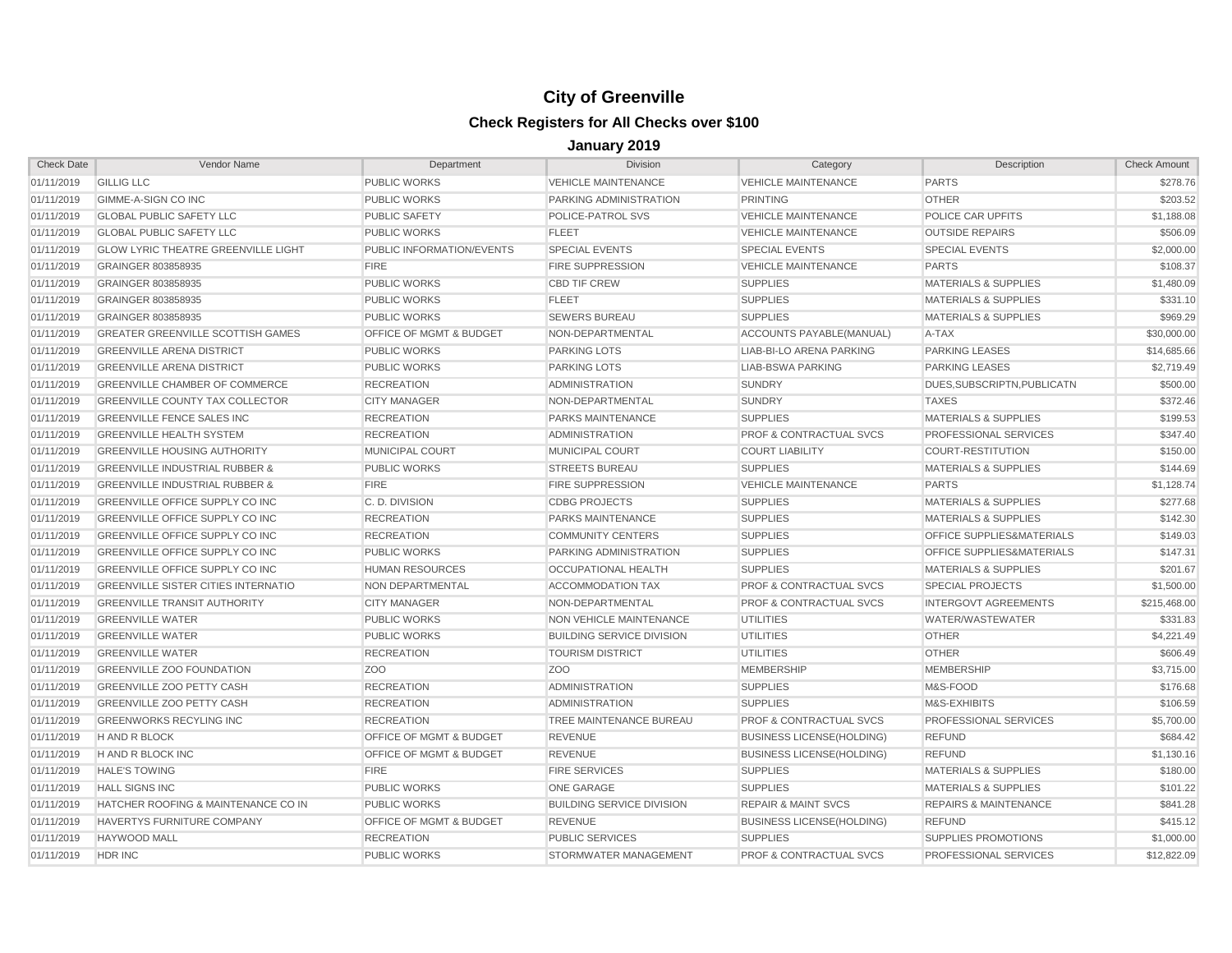| <b>Check Date</b> | Vendor Name                         | Department                         | <b>Division</b>                      | Category                           | Description                      | <b>Check Amount</b> |
|-------------------|-------------------------------------|------------------------------------|--------------------------------------|------------------------------------|----------------------------------|---------------------|
| 01/11/2019        | HENRY SCHEIN ANIMAL HEALTH          | <b>RECREATION</b>                  | <b>ADMINISTRATION</b>                | <b>SUPPLIES</b>                    | M&S-VETERINARY                   | \$232.07            |
| 01/11/2019        | HENRY SCHEIN ANIMAL HEALTH          | <b>RECREATION</b>                  | <b>ADMINISTRATION</b>                | <b>SUPPLIES</b>                    | M&S-MEDICINE                     | \$591.31            |
| 01/11/2019        | <b>HESC</b>                         | <b>OFFICE OF MGMT &amp; BUDGET</b> | NON-DEPARTMENTAL                     | PR-WH                              | <b>GARNISHMENTS</b>              | \$191.77            |
| 01/11/2019        | HILL'S PET NUTRITION SALES INC      | <b>RECREATION</b>                  | <b>ADMINISTRATION</b>                | <b>SUPPLIES</b>                    | M&S-FOOD                         | \$110.63            |
| 01/11/2019        | HOME DEPOT CREDIT SERVICE 3104      | <b>PUBLIC WORKS</b>                | <b>MAINTENANCE</b>                   | <b>SUPPLIES</b>                    | <b>MATERIALS &amp; SUPPLIES</b>  | \$383.97            |
| 01/11/2019        | HOME DEPOT CREDIT SERVICE 5898      | <b>FIRE</b>                        | <b>FIRE SUPPRESSION</b>              | <b>SUPPLIES</b>                    | <b>MATERIALS &amp; SUPPLIES</b>  | \$24,602.60         |
| 01/11/2019        | <b>INTERNAL REVENUE SERVICE</b>     | <b>OFFICE OF MGMT &amp; BUDGET</b> | NON-DEPARTMENTAL                     | PR-WH                              | <b>GARNISHMENTS</b>              | \$202.50            |
| 01/11/2019        | INTERNATIONAL ASSOCIATION OF ELECTR | ECONOMIC DEVELOPMENT               | <b>BUILDING &amp; PROPERTY MAINT</b> | TRAVEL & TRAINING                  | <b>TRAVEL &amp; TRAINING</b>     | \$450.00            |
| 01/11/2019        | <b>ISGETT DISTRIBUTORS, INC.</b>    | <b>FIRE</b>                        | <b>FIRE SUPPRESSION</b>              | <b>VEHICLE MAINTENANCE</b>         | <b>PARTS</b>                     | \$387.77            |
| 01/11/2019        | <b>IVEY COMMUNICATIONS INC</b>      | <b>PUBLIC WORKS</b>                | <b>ONE GARAGE</b>                    | <b>REPAIR &amp; MAINT SVCS</b>     | <b>REPAIRS &amp; MAINTENANCE</b> | \$144.00            |
| 01/11/2019        | <b>IVEY COMMUNICATIONS INC</b>      | <b>PUBLIC WORKS</b>                | <b>SEWERS BUREAU</b>                 | <b>REPAIR &amp; MAINT SVCS</b>     | <b>REPAIRS &amp; MAINTENANCE</b> | \$216.00            |
| 01/11/2019        | <b>IVEY COMMUNICATIONS INC</b>      | PUBLIC WORKS                       | <b>BROAD STREET GARAGE</b>           | <b>REPAIR &amp; MAINT SVCS</b>     | <b>REPAIRS &amp; MAINTENANCE</b> | \$144.00            |
| 01/11/2019        | <b>IVEY COMMUNICATIONS INC</b>      | NON DEPARTMENTAL                   | <b>CAPITAL PROJECTS</b>              | <b>CAPITAL PROJECTS</b>            | <b>EQUIPMENT</b>                 | \$6,269.49          |
| 01/11/2019        | J A PIPER ROOFING CO                | <b>PUBLIC WORKS</b>                | <b>BUILDING SERVICE DIVISION</b>     | <b>REPAIR &amp; MAINT SVCS</b>     | <b>REPAIRS &amp; MAINTENANCE</b> | \$261.95            |
| 01/11/2019        | JOHNSTONE SUPPLY OF GREENVILLE      | <b>PUBLIC WORKS</b>                | <b>BUILDING SERVICE DIVISION</b>     | <b>SUPPLIES</b>                    | <b>MATERIALS &amp; SUPPLIES</b>  | \$168.99            |
| 01/11/2019        | <b>JONATHAN GRAHAM</b>              | ECONOMIC DEVELOPMENT               | PLANNING AND ZONING                  | <b>SUNDRY</b>                      | DUES, SUBSCRIPTN, PUBLICATN      | \$649.00            |
| 01/11/2019        | <b>KELLY MCCOMAS</b>                | MUNICIPAL COURT                    | <b>MUNICIPAL COURT</b>               | <b>COURT LIABILITY</b>             | <b>COURT-RESTITUTION</b>         | \$155.00            |
| 01/11/2019        | <b>KEVIN HUGHES</b>                 | ECONOMIC DEVELOPMENT               | <b>BUILDING &amp; PROPERTY MAINT</b> | <b>TRAVEL &amp; TRAINING</b>       | <b>LOCAL TRANSPORTATION</b>      | \$372.78            |
| 01/11/2019        | KILWINS CHOCOLATES C/O ASHLEY CLARK | MUNICIPAL COURT                    | <b>MUNICIPAL COURT</b>               | <b>COURT LIABILITY</b>             | <b>COURT-RESTITUTION</b>         | \$100.00            |
| 01/11/2019        | K-MART STORE 4016                   | <b>RECREATION</b>                  | <b>COMMUNITY CENTERS</b>             | <b>SUPPLIES</b>                    | <b>MATERIALS &amp; SUPPLIES</b>  | \$569.93            |
| 01/11/2019        | <b>KNOWBE4 INC</b>                  | NON DEPARTMENTAL                   | <b>CAPITAL PROJECTS</b>              | <b>CAPITAL PROJECTS</b>            | <b>EQUIPMENT</b>                 | \$23,414.40         |
| 01/11/2019        | <b>LANDSCAPERS SUPPLY</b>           | PUBLIC WORKS                       | <b>SEWERS BUREAU</b>                 | <b>SUPPLIES</b>                    | <b>MATERIALS &amp; SUPPLIES</b>  | \$494.67            |
| 01/11/2019        | <b>LANDSCAPERS SUPPLY</b>           | <b>PUBLIC WORKS</b>                | <b>STORM DRAINS BUREAU</b>           | <b>SUPPLIES</b>                    | <b>MATERIALS &amp; SUPPLIES</b>  | \$494.66            |
| 01/11/2019        | <b>LANDSCAPERS SUPPLY</b>           | <b>RECREATION</b>                  | <b>TOURISM DISTRICT</b>              | <b>SUPPLIES</b>                    | <b>MATERIALS &amp; SUPPLIES</b>  | \$751.54            |
| 01/11/2019        | LANDSCAPERS SUPPLY                  | <b>PUBLIC WORKS</b>                | <b>STREETS BUREAU</b>                | <b>SUPPLIES</b>                    | <b>MATERIALS &amp; SUPPLIES</b>  | \$494.67            |
| 01/11/2019        | <b>LAWMEN'S SAFETY SUPPLY</b>       | <b>PUBLIC SAFETY</b>               | POLICE-PATROL SVS                    | <b>SUPPLIES</b>                    | <b>AMMUNITION</b>                | \$21,135.34         |
| 01/11/2019        | <b>LAWMEN'S SAFETY SUPPLY</b>       | PUBLIC SAFETY                      | POLICE-PATROL SVS                    | <b>SUPPLIES</b>                    | <b>CLOTHING &amp; UNIFORMS</b>   | \$1,687.46          |
| 01/11/2019        | <b>LERCH BATES INC</b>              | NON DEPARTMENTAL                   | NON DEPARTMENTAL                     | <b>CAPITAL PROJECTS</b>            | <b>CONSTRUCTION</b>              | \$3,764.84          |
| 01/11/2019        | <b>LIBERTY EXPRESS LLC</b>          | <b>RECREATION</b>                  | <b>PUBLIC SERVICES</b>               | <b>SUPPLIES</b>                    | <b>SALE GIFTS</b>                | \$166.32            |
| 01/11/2019        | L-J INC                             | NON DEPARTMENTAL                   | <b>CAPITAL PROJECTS</b>              | <b>CAPITAL PROJECTS</b>            | <b>CONSTRUCTION</b>              | \$32,353.50         |
| 01/11/2019        | LOWES                               | <b>FIRE</b>                        | <b>FIRE SUPPRESSION</b>              | <b>SUPPLIES</b>                    | <b>MATERIALS &amp; SUPPLIES</b>  | \$209.33            |
| 01/11/2019        | MANSFIELD OIL COMPANY OF GAINESVILL | <b>PUBLIC WORKS</b>                | <b>FLEET</b>                         | <b>VEHICLE MAINTENANCE</b>         | <b>FUEL CARD</b>                 | \$29,684.81         |
| 01/11/2019        | MANUEL DE JESUS CABALLERO RAMIREZ   | MUNICIPAL COURT                    | MUNICIPAL COURT                      | <b>COURT LIABILITY</b>             | <b>COURT-RESTITUTION</b>         | \$100.00            |
| 01/11/2019        | <b>MARATHON STAFFING INC</b>        | <b>PUBLIC SAFETY</b>               | POLICE-DISPATCH BUREAU               | <b>PROF &amp; CONTRACTUAL SVCS</b> | TEMP PERSONNEL SVCS              | \$2,067.71          |
| 01/11/2019        | <b>MARATHON STAFFING INC</b>        | PUBLIC INFORMATION/EVENTS          | <b>EVENTS MANAGEMENT</b>             | <b>PROF &amp; CONTRACTUAL SVCS</b> | <b>TEMP PERSONNEL SVCS</b>       | \$3,967.91          |
| 01/11/2019        | <b>MASC</b>                         | OFFICE OF MGMT & BUDGET            | <b>REVENUE</b>                       | <b>PRINTING</b>                    | PRINTING & BINDING               | \$459.00            |
| 01/11/2019        | <b>MATTIE COBB</b>                  | MUNICIPAL COURT                    | MUNICIPAL COURT                      | <b>COURT LIABILITY</b>             | <b>COURT-RESTITUTION</b>         | \$200.00            |
| 01/11/2019        | MCCALL CAPITAL LLC                  | NON DEPARTMENTAL                   | <b>CAPITAL PROJECTS</b>              | <b>CAPITAL PROJECTS</b>            | <b>CONSTRUCTION</b>              | \$118,528.47        |
| 01/11/2019        | MCKINNEY LUMBER & HARDWARE LLC      | <b>RECREATION</b>                  | <b>ADMINISTRATION</b>                | <b>SUPPLIES</b>                    | M&S-MAINTENANCE                  | \$874.57            |
| 01/11/2019        | <b>MICHAEL KORS</b>                 | MUNICIPAL COURT                    | MUNICIPAL COURT                      | <b>COURT LIABILITY</b>             | <b>COURT-RESTITUTION</b>         | \$155.00            |
| 01/11/2019        | MIKE'S BODY SHOP & TOWING INC       | <b>PUBLIC WORKS</b>                | <b>FLEET</b>                         | <b>VEHICLE MAINTENANCE</b>         | <b>OUTSIDE REPAIRS</b>           | \$225.00            |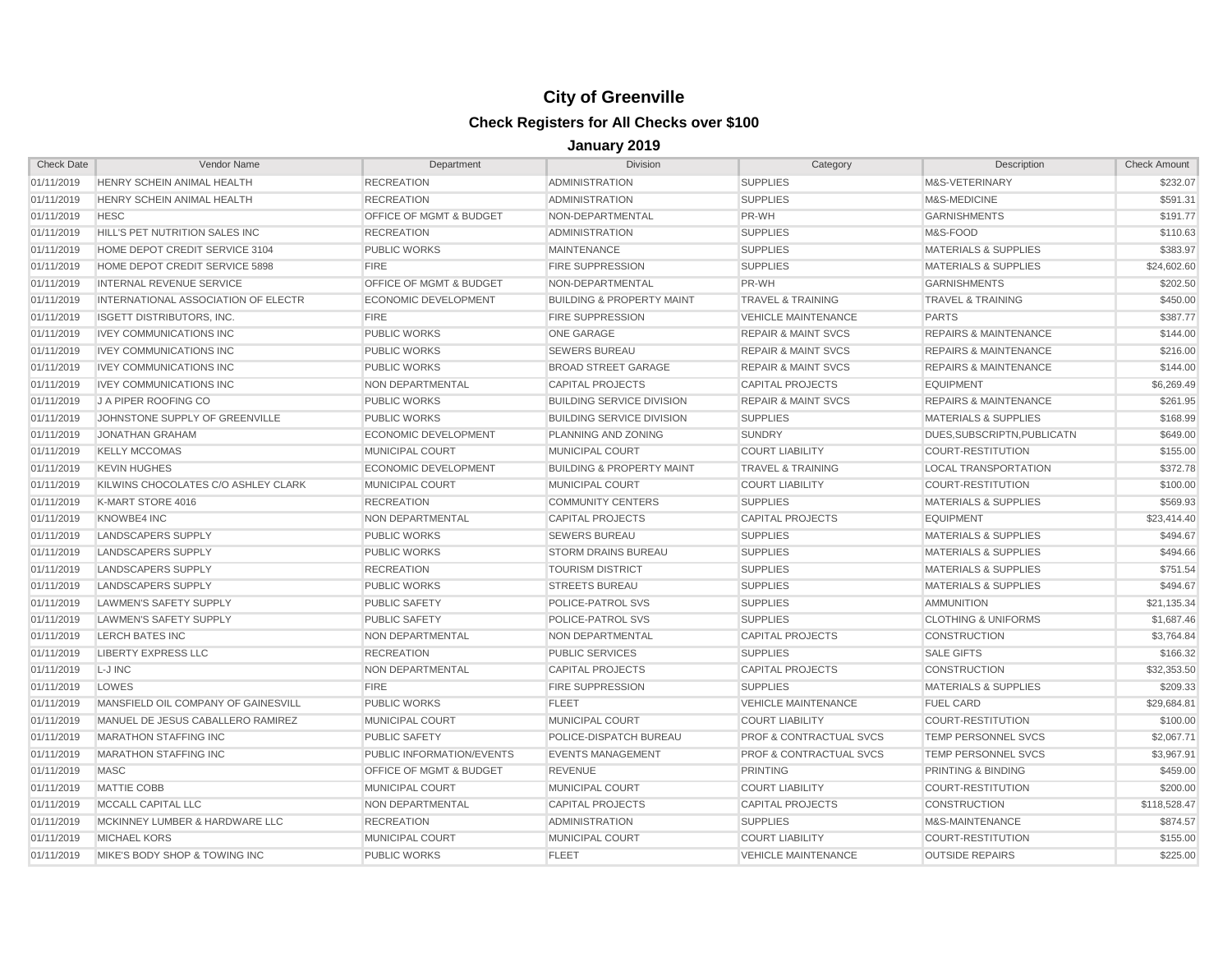| <b>Check Date</b> | Vendor Name                         | Department                         | <b>Division</b>                  | Category                           | Description                      | <b>Check Amount</b> |
|-------------------|-------------------------------------|------------------------------------|----------------------------------|------------------------------------|----------------------------------|---------------------|
| 01/11/2019        | MIKE'S BODY SHOP & TOWING INC       | <b>FIRE</b>                        | <b>FIRE SUPPRESSION</b>          | <b>VEHICLE MAINTENANCE</b>         | <b>PARTS</b>                     | \$125.00            |
| 01/11/2019        | <b>MINUTEMAN PRESS</b>              | <b>PUBLIC WORKS</b>                | STORMWATER MANAGEMENT            | <b>COMMUNICATIONS</b>              | <b>POSTAGE</b>                   | \$1.519.36          |
| 01/11/2019        | <b>MKSK</b>                         | NON DEPARTMENTAL                   | <b>CAPITAL PROJECTS</b>          | <b>CAPITAL PROJECTS</b>            | PLANNING/DESIGN                  | \$23,775.00         |
| 01/11/2019        | MONKEES OF THE WEST END             | OFFICE OF MGMT & BUDGET            | <b>REVENUE</b>                   | <b>BUSINESS LICENSE(HOLDING)</b>   | <b>REFUND</b>                    | \$106.36            |
| 01/11/2019        | MOTOROLA SOLUTIONS INC              | NON DEPARTMENTAL                   | <b>CAPITAL PROJECTS</b>          | <b>CAPITAL PROJECTS</b>            | <b>EQUIPMENT</b>                 | \$25,000.00         |
| 01/11/2019        | MOTOROLA SOLUTIONS INC              | <b>PUBLIC SAFETY</b>               | POLICE-DISPATCH BUREAU           | <b>REPAIR &amp; MAINT SVCS</b>     | <b>RADIO MAINTENANCE</b>         | \$16,001.86         |
| 01/11/2019        | MOTOROLA-PALMETTO 800               | <b>PUBLIC WORKS</b>                | <b>FIXED ROUTE</b>               | <b>COMMUNICATIONS</b>              | <b>OTHER</b>                     | \$1,039.48          |
| 01/11/2019        | <b>MOUNTAIN GRAPHICS</b>            | <b>RECREATION</b>                  | <b>PUBLIC SERVICES</b>           | <b>SUPPLIES</b>                    | <b>SALE GIFTS</b>                | \$896.24            |
| 01/11/2019        | MT PLEASANT YOUTH ASSOC UNITY SPORT | <b>COUNCIL</b>                     | <b>CITY COUNCIL</b>              | <b>SUNDRY</b>                      | <b>MISCELLANEOUS</b>             | \$100.00            |
| 01/11/2019        | NAPA AUTO PARTS                     | <b>FIRE</b>                        | <b>FIRE SUPPRESSION</b>          | <b>VEHICLE MAINTENANCE</b>         | <b>PARTS</b>                     | \$296.62            |
| 01/11/2019        | NORTH AMERICAN PIPELINE MANAGEMENT  | NON DEPARTMENTAL                   | <b>CAPITAL PROJECTS</b>          | <b>CAPITAL PROJECTS</b>            | <b>CONSTRUCTION</b>              | \$123,932.70        |
| 01/11/2019        | NORTHERN SAFETY CO INC              | <b>RECREATION</b>                  | <b>PUBLIC SERVICES</b>           | <b>SUPPLIES</b>                    | <b>CLOTHING &amp; UNIFORMS</b>   | \$108.88            |
| 01/11/2019        | OFF-SITE DATA STORAGE SERVICES INC  | <b>OFFICE OF MGMT &amp; BUDGET</b> | <b>PURCHASING</b>                | <b>PROF &amp; CONTRACTUAL SVCS</b> | PROFESSIONAL SERVICES            | \$360.00            |
| 01/11/2019        | <b>OUTDOORLINK INC</b>              | <b>RECREATION</b>                  | <b>COMMUNITY CENTERS</b>         | <b>PROF &amp; CONTRACTUAL SVCS</b> | PROFESSIONAL SERVICES            | \$1,260.00          |
| 01/11/2019        | OZONE COLLISION CENTER LLC          | <b>PUBLIC WORKS</b>                | <b>FLEET</b>                     | <b>VEHICLE MAINTENANCE</b>         | <b>OUTSIDE REPAIRS</b>           | \$1,569.51          |
| 01/11/2019        | PALMETTO UTILITY PROTECTION INC     | <b>PUBLIC WORKS</b>                | <b>SEWERS BUREAU</b>             | <b>PROF &amp; CONTRACTUAL SVCS</b> | PROFESSIONAL SERVICES            | \$1,667.42          |
| 01/11/2019        | PECAN PIE PRODUCTIONS               | <b>RECREATION</b>                  | <b>PUBLIC SERVICES</b>           | <b>SUPPLIES</b>                    | <b>SUPPLIES PROMOTIONS</b>       | \$233.33            |
| 01/11/2019        | PETERBILT STORE OF GREENVILLE. THE  | <b>PUBLIC WORKS</b>                | <b>VEHICLE MAINTENANCE</b>       | <b>VEHICLE MAINTENANCE</b>         | <b>PARTS</b>                     | \$2,141.04          |
| 01/11/2019        | PIEDMONT NATURAL GAS CO INC         | <b>FIRE</b>                        | <b>FIRE SERVICES</b>             | <b>UTILITIES</b>                   | GAS                              | \$355.23            |
| 01/11/2019        | PIEDMONT NATURAL GAS CO INC         | C. D. DIVISION                     | <b>CDBG PROJECTS</b>             | <b>CD PROJECTS</b>                 | PUBLIC SERVICES (GENERAL)        | \$293.02            |
| 01/11/2019        | PRESORT PLUS INC                    | <b>RECREATION</b>                  | <b>PUBLIC SERVICES</b>           | <b>PRINTING</b>                    | PRINTING & BINDING               | \$1,314.40          |
| 01/11/2019        | PRESORT PLUS INC                    | OFFICE OF MGMT & BUDGET            | PURCHASING                       | <b>COMMUNICATIONS</b>              | POSTAGE                          | \$5,370.87          |
| 01/11/2019        | PRINTTEK INC                        | <b>PUBLIC WORKS</b>                | <b>RECYCLING</b>                 | <b>PRINTING</b>                    | PRINTING & BINDING               | \$1,484.00          |
| 01/11/2019        | <b>PROSOURCE LLC</b>                | <b>PUBLIC WORKS</b>                | <b>BUILDING SERVICE DIVISION</b> | <b>SUPPLIES</b>                    | <b>MATERIALS &amp; SUPPLIES</b>  | \$226.90            |
| 01/11/2019        | PROSOURCE LLC                       | <b>PUBLIC WORKS</b>                | <b>TRAFFIC ENGINEERING</b>       | <b>REPAIR &amp; MAINT SVCS</b>     | <b>REPAIRS &amp; MAINTENANCE</b> | \$147.23            |
| 01/11/2019        | <b>PROSOURCE LLC</b>                | <b>RECREATION</b>                  | <b>ADMINISTRATION</b>            | <b>REPAIR &amp; MAINT SVCS</b>     | <b>REPAIRS &amp; MAINTENANCE</b> | \$103.03            |
| 01/11/2019        | PROVIDENT LIFE & ACCIDENT INS CO    | <b>HUMAN RESOURCES</b>             | <b>HEALTH CARE</b>               | <b>OTHER INSURANCE</b>             | LIFE INSURANCE                   | \$1,554.64          |
| 01/11/2019        | RAINBOW PUSH COALITION              | <b>PUBLIC SAFETY</b>               | POLICE-PATROL SVS                | <b>SUNDRY</b>                      | <b>MISCELLANEOUS</b>             | \$750.00            |
| 01/11/2019        | <b>READ UP GREENVILLE INC</b>       | NON DEPARTMENTAL                   | <b>ACCOMMODATION TAX</b>         | <b>PROF &amp; CONTRACTUAL SVCS</b> | <b>SPECIAL PROJECTS</b>          | \$5,000.00          |
| 01/11/2019        | <b>REBUILD UPSTATE</b>              | C. D. DIVISION                     | <b>CDBG PROJECTS</b>             | <b>CD PROJECTS</b>                 | PUBLIC INFORMATION               | \$1,624.83          |
| 01/11/2019        | <b>REEDY REELS</b>                  | NON DEPARTMENTAL                   | ACCOMMODATION TAX                | <b>PROF &amp; CONTRACTUAL SVCS</b> | <b>SPECIAL PROJECTS</b>          | \$7,500.00          |
| 01/11/2019        | <b>REID ELECTRIC</b>                | <b>PUBLIC WORKS</b>                | <b>STORM DRAINS BUREAU</b>       | <b>SUPPLIES</b>                    | <b>MATERIALS &amp; SUPPLIES</b>  | \$761.66            |
| 01/11/2019        | <b>REID ELECTRIC</b>                | <b>PUBLIC WORKS</b>                | <b>STREETS BUREAU</b>            | <b>SUPPLIES</b>                    | <b>MATERIALS &amp; SUPPLIES</b>  | \$761.67            |
| 01/11/2019        | <b>REID ELECTRIC</b>                | <b>PUBLIC WORKS</b>                | <b>SEWERS BUREAU</b>             | <b>SUPPLIES</b>                    | <b>MATERIALS &amp; SUPPLIES</b>  | \$761.67            |
| 01/11/2019        | RENEWABLE WATER RESOURCES           | <b>OFFICE OF MGMT &amp; BUDGET</b> | <b>REVENUE</b>                   | LIAB-REWA                          | <b>REWA</b>                      | \$237,500.00        |
| 01/11/2019        | <b>RIVER'S EDGE NURSERY</b>         | NON DEPARTMENTAL                   | <b>CAPITAL PROJECTS</b>          | <b>CAPITAL PROJECTS</b>            | <b>CONSTRUCTION</b>              | \$1,750.00          |
| 01/11/2019        | ROGERS & CALLCOTT ENVIRONMENTAL     | <b>PUBLIC WORKS</b>                | <b>GARBAGE DISPOSAL BUREAU</b>   | <b>PROF &amp; CONTRACTUAL SVCS</b> | PROFESSIONAL SERVICES            | \$1,018.19          |
| 01/11/2019        | <b>S C DEPARTMENT OF REVENUE</b>    | <b>RECREATION</b>                  | <b>PUBLIC SERVICES</b>           | <b>TAX LIABILITIES</b>             | <b>ADMISSION TAXES</b>           | \$1,358.77          |
| 01/11/2019        | S C DEPARTMENT OF REVENUE           | <b>RECREATION</b>                  | <b>PUBLIC SERVICES</b>           | <b>TAX LIABILITIES</b>             | <b>SALES TAXES</b>               | \$628.47            |
| 01/11/2019        | S C DEPARTMENT OF REVENUE           | <b>OFFICE OF MGMT &amp; BUDGET</b> | NON-DEPARTMENTAL                 | PR-WH                              | <b>GARNISHMENTS</b>              | \$453.60            |
| 01/11/2019        | S C DEPARTMENT OF REVENUE           | PUBLIC INFORMATION/EVENTS          | <b>EVENTS MANAGEMENT</b>         | <b>SUNDRY</b>                      | <b>TAXES</b>                     | \$3.597.71          |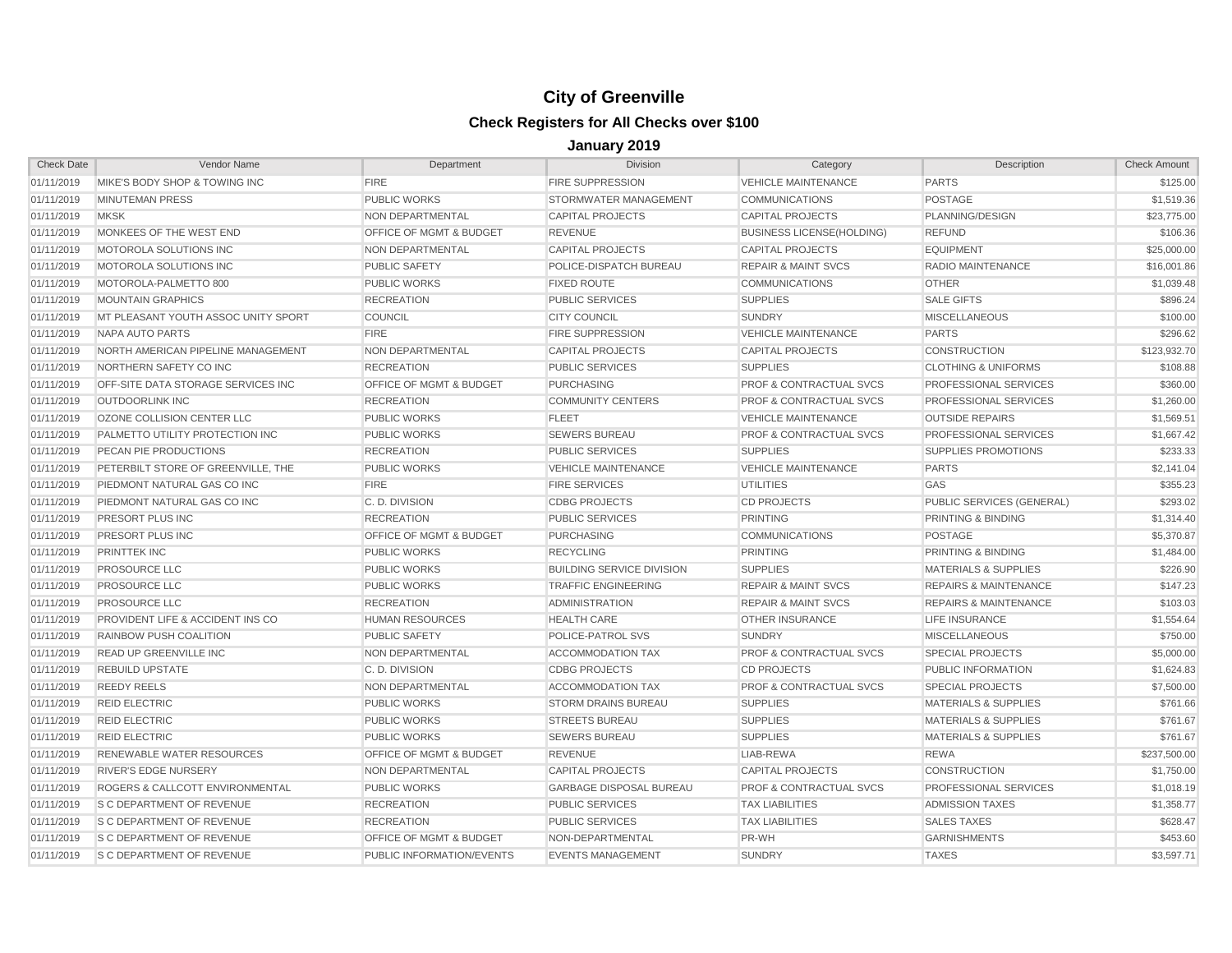| <b>Check Date</b> | Vendor Name                           | Department                         | <b>Division</b>                      | Category                           | <b>Description</b>                   | <b>Check Amount</b> |
|-------------------|---------------------------------------|------------------------------------|--------------------------------------|------------------------------------|--------------------------------------|---------------------|
| 01/11/2019        | <b>S C POLICE OFFICERS RETIREMENT</b> | <b>OFFICE OF MGMT &amp; BUDGET</b> | NON-DEPARTMENTAL                     | PR-WH                              | <b>RETIREMENT SVS PURCHASE</b>       | \$279.24            |
| 01/11/2019        | <b>S C RETIREMENT SYSTEM</b>          | <b>OFFICE OF MGMT &amp; BUDGET</b> | NON-DEPARTMENTAL                     | PR-WH                              | <b>RETIREMENT SVS PURCHASE</b>       | \$1,447.22          |
| 01/11/2019        | <b>S G A ARCHITECTURE PA</b>          | <b>OFFICE OF MGMT &amp; BUDGET</b> | <b>REVENUE</b>                       | <b>BUSINESS LICENSE(HOLDING)</b>   | <b>REFUND</b>                        | \$329.46            |
| 01/11/2019        | SAFCO PRODUCTS CO                     | <b>PUBLIC WORKS</b>                | <b>STREETS BUREAU</b>                | <b>SUPPLIES</b>                    | <b>MATERIALS &amp; SUPPLIES</b>      | \$1,567.44          |
| 01/11/2019        | SAFCO PRODUCTS CO                     | <b>PUBLIC WORKS</b>                | <b>SEWERS BUREAU</b>                 | <b>SUPPLIES</b>                    | <b>MATERIALS &amp; SUPPLIES</b>      | \$1,567.44          |
| 01/11/2019        | SAFCO PRODUCTS CO                     | <b>PUBLIC WORKS</b>                | RESIDENTIAL COLL BUREAU              | <b>SUPPLIES</b>                    | <b>MATERIALS &amp; SUPPLIES</b>      | \$1,567.44          |
| 01/11/2019        | SAFCO PRODUCTS CO                     | <b>PUBLIC WORKS</b>                | <b>STORM DRAINS BUREAU</b>           | <b>SUPPLIES</b>                    | <b>MATERIALS &amp; SUPPLIES</b>      | \$1,567.44          |
| 01/11/2019        | <b>SAFE INDUSTRIES</b>                | <b>FIRE</b>                        | <b>FIRE SUPPRESSION</b>              | <b>SUPPLIES</b>                    | <b>MATERIALS &amp; SUPPLIES</b>      | \$1,753.91          |
| 01/11/2019        | <b>SAFE INDUSTRIES</b>                | <b>FIRE</b>                        | <b>FIRE SUPPRESSION</b>              | <b>SUPPLIES</b>                    | <b>CLOTHING &amp; UNIFORMS</b>       | \$10,468.56         |
| 01/11/2019        | SAFETY PRODUCTS INC                   | <b>PUBLIC WORKS</b>                | <b>STREETS BUREAU</b>                | <b>SUPPLIES</b>                    | <b>MATERIALS &amp; SUPPLIES</b>      | \$666.04            |
| 01/11/2019        | <b>SAFETY PRODUCTS INC</b>            | <b>PUBLIC WORKS</b>                | <b>CBD TIF CREW</b>                  | <b>SUPPLIES</b>                    | <b>MATERIALS &amp; SUPPLIES</b>      | \$333.01            |
| 01/11/2019        | SAF-GARD SAFETY SHOE COMPANY          | <b>FIRE</b>                        | <b>FIRE SUPPRESSION</b>              | <b>SUPPLIES</b>                    | <b>CLOTHING &amp; UNIFORMS</b>       | \$345.00            |
| 01/11/2019        | SAF-GARD SAFETY SHOE COMPANY          | <b>PUBLIC WORKS</b>                | <b>CONSTRUCTION &amp; INSPECTION</b> | <b>SUPPLIES</b>                    | <b>CLOTHING &amp; UNIFORMS</b>       | \$132.49            |
| 01/11/2019        | <b>SAM'S CLUB</b>                     | <b>FIRE</b>                        | <b>FIRE SUPPRESSION</b>              | <b>SUPPLIES</b>                    | <b>MATERIALS &amp; SUPPLIES</b>      | \$737.82            |
| 01/11/2019        | <b>SAM'S CLUB</b>                     | <b>RECREATION</b>                  | <b>ADMINISTRATION</b>                | <b>SUPPLIES</b>                    | M&S-FOOD                             | \$123.96            |
| 01/11/2019        | <b>SAM'S CLUB</b>                     | <b>RECREATION</b>                  | <b>ADMINISTRATION</b>                | <b>SUPPLIES</b>                    | M&S-EXHIBITS                         | \$132.59            |
| 01/11/2019        | <b>SAM'S CLUB</b>                     | <b>FIRE</b>                        | <b>FIRE SERVICES</b>                 | <b>SUPPLIES</b>                    | <b>MATERIALS &amp; SUPPLIES</b>      | \$258.15            |
| 01/11/2019        | <b>SAM'S CLUB</b>                     | <b>RECREATION</b>                  | <b>PUBLIC SERVICES</b>               | <b>SUPPLIES</b>                    | <b>SALE CONCESSIONS</b>              | \$290.26            |
| 01/11/2019        | <b>SC DHEC</b>                        | <b>RECREATION</b>                  | <b>ADMINISTRATION</b>                | <b>SUNDRY</b>                      | DUES, SUBSCRIPTN, PUBLICATN          | \$131.00            |
| 01/11/2019        | SEEGARS FENCE COMPANY INC OF SPARTA   | <b>RECREATION</b>                  | <b>PARKS MAINTENANCE</b>             | <b>REPAIR &amp; MAINT SVCS</b>     | <b>REPAIRS &amp; MAINTENANCE</b>     | \$2,380.00          |
| 01/11/2019        | SEGAL WATERS CONSULTING               | <b>HUMAN RESOURCES</b>             | <b>HUMAN RESOURCES</b>               | <b>PROF &amp; CONTRACTUAL SVCS</b> | PROFESSIONAL SERVICES                | \$30,000.00         |
| 01/11/2019        | <b>SEJ SERVICES LLC</b>               | <b>PUBLIC WORKS</b>                | NON VEHICLE MAINTENANCE              | <b>PROF &amp; CONTRACTUAL SVCS</b> | <b>SERVICE &amp; MAINT CONTRACTS</b> | \$429.00            |
| 01/11/2019        | <b>SEJ SERVICES LLC</b>               | <b>PUBLIC WORKS</b>                | <b>PARKING ADMINISTRATION</b>        | <b>PROF &amp; CONTRACTUAL SVCS</b> | <b>SERVICE &amp; MAINT CONTRACTS</b> | \$600.00            |
| 01/11/2019        | <b>SEJ SERVICES LLC</b>               | <b>RECREATION</b>                  | <b>TOURISM DISTRICT</b>              | <b>PROF &amp; CONTRACTUAL SVCS</b> | <b>SERVICE &amp; MAINT CONTRACTS</b> | \$5,334.60          |
| 01/11/2019        | <b>SEQUIA WHITNER-CRAFT</b>           | MUNICIPAL COURT                    | MUNICIPAL COURT                      | <b>COURT LIABILITY</b>             | <b>COURT-RESTITUTION</b>             | \$100.00            |
| 01/11/2019        | <b>SKILLPATH SEMINARS</b>             | <b>PUBLIC WORKS</b>                | <b>PARKING ADMINISTRATION</b>        | <b>TRAVEL &amp; TRAINING</b>       | <b>TRAVEL &amp; TRAINING</b>         | \$260.38            |
| 01/11/2019        | <b>SMG</b>                            | NON DEPARTMENTAL                   | NON DEPARTMENTAL                     | <b>PROF &amp; CONTRACTUAL SVCS</b> | <b>MANAGEMENT FEES</b>               | \$13,438.66         |
| 01/11/2019        | <b>SNAP ON INDUSTRIAL</b>             | <b>FIRE</b>                        | <b>FIRE SERVICES</b>                 | <b>SUPPLIES</b>                    | <b>MATERIALS &amp; SUPPLIES</b>      | \$195.78            |
| 01/11/2019        | SNIDER FLEET SOLUTIONS                | <b>PUBLIC WORKS</b>                | <b>FLEET</b>                         | <b>VEHICLE MAINTENANCE</b>         | <b>OUTSIDE REPAIRS</b>               | \$2,229.42          |
| 01/11/2019        | SOUND-EKLIN                           | <b>RECREATION</b>                  | <b>ADMINISTRATION</b>                | <b>PROF &amp; CONTRACTUAL SVCS</b> | <b>SERVICE &amp; MAINT CONTRACTS</b> | \$236.30            |
| 01/11/2019        | SOUTHEASTERN DOCK & DOOR LLC          | <b>FIRE</b>                        | <b>FIRE SUPPRESSION</b>              | <b>REPAIR &amp; MAINT SVCS</b>     | <b>REPAIRS &amp; MAINTENANCE</b>     | \$308.00            |
| 01/11/2019        | SOUTHEASTERN EMERGENCY EQUIPMENT CO   | <b>FIRE</b>                        | <b>FIRE SUPPRESSION</b>              | <b>SUPPLIES</b>                    | <b>OTHER MEDICAL SUPPLIES</b>        | \$239.01            |
| 01/11/2019        | SOUTHEASTERN PAPER GROUP              | <b>RECREATION</b>                  | <b>COMMUNITY CENTERS</b>             | <b>SUPPLIES</b>                    | <b>JANITORIAL SUPPLIES</b>           | \$1,036.85          |
| 01/11/2019        | SOUTHEASTERN PAPER GROUP              | <b>PUBLIC WORKS</b>                | <b>BUILDING SERVICE DIVISION</b>     | <b>SUPPLIES</b>                    | <b>JANITORIAL SUPPLIES</b>           | \$2,072.81          |
| 01/11/2019        | SPECIAL SYSTEMS INC                   | <b>PUBLIC WORKS</b>                | <b>BROAD STREET GARAGE</b>           | <b>PROF &amp; CONTRACTUAL SVCS</b> | <b>SERVICE &amp; MAINT CONTRACTS</b> | \$800.00            |
| 01/11/2019        | <b>STAPLES ADVANTAGE</b>              | <b>PUBLIC WORKS</b>                | <b>PUBLIC WORKS</b>                  | <b>SUPPLIES</b>                    | <b>MATERIALS &amp; SUPPLIES</b>      | \$149.78            |
| 01/11/2019        | <b>STATE TREASURER</b>                | <b>MUNICIPAL COURT</b>             | MUNICIPAL COURT                      | <b>COURT LIABILITY</b>             | <b>COURT-STATE ASSESSMENT</b>        | \$16,532.22         |
| 01/11/2019        | <b>STATE TREASURER</b>                | <b>MUNICIPAL COURT</b>             | <b>MUNICIPAL COURT</b>               | <b>COURT LIABILITY</b>             | <b>COURT-DRUG SURCHARGE</b>          | \$1,762.89          |
| 01/11/2019        | <b>STATE TREASURER</b>                | MUNICIPAL COURT                    | MUNICIPAL COURT                      | <b>COURT LIABILITY</b>             | COURT-TRAFFIC SURCHARGE              | \$8,652.48          |
| 01/11/2019        | <b>STATE TREASURER</b>                | <b>MUNICIPAL COURT</b>             | MUNICIPAL COURT                      | <b>COURT LIABILITY</b>             | <b>DUS HWY PATROL</b>                | \$531.08            |
| 01/11/2019        | <b>STEVEN GALLANT</b>                 | <b>ECONOMIC DEVELOPMENT</b>        | <b>BUILDING &amp; PROPERTY MAINT</b> | <b>TRAVEL &amp; TRAINING</b>       | <b>LOCAL TRANSPORTATION</b>          | \$176.04            |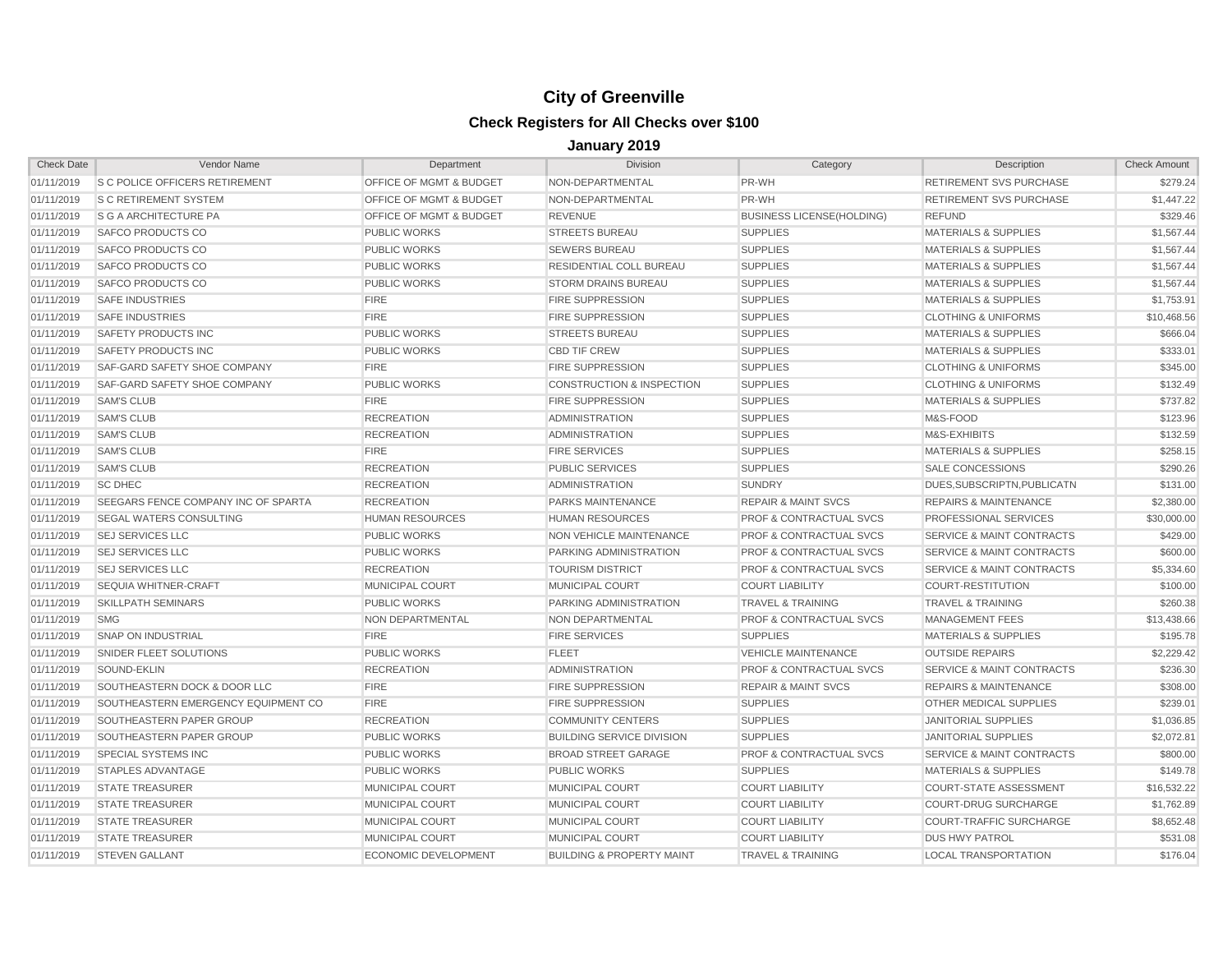| <b>Check Date</b> | Vendor Name                         | Department                         | <b>Division</b>                      | Category                           | Description                          | <b>Check Amount</b> |
|-------------------|-------------------------------------|------------------------------------|--------------------------------------|------------------------------------|--------------------------------------|---------------------|
| 01/11/2019        | <b>SUPERION LLC</b>                 | OFFICE OF MGMT & BUDGET            | <b>INFORMATION TECHNOLOGY</b>        | <b>PROF &amp; CONTRACTUAL SVCS</b> | SERVICE & MAINT CONTRACTS            | \$14,721.50         |
| 01/11/2019        | <b>SUPPLYWORKS</b>                  | <b>PUBLIC WORKS</b>                | <b>VEHICLE MAINTENANCE</b>           | <b>SUPPLIES</b>                    | <b>BUS WASHING SUPPLIES</b>          | \$558.63            |
| 01/11/2019        | <b>SUPPLYWORKS</b>                  | <b>PUBLIC WORKS</b>                | NON VEHICLE MAINTENANCE              | <b>SUPPLIES</b>                    | <b>MATERIALS &amp; SUPPLIES</b>      | \$139.70            |
| 01/11/2019        | TALENT MANAGEMENT SOLUTIONS         | <b>PUBLIC WORKS</b>                | <b>STREETS BUREAU</b>                | <b>PROF &amp; CONTRACTUAL SVCS</b> | <b>TEMP PERSONNEL SVCS</b>           | \$1,427.78          |
| 01/11/2019        | <b>TALENT MANAGEMENT SOLUTIONS</b>  | <b>PUBLIC WORKS</b>                | <b>FIXED ROUTE</b>                   | <b>PROF &amp; CONTRACTUAL SVCS</b> | <b>TEMP PERSONNEL SVCS</b>           | \$3,665.32          |
| 01/11/2019        | TALENT MANAGEMENT SOLUTIONS         | <b>PUBLIC WORKS</b>                | <b>RESIDENTIAL COLL BUREAU</b>       | <b>PROF &amp; CONTRACTUAL SVCS</b> | <b>TEMP PERSONNEL SVCS</b>           | \$1,906.73          |
| 01/11/2019        | <b>TALENT MANAGEMENT SOLUTIONS</b>  | <b>PUBLIC WORKS</b>                | <b>STORM DRAINS BUREAU</b>           | <b>PROF &amp; CONTRACTUAL SVCS</b> | <b>TEMP PERSONNEL SVCS</b>           | \$748.80            |
| 01/11/2019        | TALENT MANAGEMENT SOLUTIONS         | <b>RECREATION</b>                  | <b>COMMUNITY CENTERS</b>             | <b>PROF &amp; CONTRACTUAL SVCS</b> | <b>TEMP PERSONNEL SVCS</b>           | \$165.00            |
| 01/11/2019        | TALENT MANAGEMENT SOLUTIONS         | <b>RECREATION</b>                  | <b>TOURISM DISTRICT</b>              | <b>PROF &amp; CONTRACTUAL SVCS</b> | TEMP PERSONNEL SVCS                  | \$339.80            |
| 01/11/2019        | <b>TALENT MANAGEMENT SOLUTIONS</b>  | <b>PUBLIC SAFETY</b>               | POLICE-DISPATCH BUREAU               | <b>PROF &amp; CONTRACTUAL SVCS</b> | <b>TEMP PERSONNEL SVCS</b>           | \$415.14            |
| 01/11/2019        | <b>TAMIKA TODD</b>                  | <b>MUNICIPAL COURT</b>             | <b>MUNICIPAL COURT</b>               | <b>COURT LIABILITY</b>             | <b>COURT-RESTITUTION</b>             | \$150.00            |
| 01/11/2019        | TD CARD SERVICES                    | OFFICE OF MGMT & BUDGET            | <b>INFORMATION TECHNOLOGY</b>        | <b>PROF &amp; CONTRACTUAL SVCS</b> | <b>SERVICE &amp; MAINT CONTRACTS</b> | \$106.00            |
| 01/11/2019        | TD CARD SERVICES                    | NON DEPARTMENTAL                   | <b>CAPITAL PROJECTS</b>              | <b>CAPITAL PROJECTS</b>            | <b>EQUIPMENT</b>                     | \$356.91            |
| 01/11/2019        | <b>TD CARD SERVICES</b>             | <b>OFFICE OF MGMT &amp; BUDGET</b> | <b>INFORMATION TECHNOLOGY</b>        | <b>COMMUNICATIONS</b>              | TELECOMMUNICATIONS/WIRELE            | \$473.40            |
| 01/11/2019        | TEACHEY SERVICE COMPANY INC         | OFFICE OF MGMT & BUDGET            | <b>REVENUE</b>                       | <b>BUSINESS LICENSE(HOLDING)</b>   | <b>REFUND</b>                        | \$207.00            |
| 01/11/2019        | <b>TEMPLE INC</b>                   | <b>PUBLIC WORKS</b>                | <b>TRAFFIC ENGINEERING</b>           | <b>PROF &amp; CONTRACTUAL SVCS</b> | <b>SPECIAL PROJECTS</b>              | \$1,017.60          |
| 01/11/2019        | <b>TESS MIMS WORKING CASH</b>       | PARKING ADMINISTRATION             | <b>PARKING LOTS</b>                  | <b>WORKING CASH</b>                | <b>WORKING CASH</b>                  | \$6,000.00          |
| 01/11/2019        | <b>TIFFANY DAVIS</b>                | MUNICIPAL COURT                    | MUNICIPAL COURT                      | <b>COURT LIABILITY</b>             | <b>COURT-RESTITUTION</b>             | \$125.00            |
| 01/11/2019        | <b>TIMOTHY HARRISON</b>             | <b>PUBLIC SAFETY</b>               | POLICE-PATROL SVS                    | <b>TRAVEL &amp; TRAINING</b>       | <b>TRAVEL &amp; TRAINING</b>         | \$122.00            |
| 01/11/2019        | TMS SOUTH INC                       | <b>PUBLIC WORKS</b>                | <b>BUILDING SERVICE DIVISION</b>     | <b>SUPPLIES</b>                    | <b>MATERIALS &amp; SUPPLIES</b>      | \$438.34            |
| 01/11/2019        | TRAVELERS REST FEED & SEED INC      | <b>RECREATION</b>                  | <b>ADMINISTRATION</b>                | <b>SUPPLIES</b>                    | M&S-FOOD                             | \$176.49            |
| 01/11/2019        | <b>TRUCKPRO LLC</b>                 | <b>PUBLIC WORKS</b>                | <b>VEHICLE MAINTENANCE</b>           | <b>VEHICLE MAINTENANCE</b>         | <b>PARTS</b>                         | \$215.61            |
| 01/11/2019        | <b>TWIGS</b>                        | <b>CITY MANAGER</b>                | <b>DONATIONS</b>                     | CONTRIBUTIONS/DONATIONS            | <b>HOLIDAY DECORATIONS</b>           | \$500.00            |
| 01/11/2019        | U S DEPARTMENT OF EDUCATION         | <b>OFFICE OF MGMT &amp; BUDGET</b> | NON-DEPARTMENTAL                     | PR-WH                              | <b>GARNISHMENTS</b>                  | \$169.31            |
| 01/11/2019        | <b>UNIFIRST</b>                     | <b>PUBLIC WORKS</b>                | <b>VEHICLE MAINTENANCE</b>           | <b>SUPPLIES</b>                    | <b>CLOTHING &amp; UNIFORMS</b>       | \$290.66            |
| 01/11/2019        | UNITED CHEMICAL & SUPPLY CO INC     | <b>RECREATION</b>                  | <b>TOURISM DISTRICT</b>              | <b>SUPPLIES</b>                    | <b>JANITORIAL SUPPLIES</b>           | \$320.40            |
| 01/11/2019        | UNITED ELECTRICAL DISTRIBUTORS INC  | <b>PUBLIC WORKS</b>                | <b>BUILDING SERVICE DIVISION</b>     | <b>SUPPLIES</b>                    | <b>MATERIALS &amp; SUPPLIES</b>      | \$1,373.86          |
| 01/11/2019        | UNITED ELECTRICAL DISTRIBUTORS INC  | <b>PUBLIC WORKS</b>                | <b>ONE GARAGE</b>                    | <b>SUPPLIES</b>                    | MATERIALS & SUPPLIES                 | \$1,002.11          |
| 01/11/2019        | UNITED ELECTRICAL DISTRIBUTORS INC  | <b>RECREATION</b>                  | PARKS MAINTENANCE                    | <b>SUPPLIES</b>                    | <b>MATERIALS &amp; SUPPLIES</b>      | \$226.61            |
| 01/11/2019        | UNITED ELECTRICAL DISTRIBUTORS INC  | <b>PUBLIC WORKS</b>                | NON VEHICLE MAINTENANCE              | <b>SUPPLIES</b>                    | <b>MATERIALS &amp; SUPPLIES</b>      | \$498.97            |
| 01/11/2019        | UNITED WAY OF GREENVILLE COUNTY     | OFFICE OF MGMT & BUDGET            | NON-DEPARTMENTAL                     | PR-WH                              | UNITED WAY                           | \$4,540.32          |
| 01/11/2019        | <b>UPPER SAVANNAH CARE SERVICES</b> | C. D. DIVISION                     | <b>HOPWA</b>                         | <b>CD PROJECTS</b>                 | <b>TENANT RENT ASSIST-SAVANN</b>     | \$343.16            |
| 01/11/2019        | UPPER SAVANNAH CARE SERVICES        | C. D. DIVISION                     | <b>HOPWA</b>                         | <b>CD PROJECTS</b>                 | ADMIN - UPPER SAVANN CARE            | \$352.93            |
| 01/11/2019        | UPPER SAVANNAH CARE SERVICES        | C. D. DIVISION                     | <b>HOPWA</b>                         | <b>CD PROJECTS</b>                 | S-T RENT, MORT, UTIL UP SAV          | \$538.45            |
| 01/11/2019        | UPPER SAVANNAH CARE SERVICES        | C. D. DIVISION                     | <b>HOPWA</b>                         | <b>CD PROJECTS</b>                 | SUPPORTIVE SVC-UPPER SAVA            | \$2,301.73          |
| 01/11/2019        | URBAN DESIGN ASSOCIATES LTD         | NON DEPARTMENTAL                   | <b>CAPITAL PROJECTS</b>              | <b>CAPITAL PROJECTS</b>            | PLANNING/DESIGN                      | \$53,024.57         |
| 01/11/2019        | USI INSURANCE SERVICES              | <b>HUMAN RESOURCES</b>             | <b>HUMAN RESOURCES</b>               | <b>PROF &amp; CONTRACTUAL SVCS</b> | PROFESSIONAL SERVICES                | \$6,000.00          |
| 01/11/2019        | <b>VAUGHN AND MELTON</b>            | NON DEPARTMENTAL                   | <b>CAPITAL PROJECTS</b>              | <b>CAPITAL PROJECTS</b>            | PLANNING/DESIGN                      | \$7,812.00          |
| 01/11/2019        | <b>VERIZON WIRELESS</b>             | <b>PUBLIC WORKS</b>                | <b>VEHICLE MAINTENANCE</b>           | <b>COMMUNICATIONS</b>              | <b>CELLULAR PHONE SERVICE</b>        | \$683.33            |
| 01/11/2019        | <b>VERIZON WIRELESS</b>             | <b>PUBLIC WORKS</b>                | <b>CONSTRUCTION &amp; INSPECTION</b> | <b>COMMUNICATIONS</b>              | <b>OTHER</b>                         | \$880.62            |
| 01/11/2019        | <b>VERIZON WIRELESS</b>             | <b>PUBLIC WORKS</b>                | <b>STREETS BUREAU</b>                | <b>COMMUNICATIONS</b>              | <b>OTHER</b>                         | \$389.34            |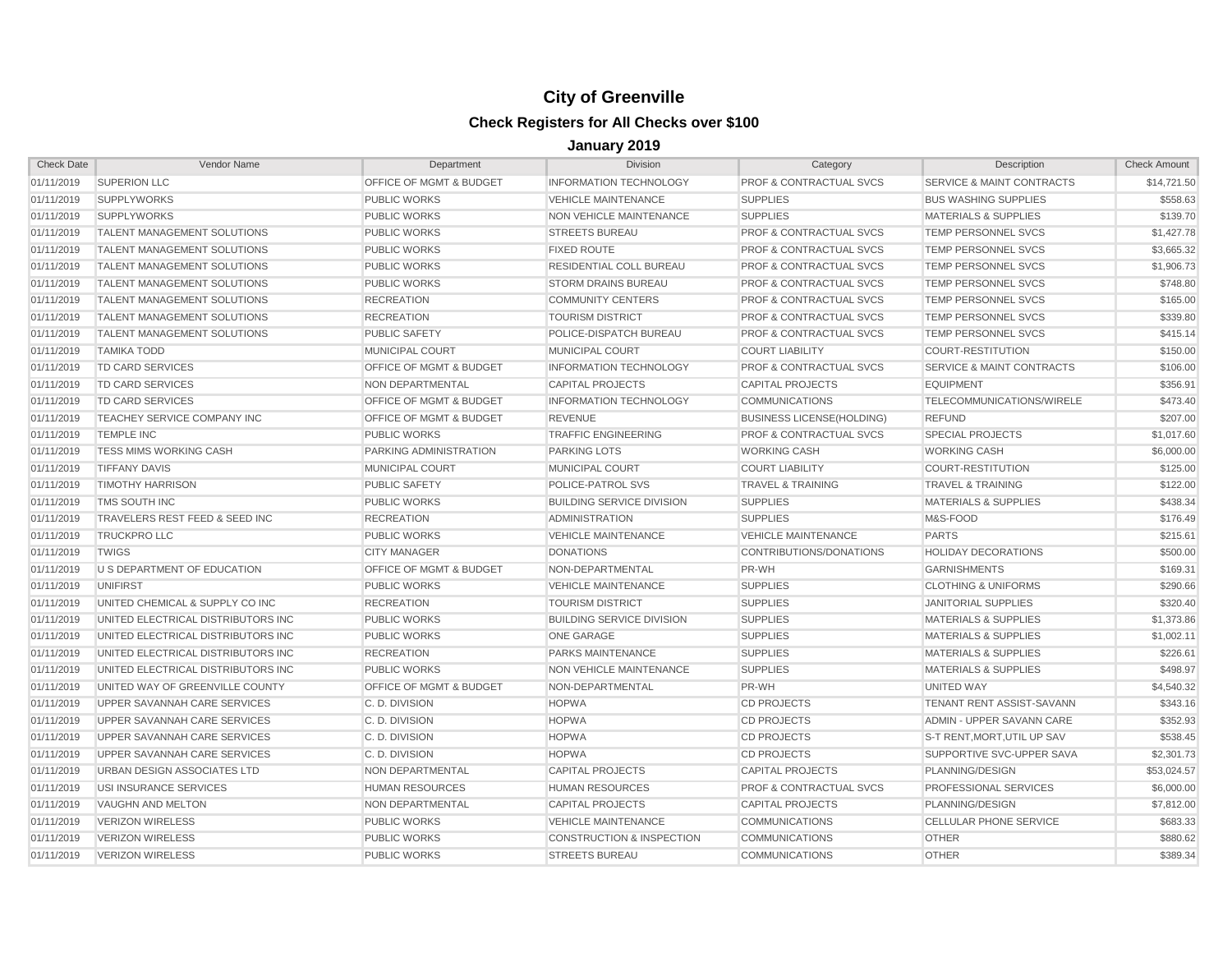| <b>Check Date</b> | Vendor Name                         | Department                         | <b>Division</b>                  | Category                           | Description                          | <b>Check Amount</b> |
|-------------------|-------------------------------------|------------------------------------|----------------------------------|------------------------------------|--------------------------------------|---------------------|
| 01/11/2019        | <b>VERIZON WIRELESS</b>             | <b>PUBLIC WORKS</b>                | <b>FIXED ROUTE</b>               | <b>COMMUNICATIONS</b>              | CABLE TELEVISION/INTERNET            | \$1,028.41          |
| 01/11/2019        | <b>VERIZON WIRELESS</b>             | <b>PUBLIC WORKS</b>                | <b>RESIDENTIAL COLL BUREAU</b>   | <b>COMMUNICATIONS</b>              | <b>OTHER</b>                         | \$784.04            |
| 01/11/2019        | <b>VERIZON WIRELESS</b>             | <b>PUBLIC WORKS</b>                | <b>FLEET</b>                     | <b>COMMUNICATIONS</b>              | <b>OTHER</b>                         | \$218.73            |
| 01/11/2019        | <b>VERIZON WIRELESS</b>             | OFFICE OF MGMT & BUDGET            | <b>REVENUE</b>                   | <b>COMMUNICATIONS</b>              | <b>OTHER</b>                         | \$116.50            |
| 01/11/2019        | <b>VERIZON WIRELESS</b>             | PUBLIC INFORMATION/EVENTS          | <b>EVENTS MANAGEMENT</b>         | <b>COMMUNICATIONS</b>              | <b>OTHER</b>                         | \$152.06            |
| 01/11/2019        | <b>VERIZON WIRELESS</b>             | <b>PUBLIC WORKS</b>                | <b>TRAFFIC ENGINEERING</b>       | <b>COMMUNICATIONS</b>              | <b>OTHER</b>                         | \$611.83            |
| 01/11/2019        | <b>VERIZON WIRELESS</b>             | <b>RECREATION</b>                  | <b>EDUCATION</b>                 | <b>SUNDRY</b>                      | <b>RESTRD DONATION EXPENSE</b>       | \$111.45            |
| 01/11/2019        | <b>VERIZON WIRELESS</b>             | <b>PUBLIC WORKS</b>                | <b>ENGINEERING</b>               | <b>COMMUNICATIONS</b>              | <b>OTHER</b>                         | \$315.64            |
| 01/11/2019        | <b>VERIZON WIRELESS</b>             | <b>PUBLIC WORKS</b>                | <b>PUBLIC WORKS</b>              | <b>COMMUNICATIONS</b>              | <b>OTHER</b>                         | \$249.02            |
| 01/11/2019        | <b>VERIZON WIRELESS</b>             | <b>PUBLIC WORKS</b>                | <b>STORM DRAINS BUREAU</b>       | <b>COMMUNICATIONS</b>              | <b>OTHER</b>                         | \$467.42            |
| 01/11/2019        | <b>VERIZON WIRELESS</b>             | OFFICE OF MGMT & BUDGET            | <b>ADMINISTRATION</b>            | <b>COMMUNICATIONS</b>              | <b>OTHER</b>                         | \$121.65            |
| 01/11/2019        | <b>VERIZON WIRELESS</b>             | <b>OFFICE OF MGMT &amp; BUDGET</b> | <b>INFORMATION TECHNOLOGY</b>    | <b>COMMUNICATIONS</b>              | TELECOMMUNICATIONS/WIRELE            | \$898.11            |
| 01/11/2019        | <b>VERIZON WIRELESS</b>             | <b>PUBLIC WORKS</b>                | PARKING ADMINISTRATION           | <b>COMMUNICATIONS</b>              | <b>OTHER</b>                         | \$1,572.49          |
| 01/11/2019        | <b>VERIZON WIRELESS</b>             | <b>PUBLIC WORKS</b>                | <b>BUILDING SERVICE DIVISION</b> | <b>COMMUNICATIONS</b>              | <b>OTHER</b>                         | \$459.69            |
| 01/11/2019        | <b>VERIZON WIRELESS</b>             | PUBLIC INFORMATION/EVENTS          | <b>SPECIAL EVENTS</b>            | <b>COMMUNICATIONS</b>              | <b>OTHER</b>                         | \$195.21            |
| 01/11/2019        | <b>VERIZON WIRELESS</b>             | <b>RECREATION</b>                  | PARKS AND RECREATION             | <b>COMMUNICATIONS</b>              | <b>OTHER</b>                         | \$474.14            |
| 01/11/2019        | <b>VERIZON WIRELESS</b>             | <b>RECREATION</b>                  | <b>PARKS MAINTENANCE</b>         | <b>COMMUNICATIONS</b>              | <b>OTHER</b>                         | \$1,251.24          |
| 01/11/2019        | <b>VERIZON WIRELESS</b>             | <b>RECREATION</b>                  | <b>COMMUNITY CENTERS</b>         | <b>COMMUNICATIONS</b>              | <b>CABLE TELEVISION/INTERNET</b>     | \$152.17            |
| 01/11/2019        | <b>VERIZON WIRELESS</b>             | <b>PUBLIC WORKS</b>                | <b>SEWERS BUREAU</b>             | <b>COMMUNICATIONS</b>              | <b>OTHER</b>                         | \$880.78            |
| 01/11/2019        | <b>VERIZON WIRELESS</b>             | <b>PUBLIC WORKS</b>                | STORMWATER MANAGEMENT            | <b>COMMUNICATIONS</b>              | <b>TELEPHONE</b>                     | \$383.68            |
| 01/11/2019        | <b>VICKY MCCLAIN</b>                | <b>MUNICIPAL COURT</b>             | <b>MUNICIPAL COURT</b>           | <b>COURT LIABILITY</b>             | <b>COURT-RESTITUTION</b>             | \$140.50            |
| 01/11/2019        | <b>VIRTUAL ACADEMY</b>              | <b>PUBLIC SAFETY</b>               | POLICE-PATROL SVS                | PROF & CONTRACTUAL SVCS            | PROFESSIONAL SERVICES                | \$9,516.00          |
| 01/11/2019        | WALMART COMMUNITY/RFCSLLC           | <b>RECREATION</b>                  | <b>COMMUNITY CENTERS</b>         | <b>SUPPLIES</b>                    | <b>MATERIALS &amp; SUPPLIES</b>      | \$1,043.40          |
| 01/11/2019        | <b>WAYNE OWENS</b>                  | <b>PUBLIC WORKS</b>                | <b>SEWERS BUREAU</b>             | <b>TRAVEL &amp; TRAINING</b>       | <b>TRAVEL &amp; TRAINING</b>         | \$860.02            |
| 01/11/2019        | <b>WEDGY'S PIZZA DELIVERY</b>       | <b>RECREATION</b>                  | <b>EDUCATION</b>                 | <b>SUPPLIES</b>                    | <b>OVERNIGHTS</b>                    | \$121.11            |
| 01/11/2019        | <b>WELLS FARGO &amp; CO</b>         | <b>RECREATION</b>                  | <b>TOURISM DISTRICT</b>          | <b>PROF &amp; CONTRACTUAL SVCS</b> | <b>PROFESSIONAL SERVICES</b>         | \$100.00            |
| 01/11/2019        | <b>WILLIAMS FIRE APPARATUS</b>      | <b>FIRE</b>                        | <b>FIRE SUPPRESSION</b>          | <b>VEHICLE MAINTENANCE</b>         | <b>PARTS</b>                         | \$168.52            |
| 01/11/2019        | WORKWELL OCCUPATIONAL HEALTH CENTER | <b>HUMAN RESOURCES</b>             | <b>HEALTH CARE</b>               | <b>SUNDRY</b>                      | <b>WELLNESS ACTIVITIES</b>           | \$1,648.00          |
| 01/11/2019        | WYOMING CHILD SUPPORT ENFORCEMENT   | OFFICE OF MGMT & BUDGET            | NON-DEPARTMENTAL                 | PR-WH                              | <b>GARNISHMENTS</b>                  | \$154.61            |
| 01/11/2019        | YOUNG OFFICE ENVIRONMENTS           | <b>PUBLIC WORKS</b>                | <b>RESIDENTIAL COLL BUREAU</b>   | <b>SUPPLIES</b>                    | <b>MATERIALS &amp; SUPPLIES</b>      | \$973.08            |
| 01/11/2019        | YOUNG OFFICE ENVIRONMENTS           | <b>PUBLIC WORKS</b>                | <b>STREETS BUREAU</b>            | <b>SUPPLIES</b>                    | <b>MATERIALS &amp; SUPPLIES</b>      | \$973.08            |
| 01/11/2019        | YOUNG OFFICE ENVIRONMENTS           | <b>PUBLIC WORKS</b>                | <b>STORM DRAINS BUREAU</b>       | <b>SUPPLIES</b>                    | <b>MATERIALS &amp; SUPPLIES</b>      | \$973.08            |
| 01/11/2019        | YOUNG OFFICE ENVIRONMENTS           | <b>PUBLIC WORKS</b>                | <b>SEWERS BUREAU</b>             | <b>SUPPLIES</b>                    | <b>MATERIALS &amp; SUPPLIES</b>      | \$973.08            |
| 01/18/2019        | 1ST TIMOTHY 4:4 LLC                 | <b>PUBLIC WORKS</b>                | PARKING ADMINISTRATION           | <b>PROF &amp; CONTRACTUAL SVCS</b> | <b>RENTAL EXPENSE</b>                | \$240.00            |
| 01/18/2019        | A AND W ELECTRIC INC                | OFFICE OF MGMT & BUDGET            | <b>REVENUE</b>                   | <b>BUSINESS LICENSE(HOLDING)</b>   | <b>REFUND</b>                        | \$198.00            |
| 01/18/2019        | A SERVICES GROUP LLC                | <b>RECREATION</b>                  | <b>ADMINISTRATION</b>            | <b>PROF &amp; CONTRACTUAL SVCS</b> | <b>SERVICE &amp; MAINT CONTRACTS</b> | \$1,541.39          |
| 01/18/2019        | ADVANCE AUTO PARTS                  | <b>PUBLIC WORKS</b>                | <b>VEHICLE MAINTENANCE</b>       | <b>VEHICLE MAINTENANCE</b>         | <b>SMALL PARTS</b>                   | \$147.11            |
| 01/18/2019        | ADVANCED TRANSMISSIONS              | <b>PUBLIC WORKS</b>                | <b>FLEET</b>                     | <b>VEHICLE MAINTENANCE</b>         | <b>OUTSIDE REPAIRS</b>               | \$2,450.00          |
| 01/18/2019        | <b>ADW ARCHITECTS PA</b>            | NON DEPARTMENTAL                   | <b>CAPITAL PROJECTS</b>          | <b>CAPITAL PROJECTS</b>            | PLANNING/DESIGN                      | \$23,551.75         |
| 01/18/2019        | AID UPSTATE INC                     | C. D. DIVISION                     | <b>HOPWA</b>                     | <b>CD PROJECTS</b>                 | SUPPORTING SVC-AID UPSTAT            | \$6.680.32          |
| 01/18/2019        | AID UPSTATE INC                     | C. D. DIVISION                     | <b>HOPWA</b>                     | <b>CD PROJECTS</b>                 | PROJ CARE OP COST-AID UPS            | \$17,500.00         |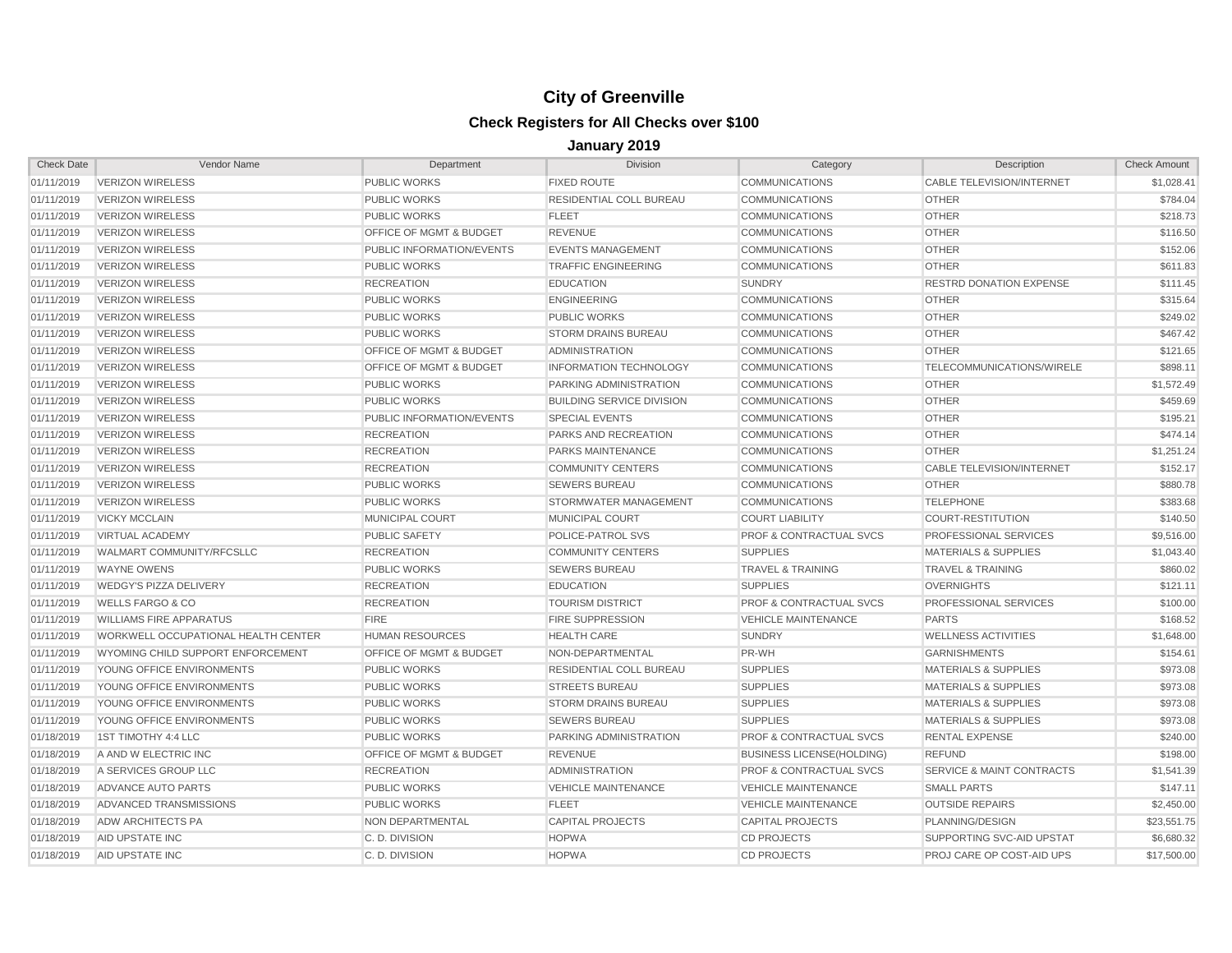| <b>Check Date</b> | Vendor Name                        | Department                         | <b>Division</b>                      | Category                           | Description                          | <b>Check Amount</b> |
|-------------------|------------------------------------|------------------------------------|--------------------------------------|------------------------------------|--------------------------------------|---------------------|
| 01/18/2019        | AID UPSTATE INC                    | C. D. DIVISION                     | <b>HOPWA</b>                         | <b>CD PROJECTS</b>                 | S-T RENT, MORT, UTIL-AID UP          | \$15,764.71         |
| 01/18/2019        | AID UPSTATE INC                    | C. D. DIVISION                     | <b>HOPWA</b>                         | <b>CD PROJECTS</b>                 | <b>HOUSING PLACEMNT-AID UPST</b>     | \$4,026.00          |
| 01/18/2019        | AID UPSTATE INC                    | C. D. DIVISION                     | <b>HOPWA</b>                         | <b>CD PROJECTS</b>                 | TENANT RENT ASSIST-AID UP            | \$5,270.37          |
| 01/18/2019        | AIKEN BROTHERS OF THE UPSTATE      | <b>RECREATION</b>                  | PARKS MAINTENANCE                    | <b>REPAIR &amp; MAINT SVCS</b>     | <b>REPAIRS &amp; MAINTENANCE</b>     | \$411.00            |
| 01/18/2019        | AIRGAS USA LLC                     | <b>PUBLIC SAFETY</b>               | POLICE-PATROL SVS                    | <b>SUPPLIES</b>                    | <b>MATERIALS &amp; SUPPLIES</b>      | \$147.68            |
| 01/18/2019        | ALDRIDGE FAMILY PRODUCE            | <b>RECREATION</b>                  | ADMINISTRATION                       | <b>SUPPLIES</b>                    | M&S-FOOD                             | \$568.30            |
| 01/18/2019        | <b>ALLEN REID</b>                  | <b>PUBLIC WORKS</b>                | <b>TRAFFIC ENGINEERING</b>           | <b>TRAVEL &amp; TRAINING</b>       | <b>TRAVEL &amp; TRAINING</b>         | \$291.09            |
| 01/18/2019        | AMERICAN LOCK & KEY                | PUBLIC INFORMATION/EVENTS          | PUBLIC INFORMATION                   | <b>SUNDRY</b>                      | <b>MISCELLANEOUS</b>                 | \$323.40            |
| 01/18/2019        | ANTECH DIAGNOSTICS INC             | <b>RECREATION</b>                  | ADMINISTRATION                       | <b>PROF &amp; CONTRACTUAL SVCS</b> | PROFESSIONAL SERVICES                | \$796.89            |
| 01/18/2019        | ASE AUTOMOTIVE SERV EXCELLENCE     | <b>PUBLIC WORKS</b>                | <b>FLEET</b>                         | <b>TRAVEL &amp; TRAINING</b>       | <b>TRAVEL &amp; TRAINING</b>         | \$165.00            |
| 01/18/2019        | AT&T                               | <b>OFFICE OF MGMT &amp; BUDGET</b> | <b>INFORMATION TECHNOLOGY</b>        | <b>COMMUNICATIONS</b>              | TELECOMMUNICATIONS/WIRELE            | \$12,776.05         |
| 01/18/2019        | AT & T MOBILITY                    | OFFICE OF MGMT & BUDGET            | <b>INFORMATION TECHNOLOGY</b>        | <b>COMMUNICATIONS</b>              | TELECOMMUNICATIONS/WIRELE            | \$120.72            |
| 01/18/2019        | AXON ENTERPRISE INC                | NON DEPARTMENTAL                   | <b>CAPITAL PROJECTS</b>              | <b>CAPITAL PROJECTS</b>            | <b>EQUIPMENT</b>                     | \$307.40            |
| 01/18/2019        | AZTECA SYSTEMS INC                 | <b>OFFICE OF MGMT &amp; BUDGET</b> | <b>INFORMATION TECHNOLOGY</b>        | <b>PROF &amp; CONTRACTUAL SVCS</b> | <b>SERVICE &amp; MAINT CONTRACTS</b> | \$45,000.00         |
| 01/18/2019        | BATTERY SPECIALISTS INC            | <b>RECREATION</b>                  | PARKS MAINTENANCE                    | <b>REPAIR &amp; MAINT SVCS</b>     | <b>REPAIRS &amp; MAINTENANCE</b>     | \$123.64            |
| 01/18/2019        | <b>BENSON FORD INC</b>             | <b>PUBLIC WORKS</b>                | <b>FLEET</b>                         | <b>VEHICLE MAINTENANCE</b>         | <b>OUTSIDE REPAIRS</b>               | \$102.50            |
| 01/18/2019        | <b>BRAVO1 PROTECTION</b>           | <b>PUBLIC WORKS</b>                | PARKING ADMINISTRATION               | <b>PROF &amp; CONTRACTUAL SVCS</b> | <b>SERVICE &amp; MAINT CONTRACTS</b> | \$3,999.00          |
| 01/18/2019        | BRYANTS KAR GARD LLC               | <b>PUBLIC WORKS</b>                | <b>FLEET</b>                         | <b>VEHICLE MAINTENANCE</b>         | <b>OUTSIDE REPAIRS</b>               | \$1,251.40          |
| 01/18/2019        | C PATE JR STUDIO & GALLERY         | NON DEPARTMENTAL                   | <b>CAPITAL PROJECTS</b>              | <b>CAPITAL PROJECTS</b>            | <b>CONSTRUCTION</b>                  | \$22,500.00         |
| 01/18/2019        | CAROLINA CONCRETE COMPANY INC      | <b>PUBLIC WORKS</b>                | <b>STREETS BUREAU</b>                | <b>SUPPLIES</b>                    | <b>MATERIALS &amp; SUPPLIES</b>      | \$4,212.18          |
| 01/18/2019        | CDW/G                              | <b>PUBLIC SAFETY</b>               | POLICE-PATROL SVS                    | <b>VEHICLE MAINTENANCE</b>         | POLICE CAR UPFITS                    | \$188.15            |
| 01/18/2019        | CDW/G                              | PUBLIC WORKS                       | <b>CONSTRUCTION &amp; INSPECTION</b> | <b>SUPPLIES</b>                    | <b>MATERIALS &amp; SUPPLIES</b>      | \$103.24            |
| 01/18/2019        | <b>CENTERPLATE</b>                 | <b>CITY MANAGER</b>                | <b>CITY MANAGER</b>                  | <b>SUNDRY</b>                      | <b>MISCELLANEOUS</b>                 | \$142.56            |
| 01/18/2019        | CHARTER COMMUNICATIONS             | <b>RECREATION</b>                  | <b>COMMUNITY CENTERS</b>             | <b>COMMUNICATIONS</b>              | CABLE TELEVISION/INTERNET            | \$578.83            |
| 01/18/2019        | CHARTER COMMUNICATIONS             | <b>PUBLIC WORKS</b>                | <b>PUBLIC WORKS</b>                  | PROF & CONTRACTUAL SVCS            | PROFESSIONAL SERVICES                | \$206.13            |
| 01/18/2019        | <b>CHARTER COMMUNICATIONS</b>      | <b>PUBLIC SAFETY</b>               | POLICE-PATROL SVS                    | <b>COMMUNICATIONS</b>              | <b>OTHER</b>                         | \$365.46            |
| 01/18/2019        | <b>CINCINNATI SYSTEMS INC</b>      | <b>PUBLIC WORKS</b>                | <b>ONE GARAGE</b>                    | <b>REPAIR &amp; MAINT SVCS</b>     | <b>REPAIRS &amp; MAINTENANCE</b>     | \$1,262.34          |
| 01/18/2019        | <b>CINTAS</b>                      | <b>PUBLIC WORKS</b>                | <b>FLEET</b>                         | <b>SUPPLIES</b>                    | <b>CLOTHING &amp; UNIFORMS</b>       | \$153.56            |
| 01/18/2019        | <b>CINTAS</b>                      | <b>PUBLIC SAFETY</b>               | POLICE-PATROL SVS                    | <b>SUNDRY</b>                      | <b>MISCELLANEOUS</b>                 | \$262.30            |
| 01/18/2019        | <b>CITY WELDING SERVICE</b>        | PUBLIC SAFETY                      | POLICE-PATROL SVS                    | <b>SUPPLIES</b>                    | <b>MATERIALS &amp; SUPPLIES</b>      | \$298.50            |
| 01/18/2019        | <b>COMMERCE CLUB</b>               | <b>CITY MANAGER</b>                | <b>CITY MANAGER</b>                  | <b>SUNDRY</b>                      | <b>MISCELLANEOUS</b>                 | \$151.00            |
| 01/18/2019        | COMMUNICATION SERVICE CENTER INC   | <b>PUBLIC WORKS</b>                | <b>TRAFFIC ENGINEERING</b>           | <b>SUNDRY</b>                      | <b>MISCELLANEOUS</b>                 | \$222.60            |
| 01/18/2019        | <b>CONTINENTAL ENGINES</b>         | <b>FIRE</b>                        | <b>FIRE SUPPRESSION</b>              | <b>VEHICLE MAINTENANCE</b>         | <b>PARTS</b>                         | \$420.73            |
| 01/18/2019        | COUTURE CAKES OF GREENVILLE LLC    | <b>RECREATION</b>                  | <b>EDUCATION</b>                     | <b>SUPPLIES</b>                    | <b>BIRTHDAY PARTIES</b>              | \$656.10            |
| 01/18/2019        | <b>CRIDER &amp; ASSOCIATES INC</b> | NON DEPARTMENTAL                   | <b>CAPITAL PROJECTS</b>              | <b>CAPITAL PROJECTS</b>            | <b>R/O/W SITE ACQUISITION</b>        | \$5,750.00          |
| 01/18/2019        | DELL MARKETING LP                  | PUBLIC SAFETY                      | POLICE-PATROL SVS                    | <b>SUPPLIES</b>                    | <b>MATERIALS &amp; SUPPLIES</b>      | \$1,192.25          |
| 01/18/2019        | <b>DESIGNLAB INC</b>               | <b>PUBLIC SAFETY</b>               | POLICE-PATROL SVS                    | <b>SUPPLIES</b>                    | <b>CLOTHING &amp; UNIFORMS</b>       | \$707.12            |
| 01/18/2019        | <b>DISYS SOLUTIONS INC</b>         | NON DEPARTMENTAL                   | <b>CAPITAL PROJECTS</b>              | <b>CAPITAL PROJECTS</b>            | <b>EQUIPMENT</b>                     | \$3,692.37          |
| 01/18/2019        | <b>DISYS SOLUTIONS INC</b>         | OFFICE OF MGMT & BUDGET            | <b>INFORMATION TECHNOLOGY</b>        | <b>PROF &amp; CONTRACTUAL SVCS</b> | SERVICE & MAINT CONTRACTS            | \$12,954.93         |
| 01/18/2019        | DIVERSIFIED ELECTRONICS INC        | <b>PUBLIC SAFETY</b>               | POLICE-PATROL SVS                    | <b>REPAIR &amp; MAINT SVCS</b>     | <b>REPAIRS &amp; MAINTENANCE</b>     | \$380.79            |
| 01/18/2019        | <b>DUKE ENERGY</b>                 | <b>PUBLIC WORKS</b>                | RICHARDSON STREET GARAGE             | <b>UTILITIES</b>                   | <b>ELECTRICITY</b>                   | \$3,906.48          |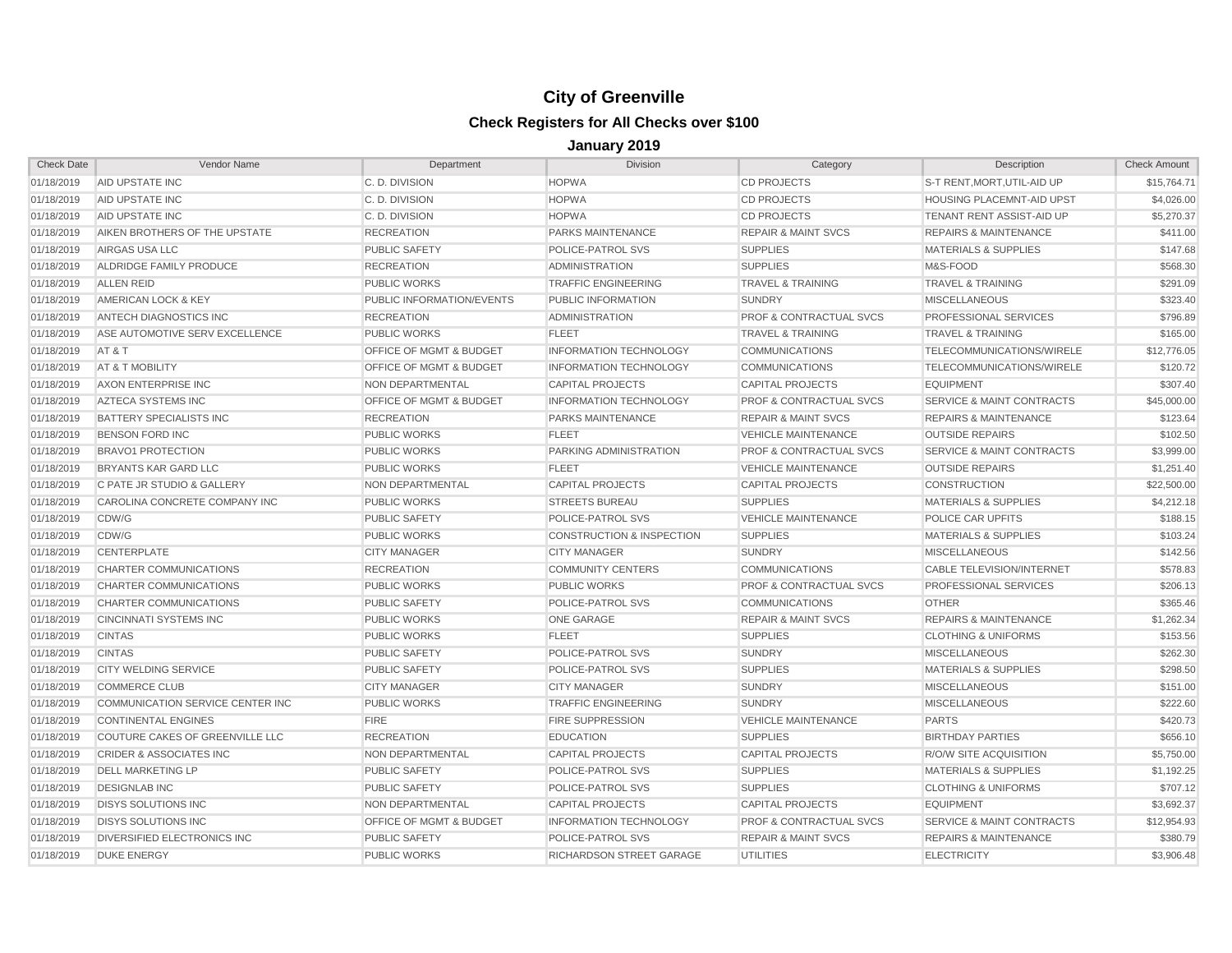| <b>Check Date</b> | Vendor Name                               | Department                         | <b>Division</b>                      | Category                           | Description                          | <b>Check Amount</b> |
|-------------------|-------------------------------------------|------------------------------------|--------------------------------------|------------------------------------|--------------------------------------|---------------------|
| 01/18/2019        | <b>DUKE ENERGY</b>                        | PUBLIC WORKS                       | <b>RIVER STREET GARAGE</b>           | <b>UTILITIES</b>                   | <b>ELECTRICITY</b>                   | \$1,468.26          |
| 01/18/2019        | <b>DUKE ENERGY</b>                        | <b>RECREATION</b>                  | PARKS MAINTENANCE                    | <b>UTILITIES</b>                   | <b>ELECTRICITY</b>                   | \$16,824.78         |
| 01/18/2019        | <b>DUKE ENERGY</b>                        | <b>FIRE</b>                        | <b>FIRE SERVICES</b>                 | <b>UTILITIES</b>                   | <b>ELECTRICITY</b>                   | \$659.74            |
| 01/18/2019        | <b>DUKE ENERGY</b>                        | PUBLIC WORKS                       | <b>TRAFFIC ENGINEERING</b>           | <b>UTILITIES</b>                   | <b>ELECTRICITY</b>                   | \$522.31            |
| 01/18/2019        | <b>DUKE ENERGY</b>                        | <b>PUBLIC WORKS</b>                | PARKING ADMINISTRATION               | <b>UTILITIES</b>                   | <b>ELECTRICITY</b>                   | \$738.63            |
| 01/18/2019        | <b>DUKE ENERGY</b>                        | <b>PUBLIC WORKS</b>                | <b>BUILDING SERVICE DIVISION</b>     | <b>UTILITIES</b>                   | <b>ELECTRICITY</b>                   | \$558.12            |
| 01/18/2019        | <b>DUKE ENERGY</b>                        | <b>PUBLIC WORKS</b>                | S. SPRING STREET GARAGE              | <b>UTILITIES</b>                   | <b>ELECTRICITY</b>                   | \$2,914.49          |
| 01/18/2019        | <b>DUKE ENERGY</b>                        | <b>PUBLIC WORKS</b>                | <b>POINSETT GARAGE</b>               | <b>UTILITIES</b>                   | <b>ELECTRICITY</b>                   | \$2,595.54          |
| 01/18/2019        | <b>DUKE ENERGY</b>                        | <b>RECREATION</b>                  | <b>COMMUNITY CENTERS</b>             | UTILITIES                          | <b>ELECTRICITY</b>                   | \$972.45            |
| 01/18/2019        | <b>DUKE ENERGY</b>                        | <b>PUBLIC WORKS</b>                | <b>BROAD STREET GARAGE</b>           | <b>UTILITIES</b>                   | <b>ELECTRICITY</b>                   | \$697.54            |
| 01/18/2019        | <b>DUKE ENERGY</b>                        | <b>PUBLIC WORKS</b>                | <b>ONE GARAGE</b>                    | <b>UTILITIES</b>                   | <b>ELECTRICITY</b>                   | \$2,195.26          |
| 01/18/2019        | <b>DUKE ENERGY</b>                        | <b>PUBLIC WORKS</b>                | N LAURENS ST GARAGE                  | <b>UTILITIES</b>                   | <b>ELECTRICITY</b>                   | \$484.76            |
| 01/18/2019        | <b>DUKE ENERGY</b>                        | C. D. DIVISION                     | <b>CDBG PROJECTS</b>                 | <b>CD PROJECTS</b>                 | PUBLIC SERVICES (GENERAL)            | \$135.98            |
| 01/18/2019        | <b>DUKE ENERGY</b>                        | <b>PUBLIC WORKS</b>                | LIBERTY SQUARE GARAGE                | <b>UTILITIES</b>                   | <b>ELECTRICITY</b>                   | \$2,356.68          |
| 01/18/2019        | <b>DUKE ENERGY</b>                        | <b>PUBLIC WORKS</b>                | <b>COMMONS GARAGE</b>                | <b>UTILITIES</b>                   | <b>ELECTRICITY</b>                   | \$1,861.03          |
| 01/18/2019        | <b>DUNCANS</b>                            | <b>PUBLIC WORKS</b>                | RESIDENTIAL COLL BUREAU              | <b>SUPPLIES</b>                    | <b>MATERIALS &amp; SUPPLIES</b>      | \$610.11            |
| 01/18/2019        | ECHOLS OIL COMPANY INC                    | <b>PUBLIC WORKS</b>                | <b>FLEET</b>                         | <b>VEHICLE MAINTENANCE</b>         | <b>FUEL</b>                          | \$17,090.93         |
| 01/18/2019        | <b>EMERGENCYMD LLC</b>                    | <b>HUMAN RESOURCES</b>             | <b>OCCUPATIONAL HEALTH</b>           | PROF & CONTRACTUAL SVCS            | PROFESSIONAL SERVICES                | \$4,135.00          |
| 01/18/2019        | ENVIRONMENTAL LABORATORIES INC            | <b>PUBLIC WORKS</b>                | <b>FLEET</b>                         | <b>VEHICLE MAINTENANCE</b>         | <b>OUTSIDE REPAIRS</b>               | \$180.50            |
| 01/18/2019        | <b>ERIC KOEPKE</b>                        | <b>PUBLIC SAFETY</b>               | POLICE-PATROL SVS                    | <b>SUPPLIES</b>                    | <b>CLOTHING &amp; UNIFORMS</b>       | \$106.00            |
| 01/18/2019        | FAIRWAY OUTDOOR ADVERTISING LLC           | <b>RECREATION</b>                  | <b>PUBLIC SERVICES</b>               | <b>SUPPLIES</b>                    | <b>SUPPLIES PROMOTIONS</b>           | \$1,500.00          |
| 01/18/2019        | <b>FGP INTERNATIONAL</b>                  | <b>OFFICE OF MGMT &amp; BUDGET</b> | <b>REVENUE</b>                       | <b>PROF &amp; CONTRACTUAL SVCS</b> | <b>TEMP PERSONNEL SVCS</b>           | \$537.90            |
| 01/18/2019        | <b>FGP INTERNATIONAL</b>                  | <b>FIRE</b>                        | FIRE PREVENTION                      | <b>PROF &amp; CONTRACTUAL SVCS</b> | TEMP PERSONNEL SVCS                  | \$683.59            |
| 01/18/2019        | <b>FGP INTERNATIONAL</b>                  | <b>ECONOMIC DEVELOPMENT</b>        | PLANNING AND ZONING                  | <b>PROF &amp; CONTRACTUAL SVCS</b> | TEMP PERSONNEL SVCS                  | \$758.00            |
| 01/18/2019        | <b>FORTILINE</b>                          | <b>PUBLIC WORKS</b>                | <b>STORM DRAINS BUREAU</b>           | <b>SUPPLIES</b>                    | <b>CONSTRUCTION &amp; REPAIR</b>     | \$2,209.25          |
| 01/18/2019        | <b>G &amp; W EQUIPMENT INC</b>            | <b>PUBLIC WORKS</b>                | <b>VEHICLE MAINTENANCE</b>           | <b>VEHICLE MAINTENANCE</b>         | <b>OUTSIDE REPAIRS</b>               | \$168.40            |
| 01/18/2019        | <b>G AND S SERVICES</b>                   | <b>OFFICE OF MGMT &amp; BUDGET</b> | <b>REVENUE</b>                       | <b>BUSINESS LICENSE(HOLDING)</b>   | <b>REFUND</b>                        | \$210.00            |
| 01/18/2019        | <b>GEORGIA BARK COMPANY</b>               | <b>RECREATION</b>                  | <b>TOURISM DISTRICT</b>              | <b>SUPPLIES</b>                    | <b>MATERIALS &amp; SUPPLIES</b>      | \$1,431.00          |
| 01/18/2019        | <b>GIMME-A-SIGN CO INC</b>                | <b>PUBLIC WORKS</b>                | <b>PARKING ADMINISTRATION</b>        | <b>PRINTING</b>                    | <b>OTHER</b>                         | \$457.92            |
| 01/18/2019        | GRAINGER 803858935                        | <b>PUBLIC WORKS</b>                | LIBERTY SQUARE GARAGE                | <b>SUPPLIES</b>                    | <b>MATERIALS &amp; SUPPLIES</b>      | \$492.18            |
| 01/18/2019        | <b>GREENVILLE COUNTY ANIMAL CARE SERV</b> | <b>PUBLIC SAFETY</b>               | POLICE-PATROL SVS                    | <b>PROF &amp; CONTRACTUAL SVCS</b> | <b>SERVICE &amp; MAINT CONTRACTS</b> | \$1,850.00          |
| 01/18/2019        | GREENVILLE COUNTY FIRE CHIEFS ASSOC       | <b>FIRE</b>                        | FIRE SUPPRESSION                     | <b>SUNDRY</b>                      | DUES, SUBSCRIPTN, PUBLICATN          | \$150.00            |
| 01/18/2019        | <b>GREENVILLE COUNTY IT SYSTEMS</b>       | <b>OFFICE OF MGMT &amp; BUDGET</b> | <b>INFORMATION TECHNOLOGY</b>        | <b>COMMUNICATIONS</b>              | TELECOMMUNICATIONS/WIRELE            | \$330.00            |
| 01/18/2019        | <b>GREENVILLE NEWS</b>                    | C. D. DIVISION                     | <b>CDBG PROJECTS</b>                 | <b>SUNDRY</b>                      | <b>MISCELLANEOUS</b>                 | \$321.85            |
| 01/18/2019        | <b>GREENVILLE NEWS</b>                    | <b>PUBLIC WORKS</b>                | <b>ENGINEERING</b>                   | <b>SUNDRY</b>                      | DUES, SUBSCRIPTN, PUBLICATN          | \$118.80            |
| 01/18/2019        | <b>GREENVILLE OFFICE SUPPLY CO INC</b>    | <b>PUBLIC WORKS</b>                | PARKING ADMINISTRATION               | <b>PRINTING</b>                    | <b>OTHER</b>                         | \$289.95            |
| 01/18/2019        | GREENVILLE OFFICE SUPPLY CO INC           | <b>ECONOMIC DEVELOPMENT</b>        | <b>BUILDING &amp; PROPERTY MAINT</b> | <b>SUPPLIES</b>                    | OFFICE SUPPLIES&MATERIALS            | \$400.51            |
| 01/18/2019        | <b>GREENVILLE WATER</b>                   | <b>PUBLIC WORKS</b>                | <b>BUILDING SERVICE DIVISION</b>     | <b>UTILITIES</b>                   | <b>OTHER</b>                         | \$891.70            |
| 01/18/2019        | <b>GREENVILLE WATER</b>                   | <b>PUBLIC WORKS</b>                | <b>FLEET</b>                         | <b>UTILITIES</b>                   | <b>OTHER</b>                         | \$948.32            |
| 01/18/2019        | HENRY SCHEIN ANIMAL HEALTH                | <b>RECREATION</b>                  | <b>ADMINISTRATION</b>                | <b>SUPPLIES</b>                    | M&S-MEDICINE                         | \$110.85            |
| 01/18/2019        | <b>HITT CONTRACTING INC</b>               | OFFICE OF MGMT & BUDGET            | <b>REVENUE</b>                       | <b>BUSINESS LICENSE(HOLDING)</b>   | <b>REFUND</b>                        | \$1,077.00          |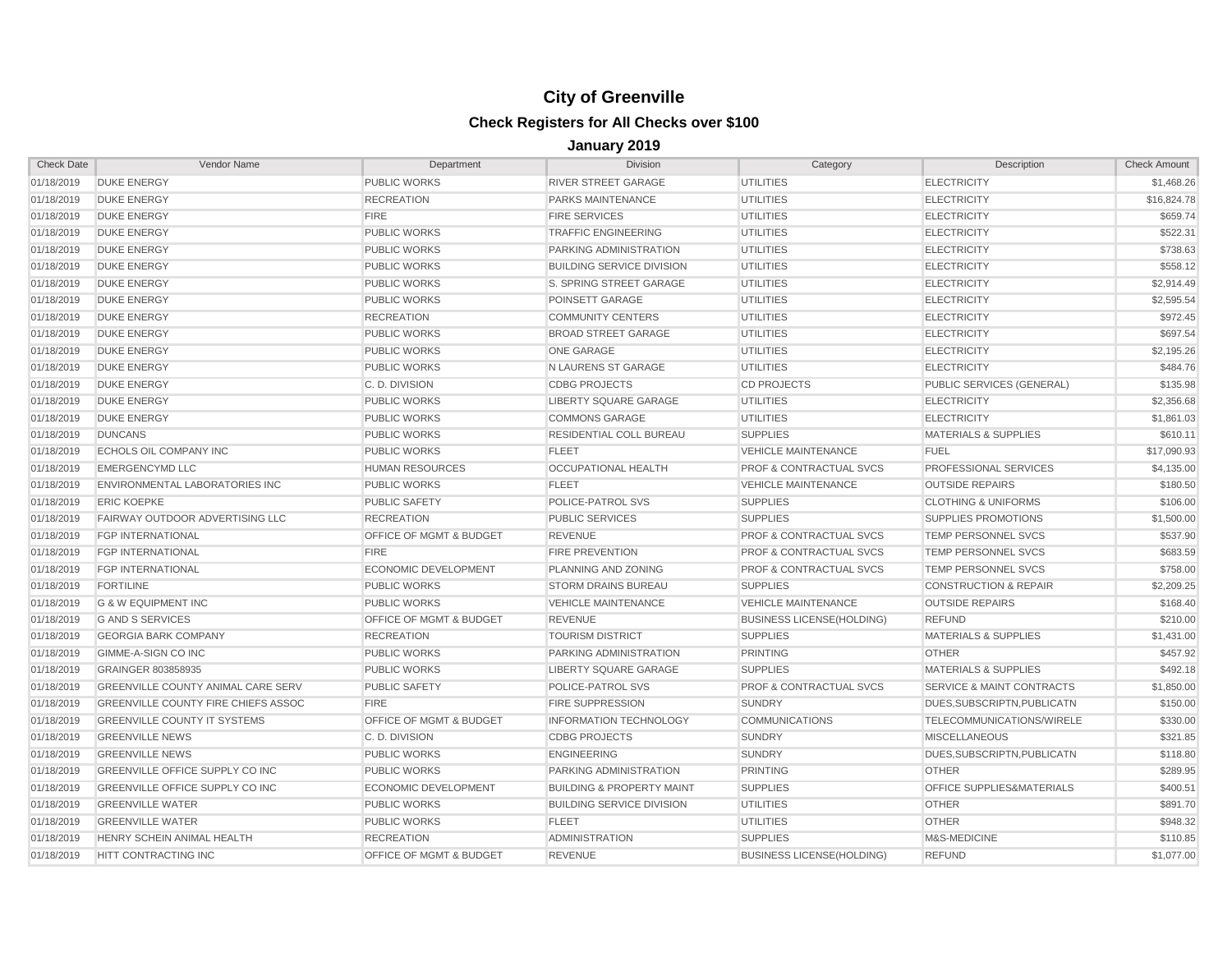| <b>Check Date</b> | Vendor Name                         | Department                         | Division                             | Category                           | Description                          | <b>Check Amount</b> |
|-------------------|-------------------------------------|------------------------------------|--------------------------------------|------------------------------------|--------------------------------------|---------------------|
| 01/18/2019        | HOME DEPOT CREDIT SERVICE 0978      | PUBLIC WORKS                       | <b>BUILDING SERVICE DIVISION</b>     | <b>SUPPLIES</b>                    | <b>MATERIALS &amp; SUPPLIES</b>      | \$238.34            |
| 01/18/2019        | HOME DEPOT CREDIT SERVICE 1679      | <b>PUBLIC WORKS</b>                | <b>FLEET</b>                         | <b>SUPPLIES</b>                    | <b>MATERIALS &amp; SUPPLIES</b>      | \$256.79            |
| 01/18/2019        | HOME DEPOT CREDIT SERVICE 4123      | <b>PUBLIC WORKS</b>                | <b>STORM DRAINS BUREAU</b>           | <b>SUPPLIES</b>                    | <b>MATERIALS &amp; SUPPLIES</b>      | \$124.91            |
| 01/18/2019        | HOME DEPOT CREDIT SERVICE 4123      | <b>PUBLIC WORKS</b>                | <b>STREETS BUREAU</b>                | <b>SUPPLIES</b>                    | <b>MATERIALS &amp; SUPPLIES</b>      | \$238.15            |
| 01/18/2019        | HOME DEPOT CREDIT SERVICE 4123      | <b>PUBLIC WORKS</b>                | <b>SEWERS BUREAU</b>                 | <b>SUPPLIES</b>                    | <b>MATERIALS &amp; SUPPLIES</b>      | \$125.43            |
| 01/18/2019        | HOME DEPOT CREDIT SERVICE 5898      | <b>FIRE</b>                        | <b>FIRE SUPPRESSION</b>              | <b>SUPPLIES</b>                    | MATERIALS & SUPPLIES                 | \$633.22            |
| 01/18/2019        | HOME DEPOT CREDIT SERVICE 5898      | <b>FIRE</b>                        | <b>FIRE PREVENTION</b>               | <b>SUPPLIES</b>                    | <b>MATERIALS &amp; SUPPLIES</b>      | \$782.81            |
| 01/18/2019        | HOME DEPOT CREDIT SERVICE 5906      | <b>PUBLIC WORKS</b>                | <b>BUILDING SERVICE DIVISION</b>     | <b>SUPPLIES</b>                    | <b>MATERIALS &amp; SUPPLIES</b>      | \$121.73            |
| 01/18/2019        | HOME DEPOT CREDIT SERVICE 5914      | <b>RECREATION</b>                  | <b>ADMINISTRATION</b>                | <b>SUPPLIES</b>                    | M&S-MAINTENANCE                      | \$371.45            |
| 01/18/2019        | HOME DEPOT CREDIT SERVICE 5922      | <b>RECREATION</b>                  | PARKS MAINTENANCE                    | <b>SUPPLIES</b>                    | <b>MATERIALS &amp; SUPPLIES</b>      | \$472.90            |
| 01/18/2019        | HOME DEPOT CREDIT SERVICE 5922      | <b>NON DEPARTMENTAL</b>            | <b>CAPITAL PROJECTS</b>              | <b>CAPITAL PROJECTS</b>            | <b>CONSTRUCTION</b>                  | \$236.48            |
| 01/18/2019        | HOME DEPOT CREDIT SERVICE 5922      | <b>RECREATION</b>                  | <b>TOURISM DISTRICT</b>              | <b>SUPPLIES</b>                    | <b>MATERIALS &amp; SUPPLIES</b>      | \$178.05            |
| 01/18/2019        | <b>HRDIRECT</b>                     | <b>HUMAN RESOURCES</b>             | <b>HUMAN RESOURCES</b>               | <b>SUNDRY</b>                      | <b>MISCELLANEOUS</b>                 | \$1,185.24          |
| 01/18/2019        | INTERNATIONAL CODE COUNCIL INC      | <b>ECONOMIC DEVELOPMENT</b>        | <b>BUILDING &amp; PROPERTY MAINT</b> | <b>SUPPLIES</b>                    | OFFICE SUPPLIES&MATERIALS            | \$262.88            |
| 01/18/2019        | <b>IRON MOUNTAIN 27129</b>          | OFFICE OF MGMT & BUDGET            | <b>INFORMATION TECHNOLOGY</b>        | <b>PROF &amp; CONTRACTUAL SVCS</b> | SERVICE & MAINT CONTRACTS            | \$545.67            |
| 01/18/2019        | <b>IVEY COMMUNICATIONS INC</b>      | <b>FIRE</b>                        | <b>FIRE PREVENTION</b>               | <b>SUPPLIES</b>                    | <b>MATERIALS &amp; SUPPLIES</b>      | \$762.00            |
| 01/18/2019        | JACK DOHENY COMPANIES INC           | <b>PUBLIC WORKS</b>                | <b>SEWERS BUREAU</b>                 | <b>SUPPLIES</b>                    | <b>MATERIALS &amp; SUPPLIES</b>      | \$687.68            |
| 01/18/2019        | JACK DOHENY COMPANIES INC           | <b>PUBLIC WORKS</b>                | <b>FLEET</b>                         | VEHICLE MAINTENANCE                | <b>OUTSIDE REPAIRS</b>               | \$478.50            |
| 01/18/2019        | <b>JAMES PATRICK TIMMS</b>          | <b>ECONOMIC DEVELOPMENT</b>        | <b>BUILDING &amp; PROPERTY MAINT</b> | <b>TRAVEL &amp; TRAINING</b>       | <b>LOCAL TRANSPORTATION</b>          | \$155.33            |
| 01/18/2019        | <b>JAVIERE BENSON</b>               | C. D. DIVISION                     | <b>CDBG PROJECTS</b>                 | <b>CD PROJECTS</b>                 | <b>LAND ACQUISITION</b>              | \$6,378.00          |
| 01/18/2019        | <b>JIVASOFT CORPORATION</b>         | <b>PUBLIC SAFETY</b>               | POLICE-PATROL SVS                    | <b>PROF &amp; CONTRACTUAL SVCS</b> | PROFESSIONAL SERVICES                | \$450.00            |
| 01/18/2019        | <b>JOHN COLLINS</b>                 | <b>CITY MANAGER</b>                | UTILITY UNDERGROUNDING FU            | SUNDRY                             | METER BOX CONVERSIONS                | \$300.00            |
| 01/18/2019        | JOHNSON CONTROLS FIRE PROTECTION LP | PUBLIC WORKS                       | NON VEHICLE MAINTENANCE              | <b>PROF &amp; CONTRACTUAL SVCS</b> | <b>SERVICE &amp; MAINT CONTRACTS</b> | \$400.00            |
| 01/18/2019        | JOHNSON CONTROLS SECURITY SOLUTIONS | <b>FIRE</b>                        | <b>FIRE SERVICES</b>                 | <b>PROF &amp; CONTRACTUAL SVCS</b> | SERVICE & MAINT CONTRACTS            | \$106.63            |
| 01/18/2019        | JOHNSON CONTROLS SECURITY SOLUTIONS | <b>RECREATION</b>                  | <b>COMMUNITY CENTERS</b>             | <b>PROF &amp; CONTRACTUAL SVCS</b> | PROFESSIONAL SERVICES                | \$164.58            |
| 01/18/2019        | LA PARRILLA MEXICAN RESTAURANT      | <b>OFFICE OF MGMT &amp; BUDGET</b> | <b>REVENUE</b>                       | <b>BUSINESS LICENSE(HOLDING)</b>   | <b>REFUND</b>                        | \$119.34            |
| 01/18/2019        | LABORATORY CORPORATION OF AMERICA   | <b>HUMAN RESOURCES</b>             | OCCUPATIONAL HEALTH                  | <b>PROF &amp; CONTRACTUAL SVCS</b> | PROFESSIONAL SERVICES                | \$2,828.95          |
| 01/18/2019        | <b>LANDSCAPERS SUPPLY</b>           | <b>RECREATION</b>                  | PARKS MAINTENANCE                    | <b>REPAIR &amp; MAINT SVCS</b>     | <b>REPAIRS &amp; MAINTENANCE</b>     | \$238.96            |
| 01/18/2019        | <b>LAWMEN'S SAFETY SUPPLY</b>       | <b>PUBLIC SAFETY</b>               | POLICE-PATROL SVS                    | <b>SUPPLIES</b>                    | <b>CLOTHING &amp; UNIFORMS</b>       | \$349.16            |
| 01/18/2019        | LEXISNEXIS 1239194                  | <b>PUBLIC SAFETY</b>               | POLICE-PATROL SVS                    | <b>PROF &amp; CONTRACTUAL SVCS</b> | PROFESSIONAL SERVICES                | \$318.00            |
| 01/18/2019        | <b>LEXISNEXIS 1403290</b>           | <b>ECONOMIC DEVELOPMENT</b>        | <b>BUILDING &amp; PROPERTY MAINT</b> | <b>PROF &amp; CONTRACTUAL SVCS</b> | PROFESSIONAL SERVICES                | \$156.35            |
| 01/18/2019        | LOWES                               | <b>PUBLIC WORKS</b>                | <b>STORM DRAINS BUREAU</b>           | <b>SUPPLIES</b>                    | <b>CONSTRUCTION &amp; REPAIR</b>     | \$887.10            |
| 01/18/2019        | <b>MARATHON STAFFING INC</b>        | <b>RECREATION</b>                  | <b>COMMUNITY CENTERS</b>             | <b>PROF &amp; CONTRACTUAL SVCS</b> | TEMP PERSONNEL SVCS                  | \$197.50            |
| 01/18/2019        | <b>MARATHON STAFFING INC</b>        | PUBLIC INFORMATION/EVENTS          | <b>EVENTS MANAGEMENT</b>             | <b>PROF &amp; CONTRACTUAL SVCS</b> | <b>TEMP PERSONNEL SVCS</b>           | \$2,966.91          |
| 01/18/2019        | <b>MARATHON STAFFING INC</b>        | <b>PUBLIC SAFETY</b>               | POLICE-DISPATCH BUREAU               | <b>PROF &amp; CONTRACTUAL SVCS</b> | <b>TEMP PERSONNEL SVCS</b>           | \$1,788.94          |
| 01/18/2019        | <b>MATT EFIRD</b>                   | OFFICE OF MGMT & BUDGET            | <b>ADMINISTRATION</b>                | <b>TRAVEL &amp; TRAINING</b>       | <b>TRAVEL &amp; TRAINING</b>         | \$150.00            |
| 01/18/2019        | MIKE WILLIMON TOWING & RECOVERY INC | <b>PUBLIC WORKS</b>                | <b>FLEET</b>                         | <b>VEHICLE MAINTENANCE</b>         | <b>OUTSIDE REPAIRS</b>               | \$425.00            |
| 01/18/2019        | MIKE'S BODY SHOP & TOWING INC       | <b>PUBLIC WORKS</b>                | <b>VEHICLE MAINTENANCE</b>           | <b>VEHICLE MAINTENANCE</b>         | <b>OUTSIDE REPAIRS</b>               | \$640.00            |
| 01/18/2019        | MIKE'S BODY SHOP & TOWING INC       | PUBLIC WORKS                       | <b>FLEET</b>                         | <b>VEHICLE MAINTENANCE</b>         | <b>OUTSIDE REPAIRS</b>               | \$1,874.41          |
| 01/18/2019        | MILEPOST CONSULTING                 | <b>RECREATION</b>                  | PARKS AND RECREATION                 | <b>PROF &amp; CONTRACTUAL SVCS</b> | PROFESSIONAL SERVICES                | \$595.00            |
| 01/18/2019        | <b>MINUTEMAN PRESS</b>              | <b>PUBLIC WORKS</b>                | PARKING ADMINISTRATION               | <b>PRINTING</b>                    | <b>OTHER</b>                         | \$122.00            |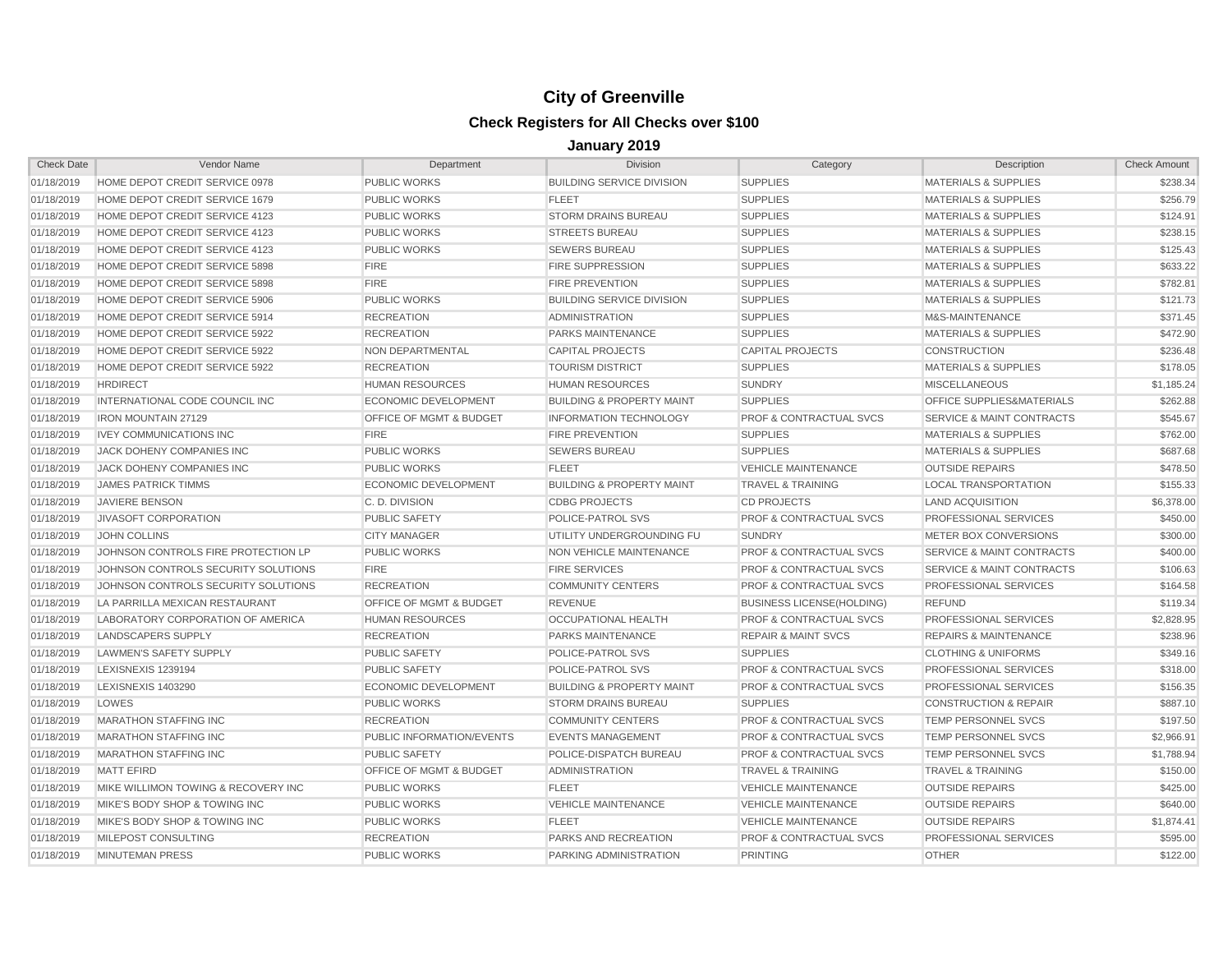| <b>Check Date</b> | <b>Vendor Name</b>                  | Department                | <b>Division</b>                      | Category                           | Description                          | <b>Check Amount</b> |
|-------------------|-------------------------------------|---------------------------|--------------------------------------|------------------------------------|--------------------------------------|---------------------|
| 01/18/2019        | MOORE MEDICAL CORP                  | <b>FIRE</b>               | <b>FIRE SUPPRESSION</b>              | <b>SUPPLIES</b>                    | OTHER MEDICAL SUPPLIES               | \$103.02            |
| 01/18/2019        | MOTOROLA-PALMETTO 800               | <b>PUBLIC WORKS</b>       | <b>FIXED ROUTE</b>                   | <b>COMMUNICATIONS</b>              | <b>OTHER</b>                         | \$1.039.21          |
| 01/18/2019        | MUNICIPAL ASSOC OF SC               | <b>CITY MANAGER</b>       | <b>CITY MANAGER</b>                  | <b>SUNDRY</b>                      | DUES, SUBSCRIPTN, PUBLICATN          | \$10,954.54         |
| 01/18/2019        | <b>NAPA</b>                         | <b>PUBLIC WORKS</b>       | <b>FLEET</b>                         | <b>VEHICLE MAINTENANCE</b>         | <b>PARTS</b>                         | \$64,618.37         |
| 01/18/2019        | <b>NAPA</b>                         | <b>PUBLIC WORKS</b>       | <b>FLEET</b>                         | <b>VEHICLE MAINTENANCE</b>         | <b>PARTS MANAGEMENT FEES</b>         | \$17,428.05         |
| 01/18/2019        | NORRIS SUPPLY CO                    | <b>PUBLIC WORKS</b>       | <b>STORM DRAINS BUREAU</b>           | <b>SUPPLIES</b>                    | <b>CONSTRUCTION &amp; REPAIR</b>     | \$419.76            |
| 01/18/2019        | OGLETREE DEAKINS NASH SMOAK & STEWA | <b>CITY ATTORNEY</b>      | <b>CITY ATTORNEY</b>                 | <b>PROF &amp; CONTRACTUAL SVCS</b> | PROFESSIONAL SERVICES                | \$269.00            |
| 01/18/2019        | OGLETREE DEAKINS NASH SMOAK & STEWA | <b>HUMAN RESOURCES</b>    | <b>HUMAN RESOURCES</b>               | <b>PROF &amp; CONTRACTUAL SVCS</b> | PROFESSIONAL SERVICES                | \$400.00            |
| 01/18/2019        | PANAGAKOS ASPHALT PAVING INC        | <b>PUBLIC WORKS</b>       | <b>STREETS BUREAU</b>                | <b>SUPPLIES</b>                    | <b>MATERIALS &amp; SUPPLIES</b>      | \$186.56            |
| 01/18/2019        | PETERBILT STORE OF GREENVILLE. THE  | <b>PUBLIC WORKS</b>       | <b>VEHICLE MAINTENANCE</b>           | <b>VEHICLE MAINTENANCE</b>         | <b>PARTS</b>                         | \$6,167.13          |
| 01/18/2019        | PIEDMONT NATURAL GAS CO INC         | <b>PUBLIC SAFETY</b>      | POLICE-PATROL SVS                    | <b>UTILITIES</b>                   | GAS                                  | \$214.45            |
| 01/18/2019        | PIEDMONT NATURAL GAS CO INC         | <b>PUBLIC WORKS</b>       | S. SPRING STREET GARAGE              | <b>UTILITIES</b>                   | GAS                                  | \$112.37            |
| 01/18/2019        | PIEDMONT NATURAL GAS CO INC         | <b>RECREATION</b>         | <b>PARKS MAINTENANCE</b>             | <b>UTILITIES</b>                   | GAS                                  | \$1,915.61          |
| 01/18/2019        | PIEDMONT NATURAL GAS CO INC         | <b>RECREATION</b>         | <b>ADMINISTRATION</b>                | <b>UTILITIES</b>                   | GAS                                  | \$1,397.04          |
| 01/18/2019        | PIEDMONT NATURAL GAS CO INC         | <b>PUBLIC WORKS</b>       | <b>PUBLIC WORKS</b>                  | <b>UTILITIES</b>                   | GAS                                  | \$369.96            |
| 01/18/2019        | PIEDMONT NATURAL GAS CO INC         | <b>RECREATION</b>         | <b>COMMUNITY CENTERS</b>             | <b>UTILITIES</b>                   | GAS                                  | \$1,750.35          |
| 01/18/2019        | PIEDMONT NATURAL GAS CO INC         | <b>PUBLIC WORKS</b>       | PARKING ADMINISTRATION               | <b>UTILITIES</b>                   | GAS                                  | \$145.21            |
| 01/18/2019        | PIEDMONT NATURAL GAS CO INC         | PUBLIC WORKS              | <b>BUILDING SERVICE DIVISION</b>     | <b>UTILITIES</b>                   | <b>GAS</b>                           | \$1,857.23          |
| 01/18/2019        | PIEDMONT NATURAL GAS CO INC         | <b>PUBLIC WORKS</b>       | <b>TRAFFIC ENGINEERING</b>           | <b>UTILITIES</b>                   | GAS                                  | \$426.62            |
| 01/18/2019        | PIEDMONT NATURAL GAS CO INC         | <b>PUBLIC WORKS</b>       | NON VEHICLE MAINTENANCE              | <b>UTILITIES</b>                   | GAS                                  | \$2,519.46          |
| 01/18/2019        | PIEDMONT NATURAL GAS CO INC         | <b>PUBLIC WORKS</b>       | <b>FLEET</b>                         | <b>UTILITIES</b>                   | GAS                                  | \$2,872.91          |
| 01/18/2019        | PIEDMONT NATURAL GAS CO INC         | <b>FIRE</b>               | <b>FIRE SERVICES</b>                 | <b>UTILITIES</b>                   | GAS                                  | \$2,011.10          |
| 01/18/2019        | PIEDMONT NATURAL GAS CO INC         | C. D. DIVISION            | <b>CDBG PROJECTS</b>                 | <b>CD PROJECTS</b>                 | PUBLIC SERVICES (GENERAL)            | \$377.36            |
| 01/18/2019        | <b>POWERDMS INC</b>                 | <b>FIRE</b>               | <b>FIRE SERVICES</b>                 | <b>PROF &amp; CONTRACTUAL SVCS</b> | <b>PROFESSIONAL SERVICES</b>         | \$1,898.46          |
| 01/18/2019        | <b>POWERDMS INC</b>                 | <b>PUBLIC SAFETY</b>      | POLICE-PATROL SVS                    | <b>PROF &amp; CONTRACTUAL SVCS</b> | PROFESSIONAL SERVICES                | \$1.898.46          |
| 01/18/2019        | PRESORT PLUS INC                    | OFFICE OF MGMT & BUDGET   | PURCHASING                           | <b>COMMUNICATIONS</b>              | <b>POSTAGE</b>                       | \$182.63            |
| 01/18/2019        | <b>PRESORT PLUS INC</b>             | <b>RECREATION</b>         | <b>PUBLIC SERVICES</b>               | <b>PRINTING</b>                    | PRINTING & BINDING                   | \$466.29            |
| 01/18/2019        | <b>PROFORMA</b>                     | <b>PUBLIC WORKS</b>       | <b>CONSTRUCTION &amp; INSPECTION</b> | <b>PRINTING</b>                    | PRINTING & BINDING                   | \$111.81            |
| 01/18/2019        | <b>PROFORMA</b>                     | PUBLIC INFORMATION/EVENTS | <b>EVENTS MANAGEMENT</b>             | <b>PRINTING</b>                    | <b>PRINTING &amp; BINDING</b>        | \$323.80            |
| 01/18/2019        | R E MICHEL COMPANY LLC              | <b>RECREATION</b>         | <b>ADMINISTRATION</b>                | <b>REPAIR &amp; MAINT SVCS</b>     | <b>REPAIRS &amp; MAINTENANCE</b>     | \$215.60            |
| 01/18/2019        | RHODE ISLAND NOVELTY INC            | <b>RECREATION</b>         | <b>PUBLIC SERVICES</b>               | <b>SUPPLIES</b>                    | <b>SALE GIFTS</b>                    | \$2,343.60          |
| 01/18/2019        | <b>RIVER WORKS INC</b>              | <b>NON DEPARTMENTAL</b>   | <b>CAPITAL PROJECTS</b>              | <b>CAPITAL PROJECTS</b>            | <b>CONSTRUCTION</b>                  | \$63,573,75         |
| 01/18/2019        | <b>ROBERT RING</b>                  | <b>CITY MANAGER</b>       | UTILITY UNDERGROUNDING FU            | <b>SUNDRY</b>                      | METER BOX CONVERSIONS                | \$600.00            |
| 01/18/2019        | S C DEPARTMENT OF CORRECTIONS       | <b>RECREATION</b>         | PARKS MAINTENANCE                    | <b>PROF &amp; CONTRACTUAL SVCS</b> | <b>TEMP PERSONNEL SVCS</b>           | \$949.00            |
| 01/18/2019        | S C DEPARTMENT OF REVENUE           | <b>CITY MANAGER</b>       | NON-DEPARTMENTAL                     | <b>SUNDRY</b>                      | <b>TAXES</b>                         | \$1,328.81          |
| 01/18/2019        | <b>SAFE INDUSTRIES</b>              | <b>FIRE</b>               | <b>FIRE SUPPRESSION</b>              | <b>SUPPLIES</b>                    | <b>CLOTHING &amp; UNIFORMS</b>       | \$424.00            |
| 01/18/2019        | <b>SAFETY PRODUCTS INC</b>          | <b>PUBLIC WORKS</b>       | <b>STORM DRAINS BUREAU</b>           | <b>SUPPLIES</b>                    | <b>CONSTRUCTION &amp; REPAIR</b>     | \$1,908.00          |
| 01/18/2019        | SCHOOL DISTRICT OF GREENVILLE       | NON DEPARTMENTAL          | <b>CAPITAL PROJECTS</b>              | <b>CAPITAL PROJECTS</b>            | <b>CONSTRUCTION</b>                  | \$40,000.00         |
| 01/18/2019        | <b>SEASONAL ICE LLC</b>             | PUBLIC INFORMATION/EVENTS | <b>EVENTS MANAGEMENT</b>             | <b>PROF &amp; CONTRACTUAL SVCS</b> | SHOW MANAGEMENT EXP                  | \$10,850.00         |
| 01/18/2019        | <b>SEJ SERVICES LLC</b>             | <b>PUBLIC SAFETY</b>      | <b>POLICE-PATROL SVS</b>             | <b>PROF &amp; CONTRACTUAL SVCS</b> | <b>SERVICE &amp; MAINT CONTRACTS</b> | \$1,150.00          |
| 01/18/2019        | <b>SEJ SERVICES LLC</b>             | <b>PUBLIC WORKS</b>       | <b>STORM DRAINS BUREAU</b>           | <b>PROF &amp; CONTRACTUAL SVCS</b> | <b>SERVICE &amp; MAINT CONTRACTS</b> | \$550.03            |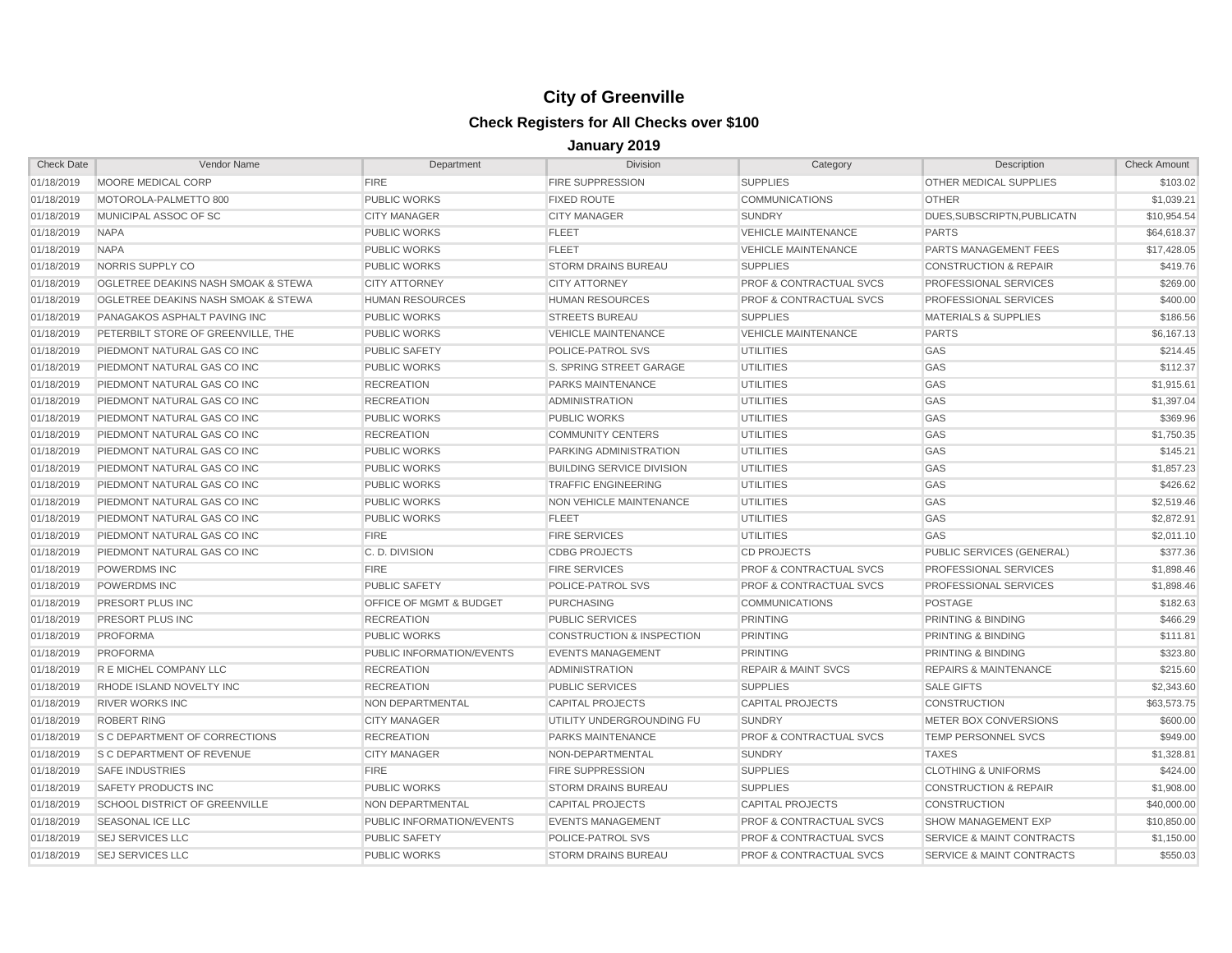| <b>Check Date</b> | Vendor Name                         | Department                | <b>Division</b>                  | Category                           | Description                          | <b>Check Amount</b> |
|-------------------|-------------------------------------|---------------------------|----------------------------------|------------------------------------|--------------------------------------|---------------------|
| 01/18/2019        | <b>SEJ SERVICES LLC</b>             | <b>PUBLIC WORKS</b>       | <b>BUILDING SERVICE DIVISION</b> | <b>PROF &amp; CONTRACTUAL SVCS</b> | SERVICE & MAINT CONTRACTS            | \$5,999.68          |
| 01/18/2019        | <b>SEJ SERVICES LLC</b>             | <b>MUNICIPAL COURT</b>    | <b>MUNICIPAL COURT</b>           | <b>PROF &amp; CONTRACTUAL SVCS</b> | <b>SERVICE &amp; MAINT CONTRACTS</b> | \$1,400.35          |
| 01/18/2019        | <b>SEJ SERVICES LLC</b>             | PUBLIC WORKS              | <b>TRAFFIC ENGINEERING</b>       | <b>PROF &amp; CONTRACTUAL SVCS</b> | <b>SERVICE &amp; MAINT CONTRACTS</b> | \$347.57            |
| 01/18/2019        | <b>SEJ SERVICES LLC</b>             | <b>FIRE</b>               | <b>FIRE SERVICES</b>             | <b>PROF &amp; CONTRACTUAL SVCS</b> | <b>SERVICE &amp; MAINT CONTRACTS</b> | \$1,050.25          |
| 01/18/2019        | <b>SEJ SERVICES LLC</b>             | <b>PUBLIC WORKS</b>       | RESIDENTIAL COLL BUREAU          | <b>PROF &amp; CONTRACTUAL SVCS</b> | <b>MAINTENANCE CONTRACTS</b>         | \$550.03            |
| 01/18/2019        | <b>SEJ SERVICES LLC</b>             | <b>PUBLIC WORKS</b>       | <b>SEWERS BUREAU</b>             | <b>PROF &amp; CONTRACTUAL SVCS</b> | MAINTENANCE CONTRACTS                | \$550.03            |
| 01/18/2019        | <b>SEJ SERVICES LLC</b>             | <b>PUBLIC WORKS</b>       | <b>FLEET</b>                     | <b>PROF &amp; CONTRACTUAL SVCS</b> | <b>SERVICE &amp; MAINT CONTRACTS</b> | \$550.03            |
| 01/18/2019        | <b>SEJ SERVICES LLC</b>             | <b>PUBLIC WORKS</b>       | <b>STREETS BUREAU</b>            | <b>PROF &amp; CONTRACTUAL SVCS</b> | <b>SERVICE &amp; MAINT CONTRACTS</b> | \$550.03            |
| 01/18/2019        | <b>SMG</b>                          | NON DEPARTMENTAL          | NON DEPARTMENTAL                 | <b>PROF &amp; CONTRACTUAL SVCS</b> | <b>MANAGEMENT FEES</b>               | \$13,438.66         |
| 01/18/2019        | SNIDER FLEET SOLUTIONS              | <b>PUBLIC WORKS</b>       | <b>FLEET</b>                     | <b>VEHICLE MAINTENANCE</b>         | <b>OUTSIDE REPAIRS</b>               | \$1,200.00          |
| 01/18/2019        | SOCIETY FOR HUMAN RESOURCE MGT      | <b>HUMAN RESOURCES</b>    | <b>HUMAN RESOURCES</b>           | <b>SUNDRY</b>                      | DUES.SUBSCRIPTN.PUBLICATN            | \$189.00            |
| 01/18/2019        | SODFATHER INC                       | <b>PUBLIC WORKS</b>       | <b>STORM DRAINS BUREAU</b>       | <b>PROF &amp; CONTRACTUAL SVCS</b> | <b>SERVICE &amp; MAINT CONTRACTS</b> | \$476.83            |
| 01/18/2019        | SODFATHER INC                       | <b>RECREATION</b>         | <b>PARKS MAINTENANCE</b>         | <b>PROF &amp; CONTRACTUAL SVCS</b> | <b>SERVICE &amp; MAINT CONTRACTS</b> | \$1,219.99          |
| 01/18/2019        | SODFATHER INC                       | PUBLIC WORKS              | <b>STREETS BUREAU</b>            | <b>PROF &amp; CONTRACTUAL SVCS</b> | <b>SERVICE &amp; MAINT CONTRACTS</b> | \$476.83            |
| 01/18/2019        | <b>SODFATHER INC</b>                | <b>PUBLIC WORKS</b>       | <b>SEWERS BUREAU</b>             | <b>PROF &amp; CONTRACTUAL SVCS</b> | MAINTENANCE CONTRACTS                | \$476.83            |
| 01/18/2019        | <b>SODFATHER INC</b>                | PUBLIC WORKS              | <b>RESIDENTIAL COLL BUREAU</b>   | <b>PROF &amp; CONTRACTUAL SVCS</b> | MAINTENANCE CONTRACTS                | \$476.83            |
| 01/18/2019        | <b>SODFATHER INC</b>                | <b>PUBLIC WORKS</b>       | <b>FLEET</b>                     | <b>PROF &amp; CONTRACTUAL SVCS</b> | <b>SERVICE &amp; MAINT CONTRACTS</b> | \$476.83            |
| 01/18/2019        | SOUTH CAROLINA FIRE MARSHALS ASSOC  | <b>FIRE</b>               | <b>FIRE PREVENTION</b>           | <b>SUNDRY</b>                      | DUES.SUBSCRIPTN.PUBLICATN            | \$225.00            |
| 01/18/2019        | SOUTHEASTERN DOCK & DOOR LLC        | PUBLIC WORKS              | <b>BUILDING SERVICE DIVISION</b> | <b>REPAIR &amp; MAINT SVCS</b>     | <b>REPAIRS &amp; MAINTENANCE</b>     | \$170.00            |
| 01/18/2019        | SOUTHEASTERN PAPER GROUP            | <b>RECREATION</b>         | <b>PARKS MAINTENANCE</b>         | <b>SUPPLIES</b>                    | <b>MATERIALS &amp; SUPPLIES</b>      | \$139.02            |
| 01/18/2019        | SOUTHEASTERN PAPER GROUP            | <b>RECREATION</b>         | PARKS MAINTENANCE                | <b>SUPPLIES</b>                    | <b>JANITORIAL SUPPLIES</b>           | \$863.31            |
| 01/18/2019        | SPARTAN FIRE & EMERGENCY APPARATUS  | <b>FIRE</b>               | <b>FIRE SUPPRESSION</b>          | <b>VEHICLE MAINTENANCE</b>         | <b>PARTS</b>                         | \$145.79            |
| 01/18/2019        | SPARTAN FIRE & EMERGENCY APPARATUS  | <b>FIRE</b>               | <b>FIRE SUPPRESSION</b>          | MACHINERY AND EQUIPMENT            | MACHINERY AND EQUIPMENT              | \$226,813,00        |
| 01/18/2019        | SPECIALIZED CONTRACT ADMINISTRATORS | OFFICE OF MGMT & BUDGET   | <b>RISK MANAGEMENT</b>           | <b>SERVICE FEES</b>                | ADMIN FEES-GEN/PROP LIA              | \$16,389.60         |
| 01/18/2019        | SPECIALIZED CONTRACT ADMINISTRATORS | OFFICE OF MGMT & BUDGET   | <b>RISK MANAGEMENT</b>           | <b>RISK MANAGEMENT</b>             | <b>WC SERVICE FEES</b>               | \$8,072.90          |
| 01/18/2019        | <b>SPX GENFARE</b>                  | <b>PUBLIC WORKS</b>       | <b>VEHICLE MAINTENANCE</b>       | <b>VEHICLE MAINTENANCE</b>         | <b>PARTS</b>                         | \$1,464.10          |
| 01/18/2019        | <b>SUBURBAN PROPANE</b>             | <b>RECREATION</b>         | <b>PARKS MAINTENANCE</b>         | <b>UTILITIES</b>                   | GAS                                  | \$312.68            |
| 01/18/2019        | <b>SUPPLYWORKS</b>                  | <b>PUBLIC WORKS</b>       | <b>VEHICLE MAINTENANCE</b>       | <b>SUPPLIES</b>                    | <b>BUS WASHING SUPPLIES</b>          | \$375.05            |
| 01/18/2019        | <b>SUPPLYWORKS</b>                  | <b>PUBLIC WORKS</b>       | NON VEHICLE MAINTENANCE          | <b>SUPPLIES</b>                    | <b>MATERIALS &amp; SUPPLIES</b>      | \$139.70            |
| 01/18/2019        | <b>SUPPLYWORKS</b>                  | <b>PUBLIC WORKS</b>       | <b>VEHICLE MAINTENANCE</b>       | <b>SUPPLIES</b>                    | <b>MATERIALS &amp; SUPPLIES</b>      | \$161.65            |
| 01/18/2019        | TALENT MANAGEMENT SOLUTIONS         | <b>RECREATION</b>         | <b>TOURISM DISTRICT</b>          | <b>PROF &amp; CONTRACTUAL SVCS</b> | TEMP PERSONNEL SVCS                  | \$135.92            |
| 01/18/2019        | TALENT MANAGEMENT SOLUTIONS         | <b>RECREATION</b>         | <b>COMMUNITY CENTERS</b>         | <b>PROF &amp; CONTRACTUAL SVCS</b> | <b>TEMP PERSONNEL SVCS</b>           | \$748.80            |
| 01/18/2019        | TALENT MANAGEMENT SOLUTIONS         | <b>PUBLIC SAFETY</b>      | POLICE-DISPATCH BUREAU           | <b>PROF &amp; CONTRACTUAL SVCS</b> | <b>TEMP PERSONNEL SVCS</b>           | \$390.72            |
| 01/18/2019        | TALENT MANAGEMENT SOLUTIONS         | <b>PUBLIC WORKS</b>       | STORMWATER MANAGEMENT            | <b>PROF &amp; CONTRACTUAL SVCS</b> | <b>TEMP PERSONNEL SVCS</b>           | \$944.48            |
| 01/18/2019        | TALENT MANAGEMENT SOLUTIONS         | <b>PUBLIC WORKS</b>       | <b>FIXED ROUTE</b>               | <b>PROF &amp; CONTRACTUAL SVCS</b> | TEMP PERSONNEL SVCS                  | \$2,587.94          |
| 01/18/2019        | TALENT MANAGEMENT SOLUTIONS         | <b>PUBLIC WORKS</b>       | <b>STORM DRAINS BUREAU</b>       | <b>PROF &amp; CONTRACTUAL SVCS</b> | <b>TEMP PERSONNEL SVCS</b>           | \$748.80            |
| 01/18/2019        | TALENT MANAGEMENT SOLUTIONS         | PUBLIC WORKS              | <b>STREETS BUREAU</b>            | <b>PROF &amp; CONTRACTUAL SVCS</b> | <b>TEMP PERSONNEL SVCS</b>           | \$1,733.60          |
| 01/18/2019        | TALENT MANAGEMENT SOLUTIONS         | <b>PUBLIC WORKS</b>       | RESIDENTIAL COLL BUREAU          | PROF & CONTRACTUAL SVCS            | TEMP PERSONNEL SVCS                  | \$2,547.47          |
| 01/18/2019        | <b>TD CARD SERVICES</b>             | PUBLIC INFORMATION/EVENTS | <b>EVENTS MANAGEMENT</b>         | <b>TRAVEL &amp; TRAINING</b>       | <b>TRAVEL &amp; TRAINING</b>         | \$500.00            |
| 01/18/2019        | <b>TD CARD SERVICES</b>             | <b>CITY MANAGER</b>       | <b>CITY MANAGER</b>              | <b>SUNDRY</b>                      | <b>MISCELLANEOUS</b>                 | \$218.11            |
| 01/18/2019        | TD CARD SERVICES                    | <b>PUBLIC SAFETY</b>      | POLICE-PATROL SVS                | <b>SUNDRY</b>                      | <b>MISCELLANEOUS</b>                 | \$673.58            |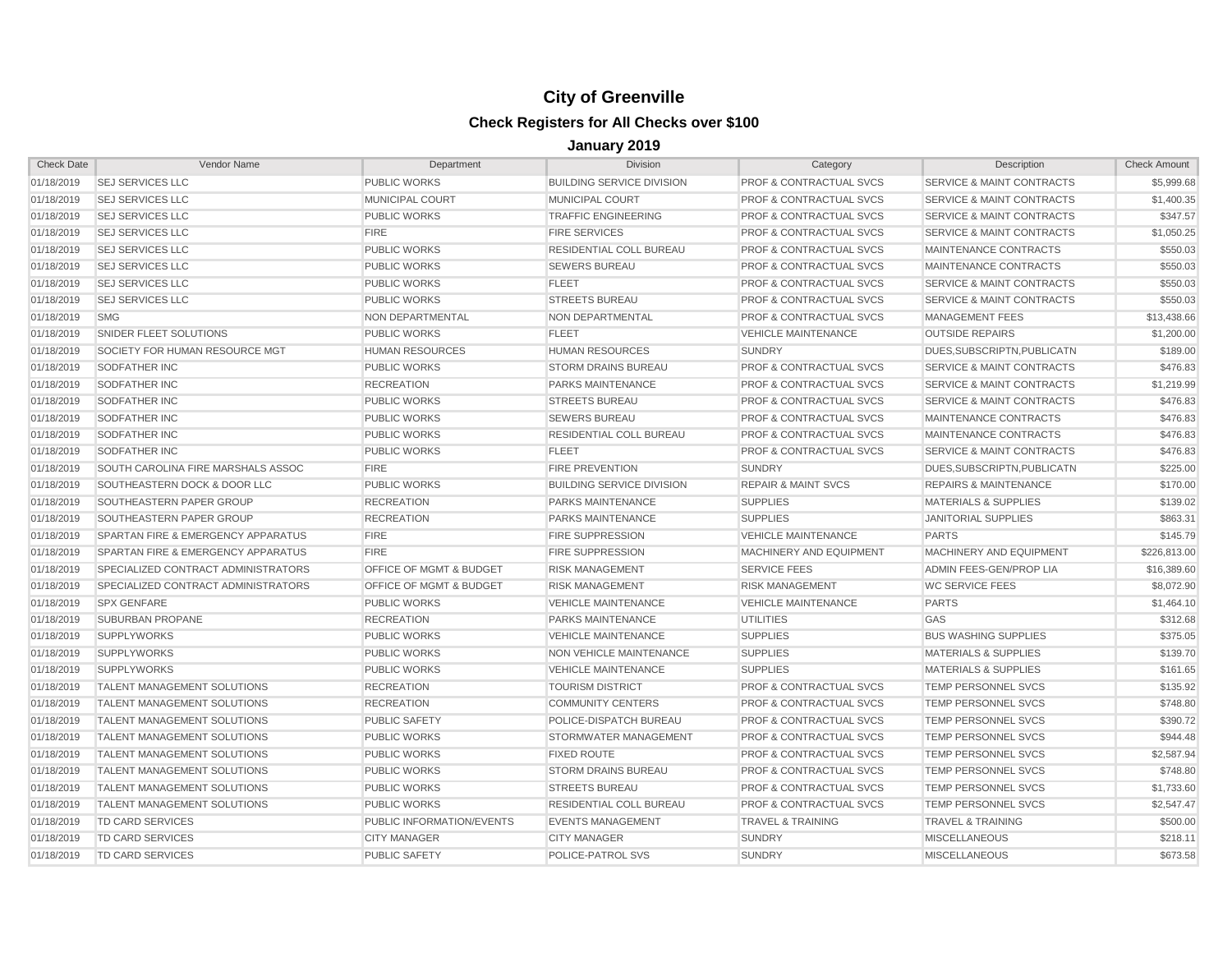| <b>Check Date</b> | Vendor Name                                    | Department                  | <b>Division</b>               | Category                           | Description                          | <b>Check Amount</b> |
|-------------------|------------------------------------------------|-----------------------------|-------------------------------|------------------------------------|--------------------------------------|---------------------|
| 01/18/2019        | TD CARD SERVICES                               | <b>ECONOMIC DEVELOPMENT</b> | ECONOMIC DEVELOPMENT          | <b>SUNDRY</b>                      | DUES, SUBSCRIPTN, PUBLICATN          | \$175.00            |
| 01/18/2019        | TD CARD SERVICES                               | C. D. DIVISION              | <b>CDBG PROJECTS</b>          | <b>TRAVEL &amp; TRAINING</b>       | <b>TRAVEL &amp; TRAINING</b>         | \$180.25            |
| 01/18/2019        | <b>TD CARD SERVICES</b>                        | PUBLIC INFORMATION/EVENTS   | PUBLIC INFORMATION            | <b>SUNDRY</b>                      | DUES.SUBSCRIPTN.PUBLICATN            | \$1,138.88          |
| 01/18/2019        | TD CARD SERVICES                               | PUBLIC INFORMATION/EVENTS   | <b>EVENTS MANAGEMENT</b>      | <b>SUPPLIES</b>                    | <b>MATERIALS &amp; SUPPLIES</b>      | \$255.95            |
| 01/18/2019        | TD CARD SERVICES                               | <b>PUBLIC SAFETY</b>        | POLICE-PATROL SVS             | <b>TRAVEL &amp; TRAINING</b>       | <b>TRAVEL &amp; TRAINING</b>         | \$2,499.55          |
| 01/18/2019        | TD CARD SERVICES                               | OFFICE OF MGMT & BUDGET     | <b>INFORMATION TECHNOLOGY</b> | <b>SUPPLIES</b>                    | <b>MATERIALS &amp; SUPPLIES</b>      | \$158.45            |
| 01/18/2019        | TD CARD SERVICES                               | <b>PUBLIC SAFETY</b>        | POLICE-PATROL SVS             | <b>SUPPLIES</b>                    | <b>CLOTHING &amp; UNIFORMS</b>       | \$136.87            |
| 01/18/2019        | <b>TD CARD SERVICES</b>                        | PUBLIC INFORMATION/EVENTS   | <b>SPECIAL EVENTS</b>         | <b>SUPPLIES</b>                    | <b>MATERIALS &amp; SUPPLIES</b>      | \$268.51            |
| 01/18/2019        | TD CARD SERVICES                               | <b>PUBLIC SAFETY</b>        | POLICE-PATROL SVS             | <b>SUNDRY</b>                      | DUES, SUBSCRIPTN, PUBLICATN          | \$1,150.00          |
| 01/18/2019        | <b>TD CARD SERVICES</b>                        | <b>PUBLIC SAFETY</b>        | POLICE-PATROL SVS             | <b>SUPPLIES</b>                    | <b>MATERIALS &amp; SUPPLIES</b>      | \$2,508.67          |
| 01/18/2019        | TEC UTILITIES SUPPLY INC                       | <b>PUBLIC WORKS</b>         | <b>SEWERS BUREAU</b>          | <b>SUPPLIES</b>                    | <b>MATERIALS &amp; SUPPLIES</b>      | \$641.30            |
| 01/18/2019        | <b>THOMSON REUTERS - WEST</b>                  | <b>CITY ATTORNEY</b>        | <b>CITY ATTORNEY</b>          | <b>SUNDRY</b>                      | DUES.SUBSCRIPTN.PUBLICATN            | \$2,259.97          |
| 01/18/2019        | <b>TIFFANY BLEDSOE</b>                         | OFFICE OF MGMT & BUDGET     | GIS                           | <b>TRAVEL &amp; TRAINING</b>       | <b>TRAVEL &amp; TRAINING</b>         | \$200.00            |
| 01/18/2019        | <b>TITAN LABS</b>                              | <b>PUBLIC WORKS</b>         | <b>VEHICLE MAINTENANCE</b>    | <b>PROF &amp; CONTRACTUAL SVCS</b> | <b>SERVICE &amp; MAINT CONTRACTS</b> | \$725.14            |
| 01/18/2019        | TMS SOUTH INC                                  | <b>RECREATION</b>           | PARKS MAINTENANCE             | <b>SUPPLIES</b>                    | <b>MATERIALS &amp; SUPPLIES</b>      | \$514.94            |
| 01/18/2019        | TRAVELERS REST FEED & SEED INC                 | <b>RECREATION</b>           | <b>ADMINISTRATION</b>         | <b>SUPPLIES</b>                    | M&S-FOOD                             | \$2,528.10          |
| 01/18/2019        | <b>TRUCKPRO LLC</b>                            | <b>PUBLIC WORKS</b>         | <b>VEHICLE MAINTENANCE</b>    | <b>VEHICLE MAINTENANCE</b>         | <b>SMALL PARTS</b>                   | \$180.75            |
| 01/18/2019        | <b>TRUCKPRO LLC</b>                            | <b>FIRE</b>                 | <b>FIRE SUPPRESSION</b>       | <b>VEHICLE MAINTENANCE</b>         | <b>PARTS</b>                         | \$450.26            |
| 01/18/2019        | <b>ULINE INC</b>                               | <b>FIRE</b>                 | <b>FIRE SUPPRESSION</b>       | <b>SUPPLIES</b>                    | <b>MATERIALS &amp; SUPPLIES</b>      | \$192.79            |
| 01/18/2019        | <b>UNIFIRST</b>                                | <b>PUBLIC WORKS</b>         | <b>VEHICLE MAINTENANCE</b>    | <b>SUPPLIES</b>                    | <b>CLOTHING &amp; UNIFORMS</b>       | \$567.01            |
| 01/18/2019        | UNITED CHEMICAL & SUPPLY CO INC                | <b>RECREATION</b>           | <b>TOURISM DISTRICT</b>       | <b>SUPPLIES</b>                    | <b>JANITORIAL SUPPLIES</b>           | \$361.81            |
| 01/18/2019        | UNIVERSITY OF GEORGIA - VET MED                | <b>RECREATION</b>           | <b>ADMINISTRATION</b>         | <b>PROF &amp; CONTRACTUAL SVCS</b> | PROFESSIONAL SERVICES                | \$300.00            |
| 01/18/2019        | <b>UPCOUNTRY PROVISIONS BAKERY &amp; BISTR</b> | NON DEPARTMENTAL            | <b>CAPITAL PROJECTS</b>       | <b>CAPITAL PROJECTS</b>            | PLANNING/DESIGN                      | \$550.80            |
| 01/18/2019        | UPPER SAVANNAH CARE SERVICES                   | C. D. DIVISION              | <b>HOPWA</b>                  | <b>CD PROJECTS</b>                 | S-T RENT, MORT, UTIL UP SAV          | \$1,950.00          |
| 01/18/2019        | <b>VERIZON WIRELESS</b>                        | <b>PUBLIC SAFETY</b>        | POLICE-PATROL SVS             | <b>COMMUNICATIONS</b>              | <b>OTHER</b>                         | \$23,819.94         |
| 01/18/2019        | <b>VERIZON WIRELESS</b>                        | OFFICE OF MGMT & BUDGET     | <b>INFORMATION TECHNOLOGY</b> | <b>COMMUNICATIONS</b>              | TELECOMMUNICATIONS/WIRELE            | \$239.34            |
| 01/18/2019        | <b>VERIZON WIRELESS</b>                        | <b>FIRE</b>                 | <b>FIRE</b>                   | <b>COMMUNICATIONS</b>              | <b>OTHER</b>                         | \$4,278.33          |
| 01/18/2019        | VERSALIFT TENNESSEE LLC                        | <b>PUBLIC WORKS</b>         | <b>FLEET</b>                  | <b>VEHICLE MAINTENANCE</b>         | <b>OUTSIDE REPAIRS</b>               | \$7,498.48          |
| 01/18/2019        | <b>VIRGINIA STROUD</b>                         | C. D. DIVISION              | <b>CDBG PROJECTS</b>          | <b>TRAVEL &amp; TRAINING</b>       | <b>TRAVEL &amp; TRAINING</b>         | \$119.48            |
| 01/18/2019        | <b>VULCAN MATERIALS</b>                        | <b>PUBLIC WORKS</b>         | <b>SEWERS BUREAU</b>          | <b>SUPPLIES</b>                    | <b>MATERIALS &amp; SUPPLIES</b>      | \$591.41            |
| 01/18/2019        | <b>VULCAN MATERIALS</b>                        | <b>PUBLIC WORKS</b>         | <b>STORM DRAINS BUREAU</b>    | <b>SUPPLIES</b>                    | <b>MATERIALS &amp; SUPPLIES</b>      | \$354.85            |
| 01/18/2019        | <b>VULCAN MATERIALS</b>                        | <b>PUBLIC WORKS</b>         | <b>STREETS BUREAU</b>         | <b>SUPPLIES</b>                    | <b>MATERIALS &amp; SUPPLIES</b>      | \$236.56            |
| 01/18/2019        | W N WATSON-WEST TIRE & AUTOMOTIVE              | <b>FIRE</b>                 | <b>FIRE SUPPRESSION</b>       | <b>VEHICLE MAINTENANCE</b>         | <b>OUTSIDE REPAIRS</b>               | \$372.28            |
| 01/18/2019        | W W WILLIAMS                                   | <b>PUBLIC WORKS</b>         | <b>VEHICLE MAINTENANCE</b>    | <b>VEHICLE MAINTENANCE</b>         | <b>OUTSIDE REPAIRS</b>               | \$166.30            |
| 01/18/2019        | WHITE HORSE PACKAGING CO                       | <b>RECREATION</b>           | <b>ADMINISTRATION</b>         | <b>SUPPLIES</b>                    | <b>JANITORIAL SUPPLIES</b>           | \$666.99            |
| 01/18/2019        | WHITE HORSE PACKAGING CO                       | <b>PUBLIC WORKS</b>         | <b>BROAD STREET GARAGE</b>    | <b>SUPPLIES</b>                    | <b>MATERIALS &amp; SUPPLIES</b>      | \$1,045.00          |
| 01/18/2019        | <b>WP LAW INC</b>                              | NON DEPARTMENTAL            | <b>CAPITAL PROJECTS</b>       | <b>CAPITAL PROJECTS</b>            | <b>CONSTRUCTION</b>                  | \$400.68            |
| 01/25/2019        | A C MOORE                                      | <b>RECREATION</b>           | <b>COMMUNITY CENTERS</b>      | <b>SUPPLIES</b>                    | <b>MATERIALS &amp; SUPPLIES</b>      | \$133.16            |
| 01/25/2019        | A SERVICES GROUP LLC                           | <b>RECREATION</b>           | <b>ADMINISTRATION</b>         | <b>PROF &amp; CONTRACTUAL SVCS</b> | <b>SERVICE &amp; MAINT CONTRACTS</b> | \$1,389.15          |
| 01/25/2019        | <b>ACE ENERGY</b>                              | <b>PUBLIC WORKS</b>         | <b>ADMINISTRATION</b>         | <b>VEHICLE MAINTENANCE</b>         | <b>FUEL</b>                          | \$14,206.24         |
| 01/25/2019        | <b>ACE ENERGY</b>                              | <b>PUBLIC WORKS</b>         | <b>FLEET</b>                  | <b>VEHICLE MAINTENANCE</b>         | <b>FUEL</b>                          | \$14,365.05         |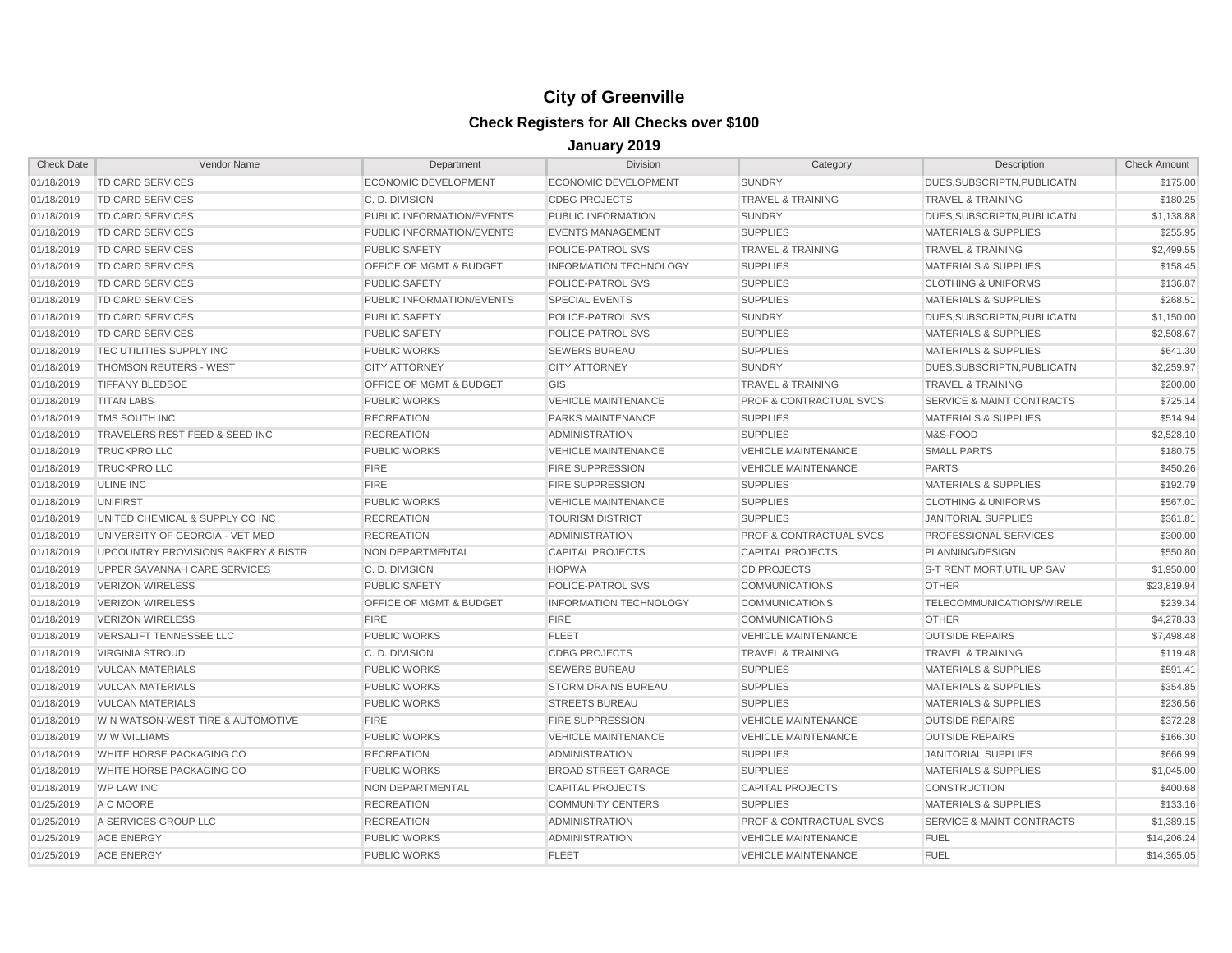| <b>Check Date</b> | Vendor Name                         | Department                         | <b>Division</b>                  | Category                           | Description                          | <b>Check Amount</b> |
|-------------------|-------------------------------------|------------------------------------|----------------------------------|------------------------------------|--------------------------------------|---------------------|
| 01/25/2019        | ADDISON SAFETY GROUP INC            | <b>PUBLIC WORKS</b>                | <b>BROAD STREET GARAGE</b>       | <b>PROF &amp; CONTRACTUAL SVCS</b> | <b>SERVICE &amp; MAINT CONTRACTS</b> | \$240.00            |
| 01/25/2019        | ADDISON SAFETY GROUP INC            | <b>RECREATION</b>                  | <b>TOURISM DISTRICT</b>          | <b>PROF &amp; CONTRACTUAL SVCS</b> | <b>SERVICE &amp; MAINT CONTRACTS</b> | \$240.00            |
| 01/25/2019        | AIKEN BROTHERS OF THE UPSTATE       | <b>RECREATION</b>                  | TREE MAINTENANCE BUREAU          | <b>SUPPLIES</b>                    | <b>MATERIALS &amp; SUPPLIES</b>      | \$210.52            |
| 01/25/2019        | AIKEN BROTHERS OF THE UPSTATE       | <b>RECREATION</b>                  | <b>PARKS MAINTENANCE</b>         | <b>REPAIR &amp; MAINT SVCS</b>     | <b>REPAIRS &amp; MAINTENANCE</b>     | \$167.93            |
| 01/25/2019        | ALDRIDGE FAMILY PRODUCE             | <b>RECREATION</b>                  | <b>ADMINISTRATION</b>            | <b>SUPPLIES</b>                    | M&S-FOOD                             | \$587.11            |
| 01/25/2019        | ANTHONY LAW FIRM, THE               | OFFICE OF MGMT & BUDGET            | <b>REVENUE</b>                   | <b>BUSINESS LICENSE(HOLDING)</b>   | <b>REFUND</b>                        | \$135.00            |
| 01/25/2019        | APCO INTERNATIONAL INC              | <b>PUBLIC SAFETY</b>               | POLICE-PATROL SVS                | <b>TRAVEL &amp; TRAINING</b>       | <b>TRAVEL &amp; TRAINING</b>         | \$120.00            |
| 01/25/2019        | <b>ARC3 GASES INC</b>               | <b>FIRE</b>                        | <b>FIRE SUPPRESSION</b>          | <b>SUPPLIES</b>                    | <b>OTHER MEDICAL SUPPLIES</b>        | \$166.45            |
| 01/25/2019        | ART STUDIO COMPANY                  | <b>RECREATION</b>                  | <b>PUBLIC SERVICES</b>           | <b>SUPPLIES</b>                    | <b>SALE GIFTS</b>                    | \$203.32            |
| 01/25/2019        | ARTISAN STONE WORKS LLC             | <b>RECREATION</b>                  | <b>PARKS MAINTENANCE</b>         | <b>SUPPLIES</b>                    | <b>MATERIALS &amp; SUPPLIES</b>      | \$400.00            |
| 01/25/2019        | AT & T MOBILITY                     | <b>PUBLIC SAFETY</b>               | POLICE-PATROL SVS                | <b>COMMUNICATIONS</b>              | <b>OTHER</b>                         | \$159.96            |
| 01/25/2019        | AT & T MOBILITY                     | <b>PUBLIC WORKS</b>                | <b>FIXED ROUTE</b>               | <b>COMMUNICATIONS</b>              | CABLE TELEVISION/INTERNET            | \$798.37            |
| 01/25/2019        | AVL SOLUTIONS LLC                   | <b>PUBLIC SAFETY</b>               | POLICE-PATROL SVS                | <b>SUNDRY</b>                      | <b>MISCELLANEOUS</b>                 | \$595.18            |
| 01/25/2019        | AXON ENTERPRISE INC                 | NON DEPARTMENTAL                   | <b>CAPITAL PROJECTS</b>          | <b>CAPITAL PROJECTS</b>            | <b>EQUIPMENT</b>                     | \$232.597.92        |
| 01/25/2019        | AXON ENTERPRISE INC                 | <b>PUBLIC SAFETY</b>               | POLICE-PATROL SVS                | <b>SUPPLIES</b>                    | <b>CLOTHING &amp; UNIFORMS</b>       | \$2,438.00          |
| 01/25/2019        | <b>BARBARA STEELE</b>               | <b>RECREATION</b>                  | <b>COMMUNITY CENTERS</b>         | <b>RECREATION DEPOSITS</b>         | <b>SPECIAL EVENTS</b>                | \$626.40            |
| 01/25/2019        | BATTERY SPECIALISTS INC             | <b>PUBLIC WORKS</b>                | <b>VEHICLE MAINTENANCE</b>       | <b>VEHICLE MAINTENANCE</b>         | <b>PARTS</b>                         | \$437.88            |
| 01/25/2019        | BATTERY SPECIALISTS INC             | <b>PUBLIC WORKS</b>                | <b>VEHICLE MAINTENANCE</b>       | <b>VEHICLE MAINTENANCE</b>         | <b>SMALL PARTS</b>                   | \$107.38            |
| 01/25/2019        | <b>BEST BEST &amp; KRIEGER LLP</b>  | <b>CITY ATTORNEY</b>               | <b>CITY ATTORNEY</b>             | <b>PROF &amp; CONTRACTUAL SVCS</b> | PROFESSIONAL SERVICES                | \$6,248.00          |
| 01/25/2019        | <b>BILL FOSTER</b>                  | <b>PUBLIC WORKS</b>                | <b>ENFORCEMENT</b>               | <b>TRAVEL &amp; TRAINING</b>       | <b>TRAVEL &amp; TRAINING</b>         | \$152.50            |
| 01/25/2019        | <b>BINSWANGER GLASS</b>             | <b>OFFICE OF MGMT &amp; BUDGET</b> | <b>REVENUE</b>                   | <b>BUSINESS LIC &amp; PERMITS</b>  | <b>BUSINESS LIC-RETAIL</b>           | \$3,027.50          |
| 01/25/2019        | <b>BRAVO1 PROTECTION</b>            | <b>PUBLIC WORKS</b>                | PARKING ADMINISTRATION           | <b>PROF &amp; CONTRACTUAL SVCS</b> | <b>SERVICE &amp; MAINT CONTRACTS</b> | \$1,806.00          |
| 01/25/2019        | <b>BURL WALKER MARKETING LLC</b>    | <b>RECREATION</b>                  | <b>COMMUNITY CENTERS</b>         | <b>RECREATION DEPOSITS</b>         | <b>SPECIAL EVENTS</b>                | \$4,620.00          |
| 01/25/2019        | <b>BUYERS' INSPECTION GROUP</b>     | NON DEPARTMENTAL                   | <b>CAPITAL PROJECTS</b>          | <b>CAPITAL PROJECTS</b>            | <b>CONSTRUCTION</b>                  | \$350.00            |
| 01/25/2019        | C O G RETIREE INSURANCE             | <b>HUMAN RESOURCES</b>             | <b>HEALTH CARE</b>               | <b>OTHER INSURANCE</b>             | <b>HEALTH MEDICARE SUPPL</b>         | \$15,010.04         |
| 01/25/2019        | <b>CABELA'S</b>                     | OFFICE OF MGMT & BUDGET            | <b>REVENUE</b>                   | <b>FEES &amp; CHARGES</b>          | REFUND FALSE BURGLAR ALARM           | \$150.00            |
| 01/25/2019        | CAROLINA LAWN & TRACTOR INC         | <b>RECREATION</b>                  | RIGHTS-OF-WAY                    | <b>SUPPLIES</b>                    | <b>MATERIALS &amp; SUPPLIES</b>      | \$740.09            |
| 01/25/2019        | CASON COMPANIES CAROLINA MULCH PLUS | <b>RECREATION</b>                  | <b>PARKS MAINTENANCE</b>         | <b>SUPPLIES</b>                    | <b>MATERIALS &amp; SUPPLIES</b>      | \$2,170.35          |
| 01/25/2019        | CHASING RABBITS TEA COMPANY         | <b>CITY MANAGER</b>                | <b>DONATIONS</b>                 | CONTRIBUTIONS/DONATIONS            | <b>HOLIDAY DECORATIONS</b>           | \$250.00            |
| 01/25/2019        | CHEM-AQUA INC                       | <b>PUBLIC WORKS</b>                | <b>BUILDING SERVICE DIVISION</b> | <b>PROF &amp; CONTRACTUAL SVCS</b> | <b>SERVICE &amp; MAINT CONTRACTS</b> | \$473.82            |
| 01/25/2019        | CHROME REAL ESTATE LLC              | OFFICE OF MGMT & BUDGET            | <b>REVENUE</b>                   | <b>BUSINESS LICENSE(HOLDING)</b>   | <b>REFUND</b>                        | \$312.46            |
| 01/25/2019        | <b>CINCINNATI SYSTEMS INC</b>       | <b>PUBLIC WORKS</b>                | ONE GARAGE                       | <b>REPAIR &amp; MAINT SVCS</b>     | <b>REPAIRS &amp; MAINTENANCE</b>     | \$281.25            |
| 01/25/2019        | <b>CINCINNATI SYSTEMS INC</b>       | <b>PUBLIC WORKS</b>                | RIVERPLACE GARAGE                | <b>REPAIR &amp; MAINT SVCS</b>     | <b>REPAIRS &amp; MAINTENANCE</b>     | \$180.00            |
| 01/25/2019        | <b>CINCINNATI SYSTEMS INC</b>       | <b>PUBLIC WORKS</b>                | <b>PARKING LOTS</b>              | <b>SUPPLIES</b>                    | <b>MATERIALS &amp; SUPPLIES</b>      | \$180.00            |
| 01/25/2019        | <b>CITY WELDING SERVICE</b>         | <b>PUBLIC WORKS</b>                | <b>N LAURENS ST GARAGE</b>       | <b>REPAIR &amp; MAINT SVCS</b>     | <b>REPAIRS &amp; MAINTENANCE</b>     | \$542.50            |
| 01/25/2019        | <b>CLERK OF COURT ANDERSON</b>      | OFFICE OF MGMT & BUDGET            | NON-DEPARTMENTAL                 | PR-WH                              | <b>GARNISHMENTS</b>                  | \$365.40            |
| 01/25/2019        | CLERK OF COURT PICKENS COUNTY       | <b>OFFICE OF MGMT &amp; BUDGET</b> | NON-DEPARTMENTAL                 | PR-WH                              | <b>GARNISHMENTS</b>                  | \$571.04            |
| 01/25/2019        | CLERK OF COURT ROCK HILL            | <b>OFFICE OF MGMT &amp; BUDGET</b> | NON-DEPARTMENTAL                 | PR-WH                              | <b>GARNISHMENTS</b>                  | \$211.05            |
| 01/25/2019        | CLERK OF COURT SPARTANBURG          | OFFICE OF MGMT & BUDGET            | NON-DEPARTMENTAL                 | PR-WH                              | <b>GARNISHMENTS</b>                  | \$457.80            |
| 01/25/2019        | <b>COLDWATER CREEK NURSERY</b>      | <b>RECREATION</b>                  | BEAUTIFICATION BUREAU            | <b>SUPPLIES</b>                    | <b>MATERIALS &amp; SUPPLIES</b>      | \$600.00            |
| 01/25/2019        | CORBIN TURF & ORNAMENTAL SUPPLY INC | <b>RECREATION</b>                  | <b>PARKS MAINTENANCE</b>         | <b>SUPPLIES</b>                    | <b>MATERIALS &amp; SUPPLIES</b>      | \$227.90            |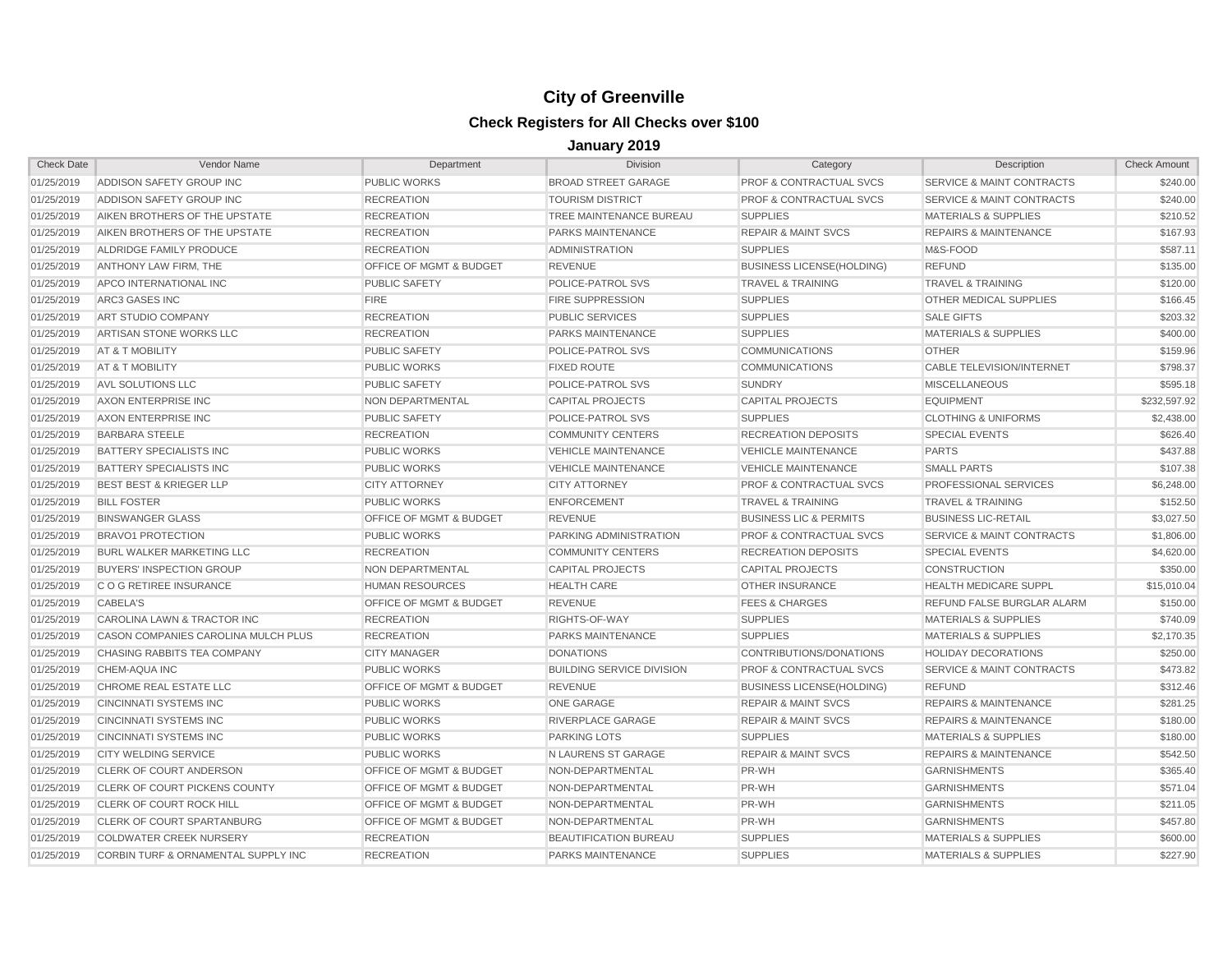| <b>Check Date</b> | Vendor Name                               | Department                         | <b>Division</b>                  | Category                           | Description                          | <b>Check Amount</b> |
|-------------------|-------------------------------------------|------------------------------------|----------------------------------|------------------------------------|--------------------------------------|---------------------|
| 01/25/2019        | DANA SAFETY SUPPLY INC                    | PUBLIC SAFETY                      | POLICE-PATROL SVS                | <b>SUPPLIES</b>                    | <b>MATERIALS &amp; SUPPLIES</b>      | \$1,302.74          |
| 01/25/2019        | <b>DESIGNLAB INC</b>                      | <b>PUBLIC SAFETY</b>               | POLICE-PATROL SVS                | <b>SUPPLIES</b>                    | <b>CLOTHING &amp; UNIFORMS</b>       | \$2,769.36          |
| 01/25/2019        | <b>DESTINATION TRAVEL NETWORK</b>         | <b>RECREATION</b>                  | <b>PUBLIC SERVICES</b>           | <b>SUPPLIES</b>                    | <b>SUPPLIES PROMOTIONS</b>           | \$104.17            |
| 01/25/2019        | <b>DUKE ENERGY</b>                        | PUBLIC WORKS                       | <b>FLEET</b>                     | <b>UTILITIES</b>                   | <b>ELECTRICITY</b>                   | \$353.06            |
| 01/25/2019        | <b>DUKE ENERGY</b>                        | <b>RECREATION</b>                  | PARKS MAINTENANCE                | <b>UTILITIES</b>                   | <b>ELECTRICITY</b>                   | \$8,220.39          |
| 01/25/2019        | <b>DUKE ENERGY</b>                        | <b>FIRE</b>                        | <b>FIRE SERVICES</b>             | <b>UTILITIES</b>                   | <b>ELECTRICITY</b>                   | \$610.56            |
| 01/25/2019        | <b>DUKE ENERGY</b>                        | C. D. DIVISION                     | <b>CDBG PROJECTS</b>             | <b>CD PROJECTS</b>                 | PUBLIC SERVICES (GENERAL)            | \$114.00            |
| 01/25/2019        | <b>DUKE ENERGY</b>                        | <b>PUBLIC WORKS</b>                | NON VEHICLE MAINTENANCE          | <b>UTILITIES</b>                   | <b>ELECTRICITY</b>                   | \$4,017.73          |
| 01/25/2019        | <b>DUKE ENERGY</b>                        | PUBLIC WORKS                       | <b>TRAFFIC ENGINEERING</b>       | <b>UTILITIES</b>                   | <b>ELECTRICITY</b>                   | \$104,561.68        |
| 01/25/2019        | <b>DUKE ENERGY</b>                        | <b>MUNICIPAL COURT</b>             | MUNICIPAL COURT                  | <b>UTILITIES</b>                   | <b>ELECTRICITY</b>                   | \$1,627.30          |
| 01/25/2019        | <b>DUKE ENERGY</b>                        | <b>PUBLIC SAFETY</b>               | POLICE-PATROL SVS                | <b>UTILITIES</b>                   | <b>ELECTRICITY</b>                   | \$1,627.30          |
| 01/25/2019        | <b>DUKE ENERGY</b>                        | <b>PUBLIC WORKS</b>                | <b>BUILDING SERVICE DIVISION</b> | <b>UTILITIES</b>                   | <b>ELECTRICITY</b>                   | \$720.11            |
| 01/25/2019        | <b>DUKE ENERGY</b>                        | <b>PUBLIC WORKS</b>                | <b>PUBLIC WORKS</b>              | <b>UTILITIES</b>                   | <b>ELECTRICITY</b>                   | \$373.93            |
| 01/25/2019        | <b>DUKE ENERGY</b>                        | <b>RECREATION</b>                  | <b>COMMUNITY CENTERS</b>         | <b>UTILITIES</b>                   | <b>ELECTRICITY</b>                   | \$1,736.91          |
| 01/25/2019        | <b>ECHOLS OIL COMPANY INC</b>             | PUBLIC WORKS                       | <b>FIXED ROUTE</b>               | <b>VEHICLE MAINTENANCE</b>         | <b>LUBRICANTS</b>                    | \$199.90            |
| 01/25/2019        | <b>EMPLOYMENT SCREENING RESOURCES</b>     | <b>HUMAN RESOURCES</b>             | <b>HUMAN RESOURCES</b>           | <b>PROF &amp; CONTRACTUAL SVCS</b> | PROFESSIONAL SERVICES                | \$306.00            |
| 01/25/2019        | <b>FAIRFOREST OF GREENVILLE LLC</b>       | OFFICE OF MGMT & BUDGET            | <b>REVENUE</b>                   | <b>BUSINESS LIC &amp; PERMITS</b>  | <b>BUS LIC-COMMERCIAL PROP</b>       | \$1,762.28          |
| 01/25/2019        | <b>FAIRFOREST OF GREENVILLE LLC</b>       | PUBLIC SAFETY                      | POLICE-PATROL SVS                | <b>PROF &amp; CONTRACTUAL SVCS</b> | RENTAL OF REAL PROPERTY              | \$3,600.00          |
| 01/25/2019        | <b>FAMILY CT OF THE 13TH CIRCUIT</b>      | <b>OFFICE OF MGMT &amp; BUDGET</b> | NON-DEPARTMENTAL                 | PR-WH                              | <b>GARNISHMENTS</b>                  | \$3,512.05          |
| 01/25/2019        | <b>FAMILY SUPPORT REGISTRY</b>            | <b>OFFICE OF MGMT &amp; BUDGET</b> | NON-DEPARTMENTAL                 | PR-WH                              | <b>GARNISHMENTS</b>                  | \$223.84            |
| 01/25/2019        | FEDERAL EXPRESS CORP                      | <b>RECREATION</b>                  | <b>ADMINISTRATION</b>            | <b>COMMUNICATIONS</b>              | <b>POSTAGE</b>                       | \$424.47            |
| 01/25/2019        | <b>FGP INTERNATIONAL</b>                  | ECONOMIC DEVELOPMENT               | PLANNING AND ZONING              | <b>PROF &amp; CONTRACTUAL SVCS</b> | <b>TEMP PERSONNEL SVCS</b>           | \$747.32            |
| 01/25/2019        | <b>FGP INTERNATIONAL</b>                  | OFFICE OF MGMT & BUDGET            | <b>REVENUE</b>                   | <b>PROF &amp; CONTRACTUAL SVCS</b> | TEMP PERSONNEL SVCS                  | \$723.71            |
| 01/25/2019        | <b>FGP INTERNATIONAL</b>                  | <b>FIRE</b>                        | <b>FIRE PREVENTION</b>           | <b>PROF &amp; CONTRACTUAL SVCS</b> | TEMP PERSONNEL SVCS                  | \$833.13            |
| 01/25/2019        | FOOTHILLS VETERINARY HOSPITAL             | <b>PUBLIC SAFETY</b>               | POLICE-PATROL SVS                | <b>SUNDRY</b>                      | <b>MISCELLANEOUS</b>                 | \$224.23            |
| 01/25/2019        | <b>FORMS &amp; SUPPLY INC</b>             | <b>PUBLIC WORKS</b>                | STORMWATER MANAGEMENT            | <b>SUPPLIES</b>                    | OFFICE SUPPLIES&MATERIALS            | \$103.66            |
| 01/25/2019        | <b>GFOASC</b>                             | <b>OFFICE OF MGMT &amp; BUDGET</b> | <b>ACCOUNTING</b>                | <b>SUNDRY</b>                      | DUES.SUBSCRIPTN.PUBLICATN            | \$100.00            |
| 01/25/2019        | <b>GILLIG LLC</b>                         | <b>PUBLIC WORKS</b>                | MAULDIN/SIMPSONVILLE ROUT        | <b>VEHICLE MAINTENANCE</b>         | <b>PARTS</b>                         | \$560.93            |
| 01/25/2019        | GRAINGER 803858935                        | <b>FIRE</b>                        | <b>FIRE SUPPRESSION</b>          | <b>SUPPLIES</b>                    | <b>MATERIALS &amp; SUPPLIES</b>      | \$540.58            |
| 01/25/2019        | GRAINGER 803858935                        | PUBLIC WORKS                       | <b>COMMONS GARAGE</b>            | <b>SUPPLIES</b>                    | <b>MATERIALS &amp; SUPPLIES</b>      | \$993.43            |
| 01/25/2019        | <b>GREENVILLE COUNTY</b>                  | <b>MUNICIPAL COURT</b>             | <b>MUNICIPAL COURT</b>           | <b>PROF &amp; CONTRACTUAL SVCS</b> | PROFESSIONAL SERVICES                | \$24,604.02         |
| 01/25/2019        | <b>GREENVILLE COUNTY ANIMAL CARE SERV</b> | PUBLIC SAFETY                      | POLICE-PATROL SVS                | <b>PROF &amp; CONTRACTUAL SVCS</b> | <b>SERVICE &amp; MAINT CONTRACTS</b> | \$850.00            |
| 01/25/2019        | GREENVILLE OFFICE SUPPLY CO INC           | <b>RECREATION</b>                  | <b>COMMUNITY CENTERS</b>         | <b>SUPPLIES</b>                    | OFFICE SUPPLIES&MATERIALS            | \$197.14            |
| 01/25/2019        | GREENVILLE OFFICE SUPPLY CO INC           | <b>OFFICE OF MGMT &amp; BUDGET</b> | <b>REVENUE</b>                   | <b>SUPPLIES</b>                    | <b>OFFICE SUPPLIES&amp;MATERIALS</b> | \$658.58            |
| 01/25/2019        | GREENVILLE OFFICE SUPPLY CO INC           | <b>PUBLIC WORKS</b>                | PARKING ADMINISTRATION           | <b>SUPPLIES</b>                    | <b>MATERIALS &amp; SUPPLIES</b>      | \$489.46            |
| 01/25/2019        | <b>GREENVILLE OFFICE SUPPLY CO INC</b>    | <b>PUBLIC WORKS</b>                | STORMWATER MANAGEMENT            | <b>SUPPLIES</b>                    | <b>MATERIALS &amp; SUPPLIES</b>      | \$152.64            |
| 01/25/2019        | <b>GREENVILLE OFFICE SUPPLY CO INC</b>    | <b>PUBLIC SAFETY</b>               | POLICE-PATROL SVS                | <b>PRINTING</b>                    | PRINTING & BINDING                   | \$1,271.58          |
| 01/25/2019        | <b>GREGORY PEST SOLUTIONS</b>             | <b>PUBLIC WORKS</b>                | <b>BUILDING SERVICE DIVISION</b> | <b>PROF &amp; CONTRACTUAL SVCS</b> | <b>SERVICE &amp; MAINT CONTRACTS</b> | \$1,245.03          |
| 01/25/2019        | <b>GRIER ROOFING LLC</b>                  | NON DEPARTMENTAL                   | <b>CAPITAL PROJECTS</b>          | <b>CAPITAL PROJECTS</b>            | <b>CONSTRUCTION</b>                  | \$23,230.00         |
| 01/25/2019        | <b>HACH COMPANY</b>                       | <b>PUBLIC WORKS</b>                | <b>SEWERS BUREAU</b>             | <b>REPAIR &amp; MAINT SVCS</b>     | <b>REPAIRS &amp; MAINTENANCE</b>     | \$6,651.60          |
| 01/25/2019        | <b>HANDI CLEAN PRODUCTS INC</b>           | <b>FIRE</b>                        | <b>FIRE SUPPRESSION</b>          | <b>SUPPLIES</b>                    | <b>JANITORIAL SUPPLIES</b>           | \$2,111.68          |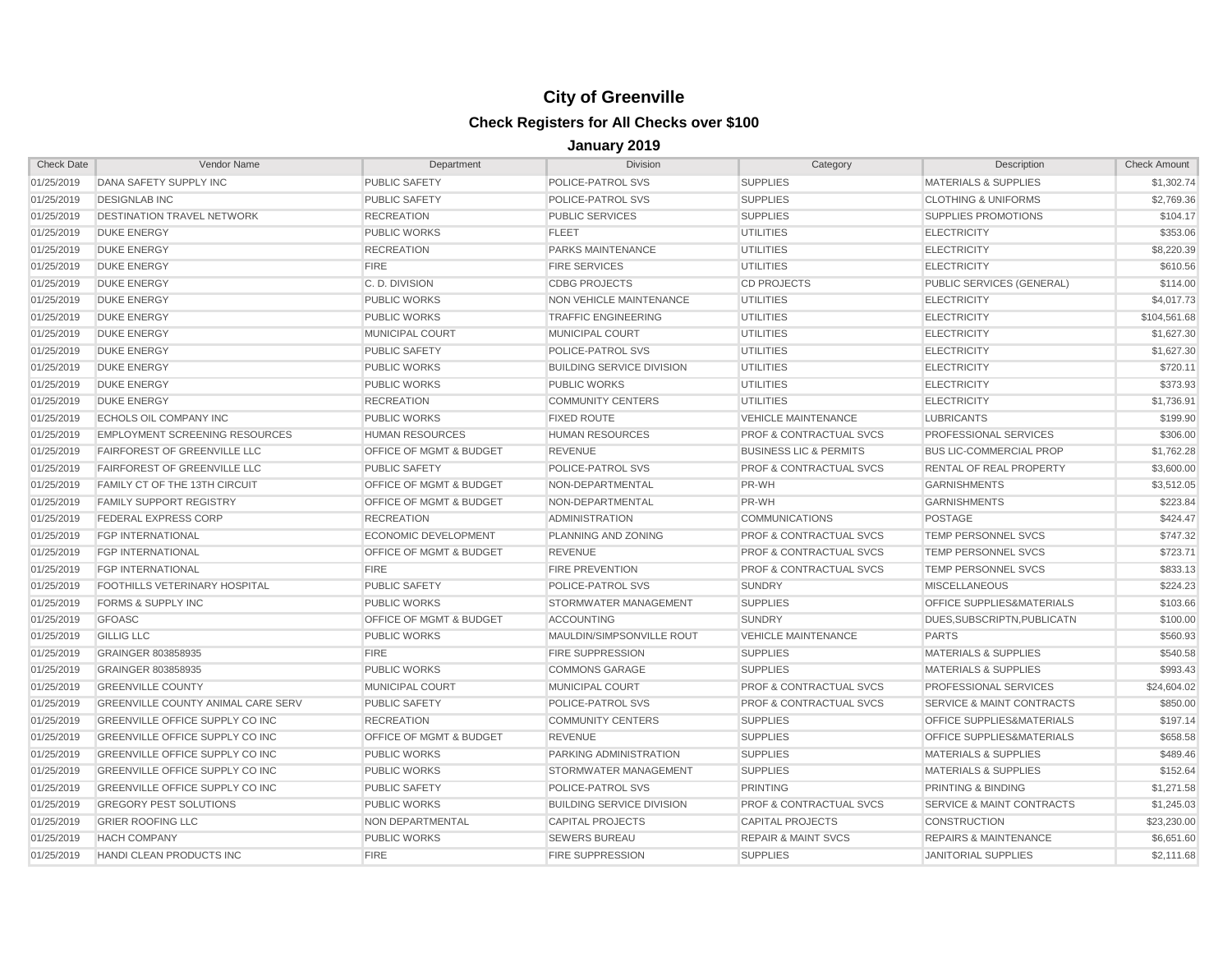| <b>Check Date</b> | Vendor Name                         | Department                         | <b>Division</b>                      | Category                           | Description                          | <b>Check Amount</b> |
|-------------------|-------------------------------------|------------------------------------|--------------------------------------|------------------------------------|--------------------------------------|---------------------|
| 01/25/2019        | <b>HARRISON'S WORKWEAR</b>          | PUBLIC WORKS                       | <b>SEWERS BUREAU</b>                 | <b>SUPPLIES</b>                    | <b>CLOTHING &amp; UNIFORMS</b>       | \$169.59            |
| 01/25/2019        | HAYNSWORTH SINKLER BOYD PA          | <b>OFFICE OF MGMT &amp; BUDGET</b> | <b>ADMINISTRATION</b>                | <b>PROF &amp; CONTRACTUAL SVCS</b> | PROFESSIONAL SERVICES                | \$4,905.00          |
| 01/25/2019        | <b>HESC</b>                         | <b>OFFICE OF MGMT &amp; BUDGET</b> | NON-DEPARTMENTAL                     | PR-WH                              | <b>GARNISHMENTS</b>                  | \$191.78            |
| 01/25/2019        | HITACHI SOLUTIONS AMERICA LTD       | <b>OFFICE OF MGMT &amp; BUDGET</b> | <b>REVENUE</b>                       | <b>BUSINESS LIC &amp; PERMITS</b>  | <b>BUSINESS LIC-SERVICE</b>          | \$1,992.58          |
| 01/25/2019        | HON COMPANY, THE                    | <b>PUBLIC WORKS</b>                | STORMWATER MANAGEMENT                | <b>SUPPLIES</b>                    | OFFICE SUPPLIES&MATERIALS            | \$3,261.93          |
| 01/25/2019        | HON COMPANY, THE                    | <b>PUBLIC WORKS</b>                | <b>ENGINEERING</b>                   | <b>SUPPLIES</b>                    | OFFICE SUPPLIES&MATERIALS            | \$3,261.90          |
| 01/25/2019        | <b>IIMC</b>                         | <b>CITY MANAGER</b>                | <b>CITY CLERK</b>                    | <b>SUNDRY</b>                      | DUES.SUBSCRIPTN.PUBLICATN            | \$135.00            |
| 01/25/2019        | INTERNAL REVENUE SERVICE            | OFFICE OF MGMT & BUDGET            | NON-DEPARTMENTAL                     | PR-WH                              | <b>GARNISHMENTS</b>                  | \$202.50            |
| 01/25/2019        | <b>IRON MOUNTAIN 27128</b>          | <b>MUNICIPAL COURT</b>             | MUNICIPAL COURT                      | <b>PROF &amp; CONTRACTUAL SVCS</b> | PROFESSIONAL SERVICES                | \$109.83            |
| 01/25/2019        | <b>ISGETT DISTRIBUTORS, INC.</b>    | <b>FIRE</b>                        | <b>FIRE SUPPRESSION</b>              | <b>VEHICLE MAINTENANCE</b>         | <b>PARTS</b>                         | \$1,128.76          |
| 01/25/2019        | JACK DOHENY COMPANIES INC           | <b>PUBLIC WORKS</b>                | <b>FLEET</b>                         | <b>VEHICLE MAINTENANCE</b>         | <b>OUTSIDE REPAIRS</b>               | \$736.26            |
| 01/25/2019        | JACKIE MAULDIN'S INC                | PUBLIC SAFETY                      | POLICE-PATROL SVS                    | <b>SUNDRY</b>                      | <b>MISCELLANEOUS</b>                 | \$250.00            |
| 01/25/2019        | <b>JACKSON LEWIS PC</b>             | <b>OFFICE OF MGMT &amp; BUDGET</b> | <b>REVENUE</b>                       | <b>BUSINESS LICENSE(HOLDING)</b>   | <b>REFUND</b>                        | \$200.38            |
| 01/25/2019        | <b>JAMES KEEL</b>                   | <b>PUBLIC WORKS</b>                | <b>FIXED ROUTE</b>                   | <b>TRAVEL &amp; TRAINING</b>       | <b>TRAVEL &amp; TRAINING</b>         | \$563.12            |
| 01/25/2019        | <b>JAMES PATRICK TIMMS</b>          | <b>ECONOMIC DEVELOPMENT</b>        | <b>BUILDING &amp; PROPERTY MAINT</b> | <b>TRAVEL &amp; TRAINING</b>       | <b>LOCAL TRANSPORTATION</b>          | \$165.88            |
| 01/25/2019        | JENEEN GRAHAM PETTY CASH            | <b>PUBLIC SAFETY</b>               | POLICE-PATROL SVS                    | <b>SUNDRY</b>                      | <b>MISCELLANEOUS</b>                 | \$260.50            |
| 01/25/2019        | <b>JENNIFER FAIR</b>                | <b>RECREATION</b>                  | ADMINISTRATION                       | <b>SUPPLIES</b>                    | <b>CLOTHING &amp; UNIFORMS</b>       | \$127.19            |
| 01/25/2019        | JET-VAC SEWER EQUIPMENT CO          | PUBLIC WORKS                       | <b>STORM DRAINS BUREAU</b>           | <b>SUPPLIES</b>                    | <b>MATERIALS &amp; SUPPLIES</b>      | \$285.00            |
| 01/25/2019        | JET-VAC SEWER EQUIPMENT CO          | <b>PUBLIC WORKS</b>                | <b>SEWERS BUREAU</b>                 | <b>SUPPLIES</b>                    | <b>MATERIALS &amp; SUPPLIES</b>      | \$801.41            |
| 01/25/2019        | JOHNSON CONTROLS SECURITY SOLUTIONS | <b>PUBLIC WORKS</b>                | NON VEHICLE MAINTENANCE              | <b>PROF &amp; CONTRACTUAL SVCS</b> | <b>SERVICE &amp; MAINT CONTRACTS</b> | \$137.39            |
| 01/25/2019        | <b>KAREN K CRAWFORD</b>             | OFFICE OF MGMT & BUDGET            | <b>ACCOUNTING</b>                    | <b>TRAVEL &amp; TRAINING</b>       | <b>TRAVEL &amp; TRAINING</b>         | \$658.29            |
| 01/25/2019        | L & B LANDSCAPING SERVICE INC       | <b>RECREATION</b>                  | <b>BEAUTIFICATION BUREAU</b>         | <b>PROF &amp; CONTRACTUAL SVCS</b> | SERVICE & MAINT CONTRACTS            | \$990.00            |
| 01/25/2019        | L & B LANDSCAPING SERVICE INC       | <b>RECREATION</b>                  | PARKS MAINTENANCE                    | <b>SUPPLIES</b>                    | <b>MATERIALS &amp; SUPPLIES</b>      | \$2,450.00          |
| 01/25/2019        | <b>LANDSCAPERS SUPPLY</b>           | <b>RECREATION</b>                  | <b>PARKS MAINTENANCE</b>             | <b>SUPPLIES</b>                    | <b>MATERIALS &amp; SUPPLIES</b>      | \$307.40            |
| 01/25/2019        | <b>LARRY CLEVENSTINE</b>            | <b>RECREATION</b>                  | <b>COMMUNITY CENTERS</b>             | <b>RECREATION DEPOSITS</b>         | <b>SPECIAL EVENTS</b>                | \$1,456.00          |
| 01/25/2019        | <b>LAWMEN'S SAFETY SUPPLY</b>       | PUBLIC SAFETY                      | POLICE-PATROL SVS                    | <b>SUPPLIES</b>                    | <b>CLOTHING &amp; UNIFORMS</b>       | \$280.52            |
| 01/25/2019        | <b>LIBERTY PRESS</b>                | <b>OFFICE OF MGMT &amp; BUDGET</b> | <b>ACCOUNTING</b>                    | <b>SUPPLIES</b>                    | OFFICE SUPPLIES&MATERIALS            | \$498.50            |
| 01/25/2019        | <b>LINA</b>                         | <b>HUMAN RESOURCES</b>             | <b>HEALTH CARE</b>                   | <b>OTHER INSURANCE</b>             | SHORT-TERM DISABILITY                | \$742.56            |
| 01/25/2019        | L-J INC                             | NON DEPARTMENTAL                   | <b>CAPITAL PROJECTS</b>              | CAPITAL PROJECTS                   | <b>CONSTRUCTION</b>                  | \$79,789.95         |
| 01/25/2019        | MCGEHEE REAL ESTATE                 | <b>OFFICE OF MGMT &amp; BUDGET</b> | <b>REVENUE</b>                       | <b>BUSINESS LICENSE (HOLDING)</b>  | <b>REFUND</b>                        | \$119.07            |
| 01/25/2019        | <b>MIDWEST PARKING</b>              | <b>PUBLIC WORKS</b>                | <b>RIVERPLACE GARAGE</b>             | <b>SUPPLIES</b>                    | <b>MATERIALS &amp; SUPPLIES</b>      | \$410.18            |
| 01/25/2019        | MIKE'S BODY SHOP & TOWING INC       | <b>FIRE</b>                        | <b>FIRE SUPPRESSION</b>              | <b>VEHICLE MAINTENANCE</b>         | <b>PARTS</b>                         | \$450.00            |
| 01/25/2019        | MILLER MECHANICAL CONTRACTORS       | OFFICE OF MGMT & BUDGET            | <b>REVENUE</b>                       | <b>BUSINESS LICENSE(HOLDING)</b>   | <b>REFUND</b>                        | \$1,863.00          |
| 01/25/2019        | MOORE AND BALLIEW OIL COMPANY INC   | PUBLIC WORKS                       | <b>FIXED ROUTE</b>                   | <b>VEHICLE MAINTENANCE</b>         | <b>LUBRICANTS</b>                    | \$7,249.50          |
| 01/25/2019        | NAPA AUTO PARTS                     | <b>FIRE</b>                        | FIRE SUPPRESSION                     | <b>VEHICLE MAINTENANCE</b>         | <b>PARTS</b>                         | \$512.07            |
| 01/25/2019        | <b>NGLIC</b>                        | <b>HUMAN RESOURCES</b>             | <b>HEALTH CARE</b>                   | <b>OTHER INSURANCE</b>             | <b>VISION - SUPERIOR</b>             | \$9,711.73          |
| 01/25/2019        | NORRIS SUPPLY CO                    | NON DEPARTMENTAL                   | <b>CAPITAL PROJECTS</b>              | <b>CAPITAL PROJECTS</b>            | <b>CONSTRUCTION</b>                  | \$905.77            |
| 01/25/2019        | NORTHERN TOOL & EQUIPMENT           | <b>RECREATION</b>                  | <b>BEAUTIFICATION BUREAU</b>         | <b>SUPPLIES</b>                    | <b>MATERIALS &amp; SUPPLIES</b>      | \$311.13            |
| 01/25/2019        | OMNILINK SYSTEMS INC                | <b>PUBLIC SAFETY</b>               | POLICE-PATROL SVS                    | <b>PROF &amp; CONTRACTUAL SVCS</b> | SERVICE & MAINT CONTRACTS            | \$3,798.00          |
| 01/25/2019        | PARKER POE ADAMS & BERNSTEIN LLP    | <b>CITY MANAGER</b>                | NON-DEPARTMENTAL                     | <b>SUNDRY</b>                      | <b>CONTINGENCY</b>                   | \$840.00            |
| 01/25/2019        | PET PARADISE RESORT                 | OFFICE OF MGMT & BUDGET            | <b>REVENUE</b>                       | <b>BUSINESS LICENSE(HOLDING)</b>   | <b>REFUND</b>                        | \$223.41            |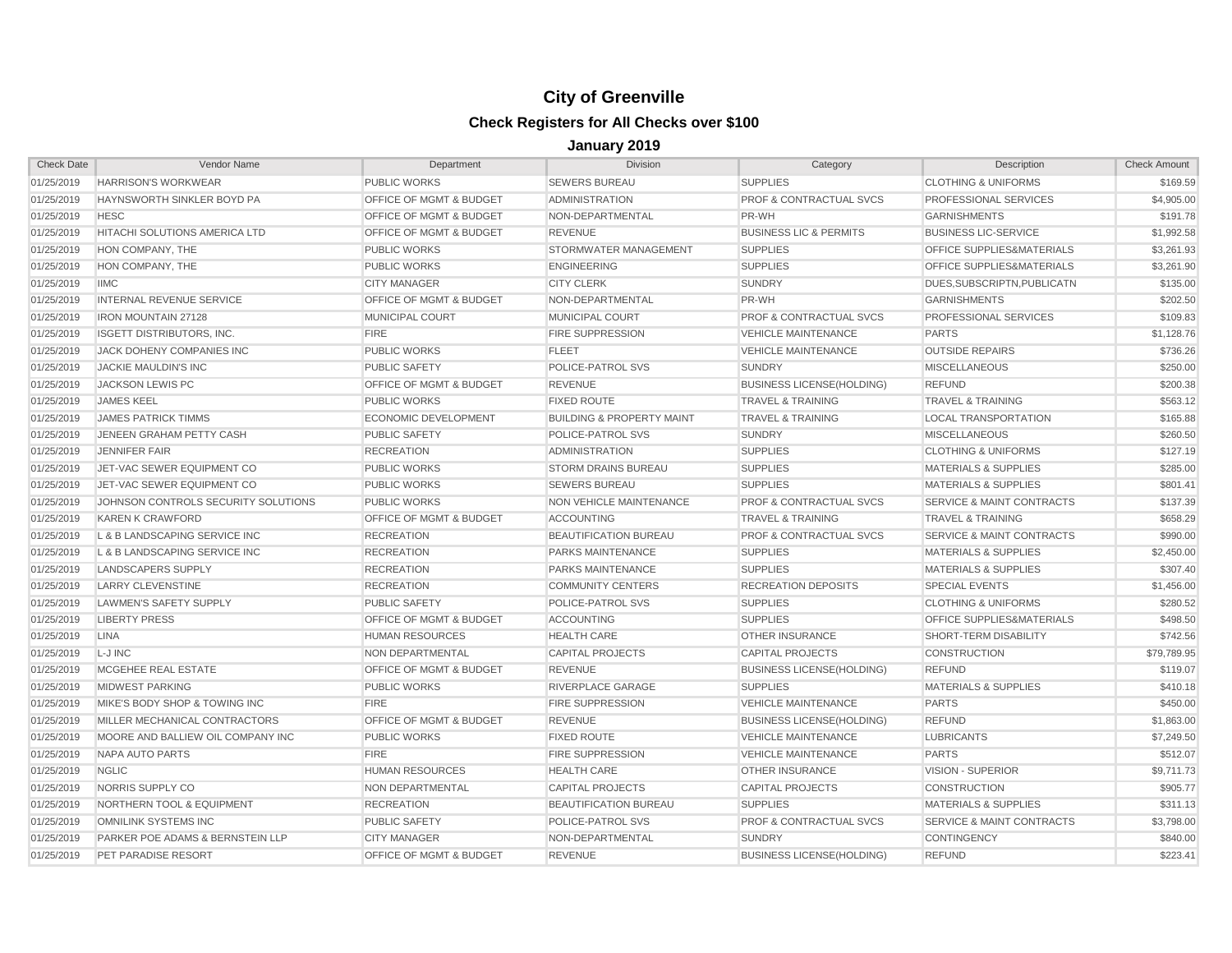| <b>Check Date</b> | Vendor Name                           | Department                         | <b>Division</b>                  | Category                           | Description                          | <b>Check Amount</b> |
|-------------------|---------------------------------------|------------------------------------|----------------------------------|------------------------------------|--------------------------------------|---------------------|
| 01/25/2019        | PETERBILT STORE OF GREENVILLE, THE    | <b>PUBLIC WORKS</b>                | <b>TROLLEY</b>                   | <b>VEHICLE MAINTENANCE</b>         | <b>PARTS</b>                         | \$2,531.59          |
| 01/25/2019        | PETSMART INC #1300                    | <b>OFFICE OF MGMT &amp; BUDGET</b> | <b>REVENUE</b>                   | <b>BUSINESS LIC &amp; PERMITS</b>  | <b>BUSINESS LIC-RETAIL</b>           | \$1.510.25          |
| 01/25/2019        | PETSMART INC 400                      | <b>OFFICE OF MGMT &amp; BUDGET</b> | <b>REVENUE</b>                   | <b>BUSINESS LIC &amp; PERMITS</b>  | <b>BUSINESS LIC-RETAIL</b>           | \$1,109.50          |
| 01/25/2019        | PIEDMONT NATURAL GAS CO INC           | <b>FIRE</b>                        | <b>FIRE SERVICES</b>             | <b>UTILITIES</b>                   | <b>GAS</b>                           | \$754.15            |
| 01/25/2019        | PIEDMONT PROFESSIONAL PLUMBING        | OFFICE OF MGMT & BUDGET            | <b>REVENUE</b>                   | <b>BUSINESS LIC &amp; PERMITS</b>  | <b>BUSINESS LIC-CONTRACTOR</b>       | \$438.00            |
| 01/25/2019        | PIONEER FENCE OF GREENVILLE           | <b>PUBLIC WORKS</b>                | NON VEHICLE MAINTENANCE          | <b>SUPPLIES</b>                    | <b>MATERIALS &amp; SUPPLIES</b>      | \$325.00            |
| 01/25/2019        | PRESORT PLUS INC                      | <b>OFFICE OF MGMT &amp; BUDGET</b> | <b>PURCHASING</b>                | <b>COMMUNICATIONS</b>              | POSTAGE                              | \$176.91            |
| 01/25/2019        | PRESORT PLUS INC                      | <b>RECREATION</b>                  | <b>PUBLIC SERVICES</b>           | <b>PRINTING</b>                    | PRINTING & BINDING                   | \$1,994.38          |
| 01/25/2019        | <b>PROFORMA</b>                       | PUBLIC INFORMATION/EVENTS          | <b>EVENTS MANAGEMENT</b>         | <b>PRINTING</b>                    | PRINTING & BINDING                   | \$286.41            |
| 01/25/2019        | PSYCHEMEDICS CORPORATION              | <b>HUMAN RESOURCES</b>             | <b>OCCUPATIONAL HEALTH</b>       | <b>PROF &amp; CONTRACTUAL SVCS</b> | PROFESSIONAL SERVICES                | \$1,047.00          |
| 01/25/2019        | R J SHIRLEY INC                       | <b>RECREATION</b>                  | TREE MAINTENANCE BUREAU          | <b>PROF &amp; CONTRACTUAL SVCS</b> | PROFESSIONAL SERVICES                | \$621.30            |
| 01/25/2019        | RAY BRACKEN NURSERY INC               | <b>RECREATION</b>                  | TREE MAINTENANCE BUREAU          | <b>SUPPLIES</b>                    | <b>MATERIALS &amp; SUPPLIES</b>      | \$240.00            |
| 01/25/2019        | RAY BRACKEN NURSERY INC               | <b>RECREATION</b>                  | <b>BEAUTIFICATION BUREAU</b>     | <b>SUPPLIES</b>                    | <b>MATERIALS &amp; SUPPLIES</b>      | \$960.00            |
| 01/25/2019        | <b>RAYMOND JAMES AND ASSOCIATES I</b> | <b>OFFICE OF MGMT &amp; BUDGET</b> | <b>REVENUE</b>                   | <b>BUSINESS LICENSE(HOLDING)</b>   | <b>REFUND</b>                        | \$7,549.30          |
| 01/25/2019        | RHODE ISLAND NOVELTY INC              | <b>RECREATION</b>                  | <b>PUBLIC SERVICES</b>           | <b>SUPPLIES</b>                    | <b>SALE GIFTS</b>                    | \$2,489.30          |
| 01/25/2019        | RILEY POPE & LANEY, LLC               | <b>CITY MANAGER</b>                | <b>CITY MANAGER</b>              | <b>PROF &amp; CONTRACTUAL SVCS</b> | PROFESSIONAL SERVICES                | \$6,062.00          |
| 01/25/2019        | RIVERPLACE DEVELOPMENT II LLC         | <b>PUBLIC WORKS</b>                | RIVERPLACE GARAGE                | <b>REPAIR &amp; MAINT SVCS</b>     | <b>REPAIRS &amp; MAINTENANCE</b>     | \$131.00            |
| 01/25/2019        | RIVERPLACE DEVELOPMENT II LLC         | <b>PUBLIC WORKS</b>                | <b>RIVERPLACE GARAGE</b>         | <b>UTILITIES</b>                   | <b>ELECTRICITY</b>                   | \$258.41            |
| 01/25/2019        | S C DEPARTMENT OF REVENUE             | OFFICE OF MGMT & BUDGET            | NON-DEPARTMENTAL                 | PR-WH                              | <b>GARNISHMENTS</b>                  | \$1,030.26          |
| 01/25/2019        | S C POLICE ACCREDITATION COALITION    | <b>PUBLIC SAFETY</b>               | POLICE-PATROL SVS                | <b>SUNDRY</b>                      | DUES.SUBSCRIPTN.PUBLICATN            | \$150.00            |
| 01/25/2019        | <b>S C RETIREMENT SYSTEM</b>          | OFFICE OF MGMT & BUDGET            | NON-DEPARTMENTAL                 | PR-WH                              | <b>RETIREMENT SVS PURCHASE</b>       | \$1,447.22          |
| 01/25/2019        | <b>SAFARILTD</b>                      | <b>RECREATION</b>                  | <b>PUBLIC SERVICES</b>           | <b>SUPPLIES</b>                    | <b>SALE GIFTS</b>                    | \$2,256.00          |
| 01/25/2019        | <b>SAFE INDUSTRIES</b>                | <b>FIRE</b>                        | <b>FIRE SUPPRESSION</b>          | <b>SUPPLIES</b>                    | <b>MATERIALS &amp; SUPPLIES</b>      | \$1,772.57          |
| 01/25/2019        | <b>SAFE INDUSTRIES</b>                | <b>FIRE</b>                        | <b>FIRE SUPPRESSION</b>          | <b>VEHICLE MAINTENANCE</b>         | <b>PARTS</b>                         | \$661.44            |
| 01/25/2019        | <b>SAFETY PRODUCTS INC</b>            | <b>PUBLIC WORKS</b>                | NON VEHICLE MAINTENANCE          | <b>SUPPLIES</b>                    | <b>MATERIALS &amp; SUPPLIES</b>      | \$204.00            |
| 01/25/2019        | SAF-GARD SAFETY SHOE COMPANY          | <b>FIRE</b>                        | <b>FIRE SUPPRESSION</b>          | <b>SUPPLIES</b>                    | <b>CLOTHING &amp; UNIFORMS</b>       | \$133.55            |
| 01/25/2019        | <b>SALOMON MORENO</b>                 | <b>PUBLIC WORKS</b>                | <b>BUILDING SERVICE DIVISION</b> | <b>TRAVEL &amp; TRAINING</b>       | <b>TRAVEL &amp; TRAINING</b>         | \$235.48            |
| 01/25/2019        | SHAW & KELLEY PUBLISHING LLC          | <b>MUNICIPAL COURT</b>             | <b>MUNICIPAL COURT</b>           | <b>TRAVEL &amp; TRAINING</b>       | <b>TRAVEL &amp; TRAINING</b>         | \$265.00            |
| 01/25/2019        | SNIDER FLEET SOLUTIONS                | <b>PUBLIC WORKS</b>                | <b>FLEET</b>                     | <b>VEHICLE MAINTENANCE</b>         | <b>OUTSIDE REPAIRS</b>               | \$4,582.43          |
| 01/25/2019        | SPARTAN FIRE & EMERGENCY APPARATUS    | <b>FIRE</b>                        | <b>FIRE SUPPRESSION</b>          | <b>VEHICLE MAINTENANCE</b>         | <b>PARTS</b>                         | \$279.32            |
| 01/25/2019        | <b>SPORT COURT CAROLINA INC</b>       | NON DEPARTMENTAL                   | <b>CAPITAL PROJECTS</b>          | <b>CAPITAL PROJECTS</b>            | <b>CONSTRUCTION</b>                  | \$15,963.29         |
| 01/25/2019        | <b>STONE AVE NURSERY LLC</b>          | NON DEPARTMENTAL                   | CAPITAL PROJECTS                 | <b>CAPITAL PROJECTS</b>            | <b>CONSTRUCTION</b>                  | \$750.00            |
| 01/25/2019        | <b>STONEAGE ARTS INC</b>              | <b>RECREATION</b>                  | <b>PUBLIC SERVICES</b>           | <b>SUPPLIES</b>                    | <b>SALE GIFTS</b>                    | \$628.00            |
| 01/25/2019        | SUMMIT ENGINEERING LABORATORY & TES   | <b>PUBLIC WORKS</b>                | <b>ENGINEERING</b>               | <b>PROF &amp; CONTRACTUAL SVCS</b> | PROFESSIONAL SERVICES                | \$1,450.00          |
| 01/25/2019        | <b>SUPERION LLC</b>                   | <b>OFFICE OF MGMT &amp; BUDGET</b> | <b>INFORMATION TECHNOLOGY</b>    | <b>PROF &amp; CONTRACTUAL SVCS</b> | <b>SERVICE &amp; MAINT CONTRACTS</b> | \$159.00            |
| 01/25/2019        | <b>TALENT MANAGEMENT SOLUTIONS</b>    | <b>PUBLIC WORKS</b>                | RESIDENTIAL COLL BUREAU          | PROF & CONTRACTUAL SVCS            | <b>TEMP PERSONNEL SVCS</b>           | \$2,669.84          |
| 01/25/2019        | TALENT MANAGEMENT SOLUTIONS           | <b>HUMAN RESOURCES</b>             | <b>HUMAN RESOURCES</b>           | <b>PROF &amp; CONTRACTUAL SVCS</b> | <b>TEMP PERSONNEL SVCS</b>           | \$643.50            |
| 01/25/2019        | <b>TALENT MANAGEMENT SOLUTIONS</b>    | <b>RECREATION</b>                  | <b>PARKS MAINTENANCE</b>         | <b>PROF &amp; CONTRACTUAL SVCS</b> | <b>TEMP PERSONNEL SVCS</b>           | \$679.60            |
| 01/25/2019        | <b>TALENT MANAGEMENT SOLUTIONS</b>    | <b>PUBLIC WORKS</b>                | STORMWATER MANAGEMENT            | <b>PROF &amp; CONTRACTUAL SVCS</b> | <b>TEMP PERSONNEL SVCS</b>           | \$1,044.68          |
| 01/25/2019        | <b>TALENT MANAGEMENT SOLUTIONS</b>    | <b>PUBLIC WORKS</b>                | <b>FIXED ROUTE</b>               | <b>PROF &amp; CONTRACTUAL SVCS</b> | <b>TEMP PERSONNEL SVCS</b>           | \$3,135.13          |
| 01/25/2019        | <b>TALENT MANAGEMENT SOLUTIONS</b>    | <b>RECREATION</b>                  | <b>COMMUNITY CENTERS</b>         | <b>PROF &amp; CONTRACTUAL SVCS</b> | <b>TEMP PERSONNEL SVCS</b>           | \$631.56            |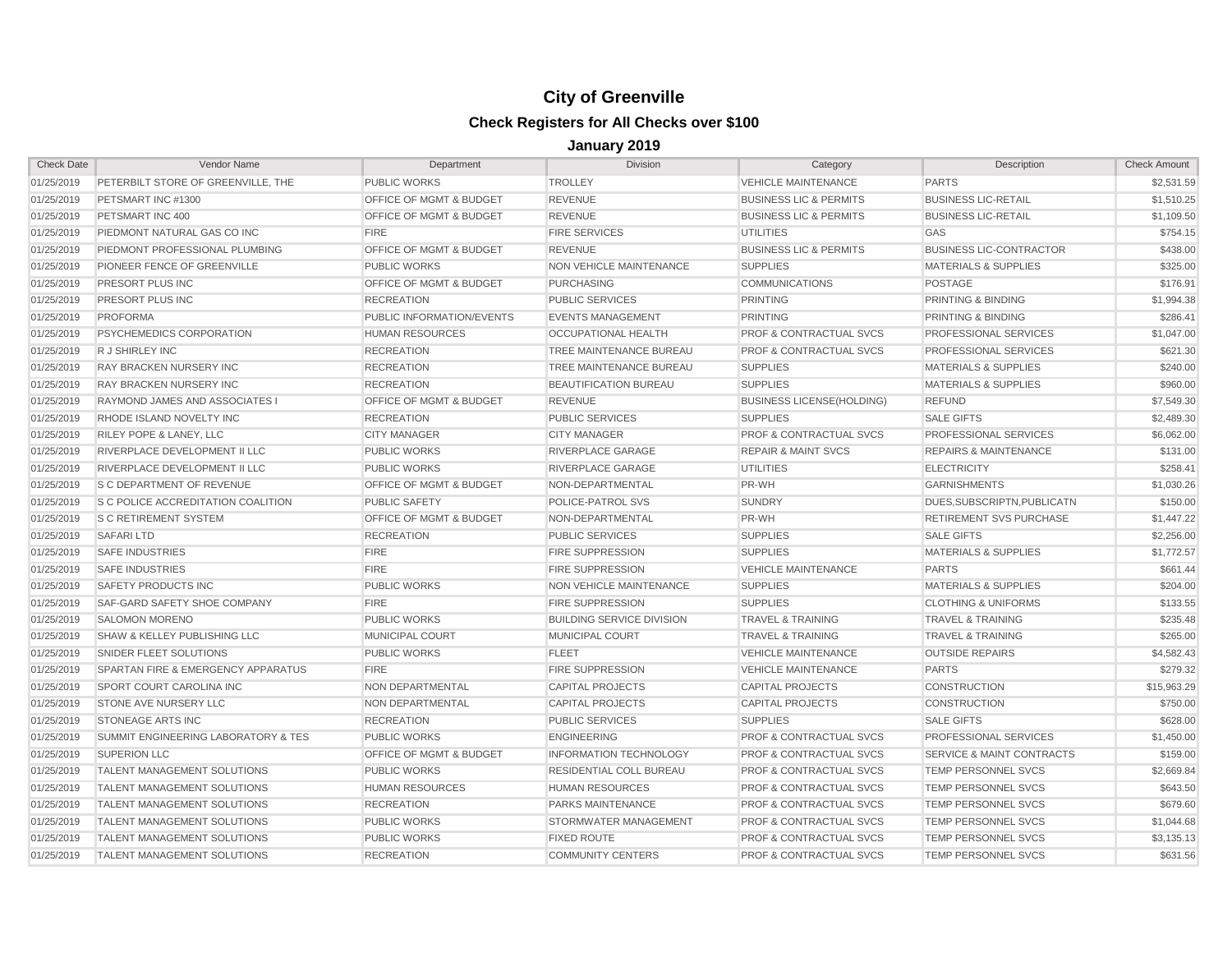| <b>Check Date</b> | Vendor Name                        | Department                         | <b>Division</b>                      | Category                           | Description                      | <b>Check Amount</b> |
|-------------------|------------------------------------|------------------------------------|--------------------------------------|------------------------------------|----------------------------------|---------------------|
| 01/25/2019        | TALENT MANAGEMENT SOLUTIONS        | PUBLIC WORKS                       | <b>STREETS BUREAU</b>                | <b>PROF &amp; CONTRACTUAL SVCS</b> | <b>TEMP PERSONNEL SVCS</b>       | \$1,513.04          |
| 01/25/2019        | TALENT MANAGEMENT SOLUTIONS        | <b>PUBLIC WORKS</b>                | <b>STORM DRAINS BUREAU</b>           | <b>PROF &amp; CONTRACTUAL SVCS</b> | <b>TEMP PERSONNEL SVCS</b>       | \$1,123.20          |
| 01/25/2019        | <b>TALENT MANAGEMENT SOLUTIONS</b> | <b>MAYOR</b>                       | <b>MAYOR</b>                         | <b>PROF &amp; CONTRACTUAL SVCS</b> | <b>TEMP PERSONNEL SVCS</b>       | \$293.04            |
| 01/25/2019        | TD CARD SERVICES                   | <b>RECREATION</b>                  | PARKS MAINTENANCE                    | <b>TRAVEL &amp; TRAINING</b>       | <b>TRAVEL &amp; TRAINING</b>     | \$292.00            |
| 01/25/2019        | <b>TD CARD SERVICES</b>            | <b>FIRE</b>                        | <b>FIRE SUPPRESSION</b>              | <b>VEHICLE MAINTENANCE</b>         | <b>PARTS</b>                     | \$801.23            |
| 01/25/2019        | TD CARD SERVICES                   | PUBLIC WORKS                       | NON VEHICLE MAINTENANCE              | <b>SUPPLIES</b>                    | <b>CLOTHING &amp; UNIFORMS</b>   | \$207.22            |
| 01/25/2019        | <b>TD CARD SERVICES</b>            | <b>FIRE</b>                        | <b>FIRE SERVICES</b>                 | <b>SUPPLIES</b>                    | <b>MATERIALS &amp; SUPPLIES</b>  | \$266.47            |
| 01/25/2019        | <b>TD CARD SERVICES</b>            | <b>PUBLIC WORKS</b>                | STORMWATER MANAGEMENT                | <b>TRAVEL &amp; TRAINING</b>       | <b>TRAVEL &amp; TRAINING</b>     | \$162.92            |
| 01/25/2019        | TD CARD SERVICES                   | <b>PUBLIC WORKS</b>                | <b>TROLLEY</b>                       | <b>VEHICLE MAINTENANCE</b>         | <b>PARTS</b>                     | \$115.45            |
| 01/25/2019        | TD CARD SERVICES                   | <b>MAYOR</b>                       | <b>MAYOR</b>                         | <b>SUNDRY</b>                      | <b>MISCELLANEOUS</b>             | \$122.42            |
| 01/25/2019        | TD CARD SERVICES                   | <b>MAYOR</b>                       | <b>MAYOR</b>                         | <b>SUNDRY</b>                      | DUES.SUBSCRIPTN.PUBLICATN        | \$115.10            |
| 01/25/2019        | TD CARD SERVICES                   | <b>PUBLIC WORKS</b>                | <b>TRAFFIC ENGINEERING</b>           | <b>SUPPLIES</b>                    | M&S-WORKZONE                     | \$208.83            |
| 01/25/2019        | TD CARD SERVICES                   | <b>HUMAN RESOURCES</b>             | <b>HUMAN RESOURCES</b>               | <b>TRAVEL &amp; TRAINING</b>       | <b>TRAVEL &amp; TRAINING</b>     | \$849.00            |
| 01/25/2019        | <b>TD CARD SERVICES</b>            | <b>PUBLIC WORKS</b>                | <b>VEHICLE MAINTENANCE</b>           | <b>VEHICLE MAINTENANCE</b>         | <b>SMALL PARTS</b>               | \$1,005.04          |
| 01/25/2019        | TD CARD SERVICES                   | <b>PUBLIC WORKS</b>                | ADMINISTRATION                       | <b>TRAVEL &amp; TRAINING</b>       | <b>TRAVEL &amp; TRAINING</b>     | \$153.34            |
| 01/25/2019        | <b>TD CARD SERVICES</b>            | <b>COUNCIL</b>                     | <b>CITY COUNCIL</b>                  | <b>SUNDRY</b>                      | <b>MISCELLANEOUS</b>             | \$183.47            |
| 01/25/2019        | <b>TD CARD SERVICES</b>            | <b>PUBLIC WORKS</b>                | <b>VEHICLE MAINTENANCE</b>           | <b>TRAVEL &amp; TRAINING</b>       | <b>TRAVEL &amp; TRAINING</b>     | \$126.78            |
| 01/25/2019        | TD CARD SERVICES                   | <b>FIRE</b>                        | <b>FIRE SUPPRESSION</b>              | <b>SUPPLIES</b>                    | <b>MATERIALS &amp; SUPPLIES</b>  | \$103.31            |
| 01/25/2019        | TD CARD SERVICES                   | <b>HUMAN RESOURCES</b>             | <b>HUMAN RESOURCES</b>               | <b>SUNDRY</b>                      | <b>MISCELLANEOUS</b>             | \$189.89            |
| 01/25/2019        | TD CARD SERVICES                   | <b>RECREATION</b>                  | RIGHTS-OF-WAY                        | <b>TRAVEL &amp; TRAINING</b>       | <b>TRAVEL &amp; TRAINING</b>     | \$140.00            |
| 01/25/2019        | TD CARD SERVICES                   | ECONOMIC DEVELOPMENT               | <b>BUILDING &amp; PROPERTY MAINT</b> | <b>TRAVEL &amp; TRAINING</b>       | <b>TRAVEL &amp; TRAINING</b>     | \$249.29            |
| 01/25/2019        | TD CARD SERVICES                   | <b>HUMAN RESOURCES</b>             | <b>HEALTH CARE</b>                   | <b>SUNDRY</b>                      | <b>WELLNESS ACTIVITIES</b>       | \$1,061.49          |
| 01/25/2019        | <b>TD CARD SERVICES</b>            | <b>CITY MANAGER</b>                | <b>CITY CLERK</b>                    | <b>TRAVEL &amp; TRAINING</b>       | <b>TRAVEL &amp; TRAINING</b>     | \$810.00            |
| 01/25/2019        | TD CARD SERVICES                   | <b>RECREATION</b>                  | TREE MAINTENANCE BUREAU              | <b>TRAVEL &amp; TRAINING</b>       | <b>TRAVEL &amp; TRAINING</b>     | \$100.00            |
| 01/25/2019        | <b>TD CARD SERVICES</b>            | <b>PUBLIC WORKS</b>                | <b>FIXED ROUTE</b>                   | <b>SUPPLIES</b>                    | <b>MATERIALS &amp; SUPPLIES</b>  | \$383.13            |
| 01/25/2019        | <b>TD CARD SERVICES</b>            | <b>RECREATION</b>                  | PARKS AND RECREATION                 | <b>SUNDRY</b>                      | <b>MISCELLANEOUS</b>             | \$427.99            |
| 01/25/2019        | TD CARD SERVICES                   | <b>MAYOR</b>                       | <b>MAYOR</b>                         | <b>SUPPLIES</b>                    | OFFICE SUPPLIES&MATERIALS        | \$255.40            |
| 01/25/2019        | TD CARD SERVICES                   | PUBLIC INFORMATION/EVENTS          | <b>EVENTS MANAGEMENT</b>             | <b>SUPPLIES</b>                    | <b>MATERIALS &amp; SUPPLIES</b>  | \$141.40            |
| 01/25/2019        | TD CARD SERVICES                   | <b>PUBLIC WORKS</b>                | <b>ENGINEERING</b>                   | <b>SUNDRY</b>                      | <b>MISCELLANEOUS</b>             | \$279.36            |
| 01/25/2019        | TD CARD SERVICES                   | <b>HUMAN RESOURCES</b>             | <b>OCCUPATIONAL HEALTH</b>           | PROF & CONTRACTUAL SVCS            | PROFESSIONAL SERVICES            | \$150.00            |
| 01/25/2019        | <b>TD CARD SERVICES</b>            | <b>RECREATION</b>                  | <b>COMMUNITY CENTERS</b>             | <b>SUPPLIES</b>                    | <b>MATERIALS &amp; SUPPLIES</b>  | \$797.00            |
| 01/25/2019        | <b>TRAILERLOGIC LLC</b>            | <b>FIRE</b>                        | <b>FIRE SUPPRESSION</b>              | <b>VEHICLE MAINTENANCE</b>         | <b>OUTSIDE REPAIRS</b>           | \$951.55            |
| 01/25/2019        | TREE SPADERS OF GREENVILLE         | <b>RECREATION</b>                  | TREE MAINTENANCE BUREAU              | <b>SUPPLIES</b>                    | <b>MATERIALS &amp; SUPPLIES</b>  | \$900.00            |
| 01/25/2019        | <b>TRUCKPRO LLC</b>                | PUBLIC WORKS                       | <b>VEHICLE MAINTENANCE</b>           | <b>VEHICLE MAINTENANCE</b>         | <b>SMALL PARTS</b>               | \$114.65            |
| 01/25/2019        | <b>TRUCKPRO LLC</b>                | <b>PUBLIC WORKS</b>                | <b>VEHICLE MAINTENANCE</b>           | <b>VEHICLE MAINTENANCE</b>         | <b>PARTS</b>                     | \$337.38            |
| 01/25/2019        | U S DEPARTMENT OF EDUCATION        | OFFICE OF MGMT & BUDGET            | NON-DEPARTMENTAL                     | PR-WH                              | <b>GARNISHMENTS</b>              | \$169.31            |
| 01/25/2019        | UNITED CHEMICAL & SUPPLY CO INC    | <b>FIRE</b>                        | <b>FIRE SUPPRESSION</b>              | <b>SUPPLIES</b>                    | <b>JANITORIAL SUPPLIES</b>       | \$703.09            |
| 01/25/2019        | UNITED WAY OF GREENVILLE COUNTY    | <b>OFFICE OF MGMT &amp; BUDGET</b> | NON-DEPARTMENTAL                     | PR-WH                              | UNITED WAY                       | \$2,171.32          |
| 01/25/2019        | USI INSURANCE SERVICES             | <b>HUMAN RESOURCES</b>             | <b>HUMAN RESOURCES</b>               | <b>PROF &amp; CONTRACTUAL SVCS</b> | PROFESSIONAL SERVICES            | \$6,000.00          |
| 01/25/2019        | VAUGHN EXCAVATING LLC              | <b>PUBLIC WORKS</b>                | <b>SEWERS BUREAU</b>                 | <b>REPAIR &amp; MAINT SVCS</b>     | <b>REPAIRS &amp; MAINTENANCE</b> | \$4,410.00          |
| 01/25/2019        | VAUGHN EXCAVATING LLC              | PUBLIC WORKS                       | <b>STORM DRAINS BUREAU</b>           | <b>REPAIR &amp; MAINT SVCS</b>     | <b>REPAIRS &amp; MAINTENANCE</b> | \$4,410.00          |